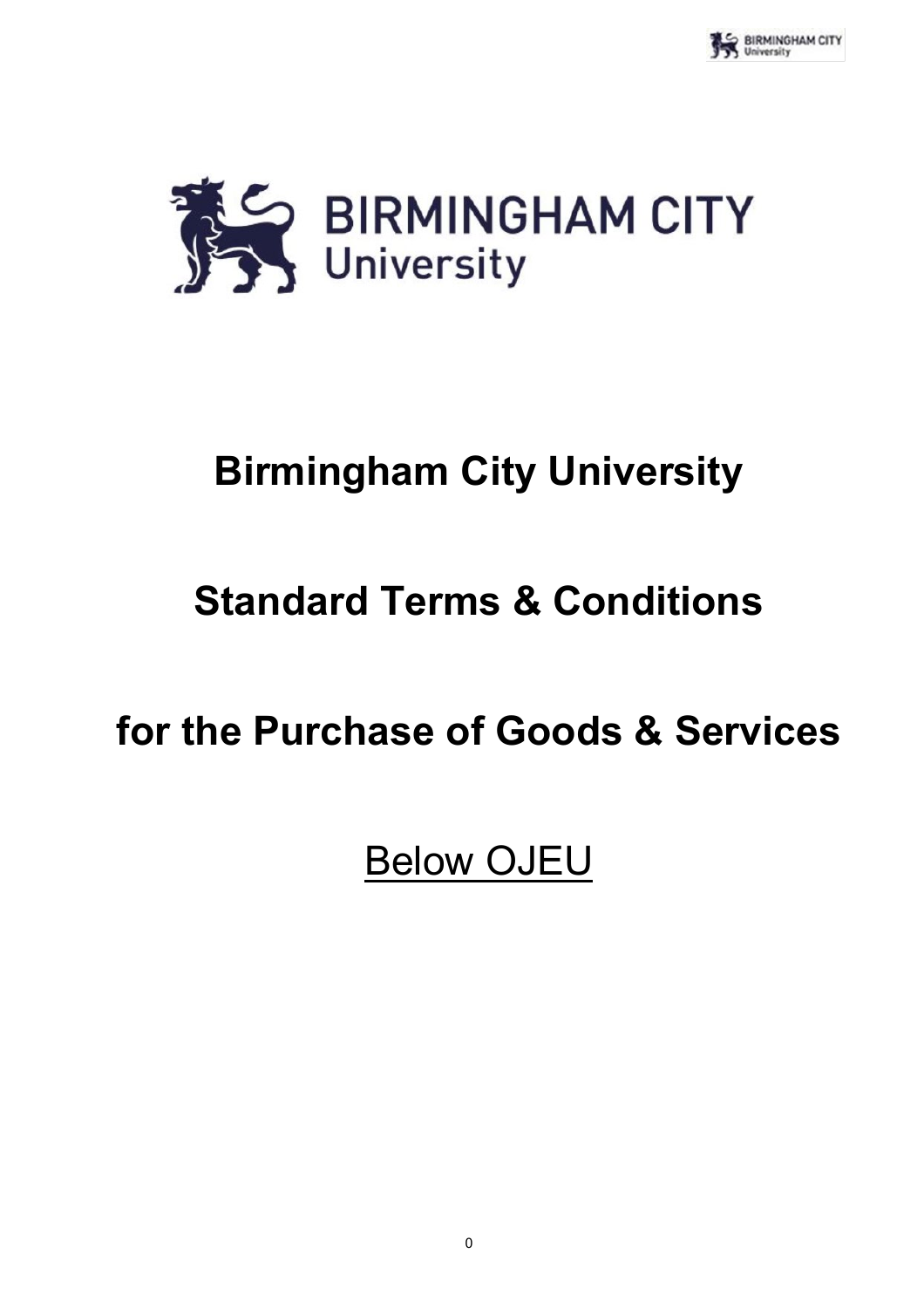# **Contents**

| $\mathbf{1}$ |                                                                  |  |
|--------------|------------------------------------------------------------------|--|
| 2            |                                                                  |  |
| 3            |                                                                  |  |
| 4            |                                                                  |  |
| 5            |                                                                  |  |
| 6            | Packaging, identification, end of use and coding requirements 10 |  |
| 7            |                                                                  |  |
| 8            |                                                                  |  |
| 9            |                                                                  |  |
| 10           |                                                                  |  |
| 11           |                                                                  |  |
| 12           |                                                                  |  |
| 13           |                                                                  |  |
| 14           |                                                                  |  |
| 15           |                                                                  |  |
| 16           |                                                                  |  |
| 17           |                                                                  |  |
| 18           |                                                                  |  |
| 19           |                                                                  |  |
| 20           |                                                                  |  |
| 21           |                                                                  |  |
| 22           |                                                                  |  |
| 23           |                                                                  |  |
| 24           |                                                                  |  |
| 25           |                                                                  |  |
| 26<br>27     |                                                                  |  |
| 28           |                                                                  |  |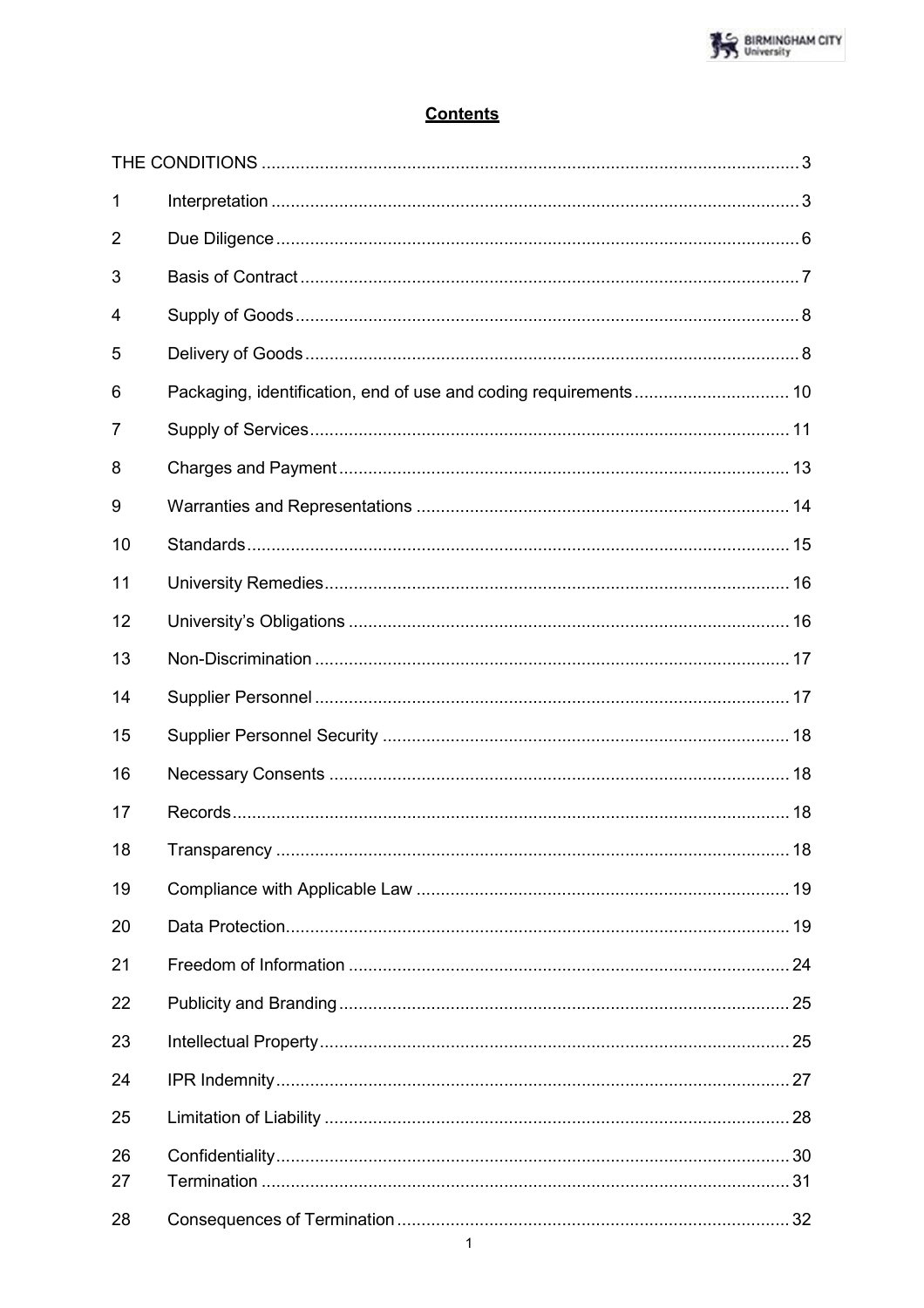| 29 |  |
|----|--|
| 30 |  |
| 31 |  |
| 32 |  |
| 33 |  |
| 34 |  |
| 35 |  |
| 36 |  |
| 37 |  |
| 38 |  |
| 39 |  |
| 40 |  |
| 41 |  |
| 42 |  |
| 43 |  |
| 44 |  |
| 45 |  |
| 46 |  |

<span id="page-2-0"></span>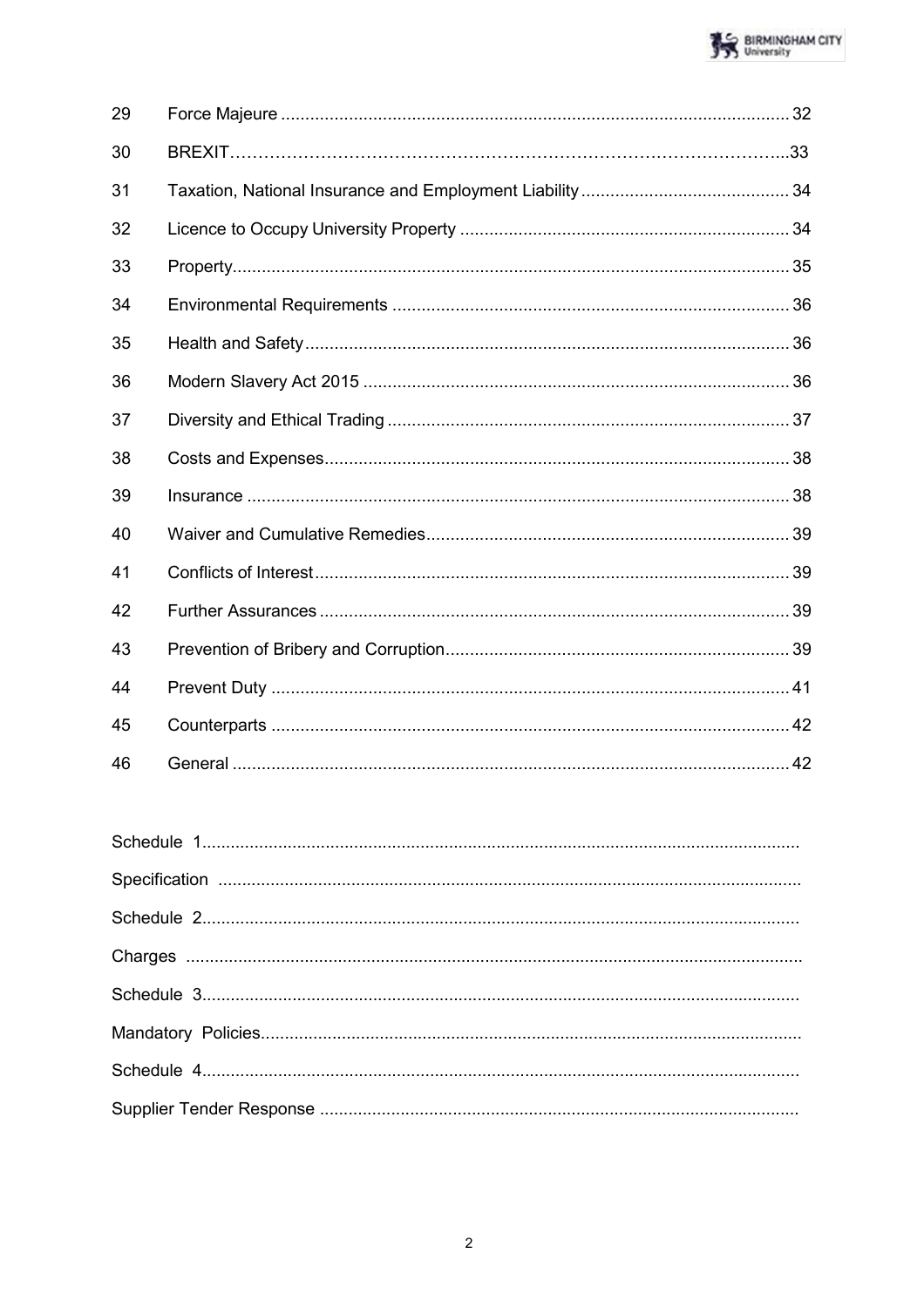

## **THE CONDITIONS**

## <span id="page-3-0"></span>**1 Interpretation**

#### 1.1 Definitions

"**Agreed Purposes**" means the permitted purpose set out in the Data Protection Particulars in the Order Form or as otherwise agreed between the parties in writing.

"**Changes**" means any change to the Goods and/or Services or this Contract.

"**Charges**" means the charges payable by the University for the supply of the Goods and/or the Services in accordance with Clause 8 (Charges and payment).

"**Commencement Date**" has the meaning given in the Order Form.

"**Comparable Supply**" means the supply of goods and/or services to another customer of the Supplier that are the same or similar to any of the Goods and/or Services.

"**Conditions**" means these terms and conditions as amended from time to time in accordance with Clause 46.7

"**Contract**" means the contract between the University and the Supplier for the supply of Goods and/or Services incorporating these Conditions.

"**Control**" has the meaning given in section 1124 of the Corporation Tax Act 2010, and the expression "Change of Control" shall be construed accordingly.

"**Data Protection Legislation**" means the GDPR and any national implementing laws, regulations and secondary legislation, as amended or updated from time to time, in the UK and then any successor legislation to the GDPR.

"**Deliverables**" means unless otherwise specified otherwise in the Order Form and/or Schedule 1 (Specification) all documents, products and materials developed by the Supplier or its agents, contractors and employees as part of or in relation to the Goods and/or the Services in any form or media, including drawings, maps, plans, diagrams, designs, pictures, computer programs, data, specifications and reports (including drafts).

"**EIR**" means the Environmental Information Regulations 2004 (SI 2004/3391) together with any guidance and/or codes of practice issued by the Information Commissioner or relevant government department in relation to such regulations.

"**FOIA**" means the Freedom of Information Act 2000 and any subordinate legislation made under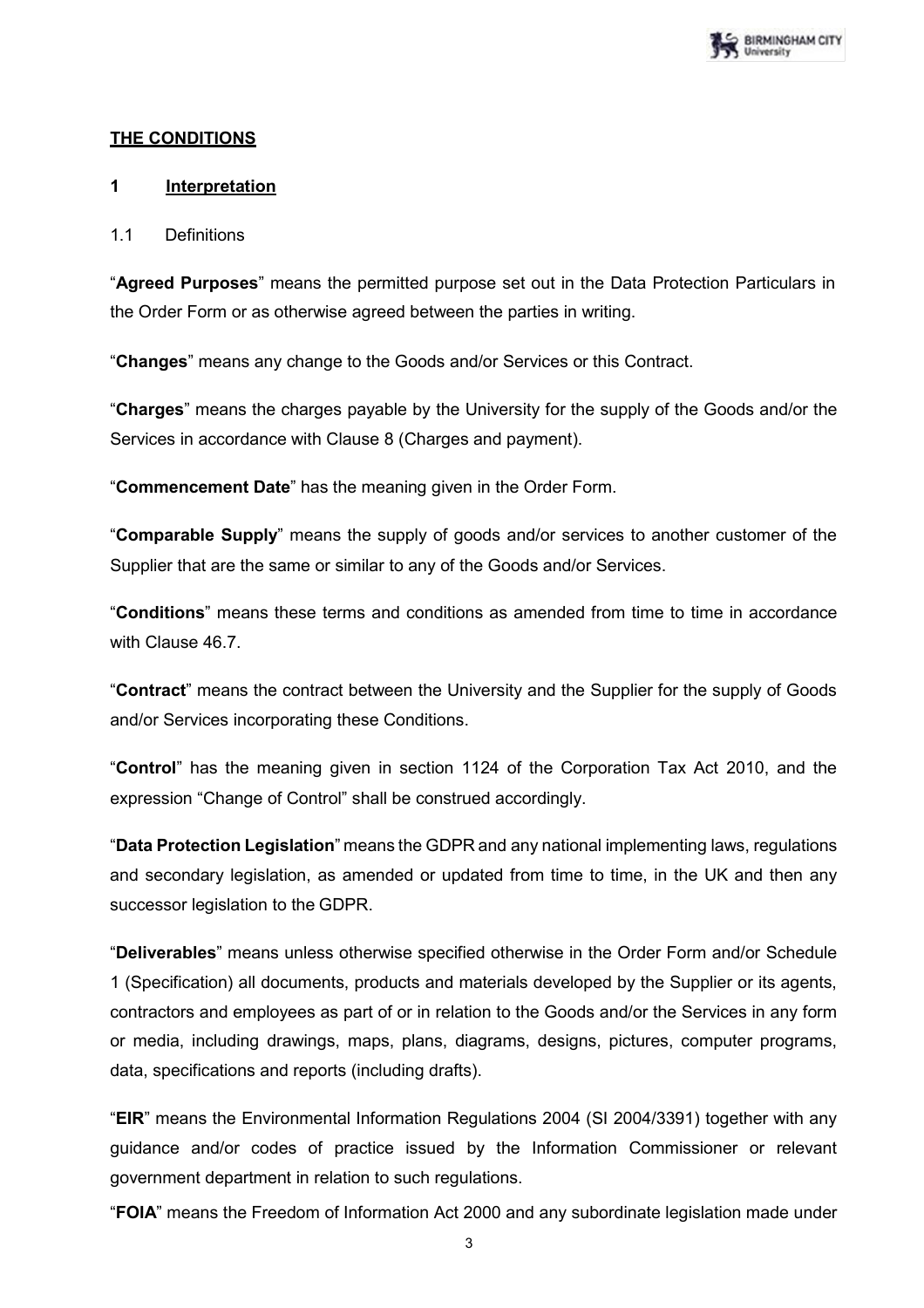that Act from time to time together with any guidance and/or codes of practice issued by the Information Commissioner or relevant government department in relation to such legislation.

**"Force Majeure**" means any circumstance not within a party's reasonable control including, without limitation:

**(a)** acts of God, flood, drought, earthquake or other natural disaster;

**(b)** epidemic or pandemic;

**(c)** terrorist attack, civil war, civil commotion or riots, war, threat of or preparation for war, armed conflict, imposition of sanctions, embargo, or breaking off of diplomatic relations;

**(d)** nuclear, chemical or biological contamination or sonic boom;

**(e)** any law or any action taken by a government or public authority, including without limitation imposing an export or import restriction, quota or prohibition, curfew, or failing to grant a necessary licence or consent;

**(f)** collapse of buildings, fire, explosion or accident; and

**(g)** any labour or trade dispute, strikes, industrial action or lockouts (other than in each case by the party seeking to rely on this clause, or companies in the same group as that party);

**(h)** interruption or failure of utility service: and

**(i)** malicious damage, breakdown of plant or machinery, storm or default of suppliers or subcontractors.

"**GDPR**" means the General Data Protection Regulation ((EU) 2016/679).

"**Goods**" means the goods (or any part of them) set out in the Order and detailed in the Specification.

"**Information Security Plan**" means the Supplier's documented approach, controls and processes for ensuring the security of its services.

"**Intellectual Property Rights**" means patents, utility models, rights to inventions, copyright and neighbouring and related rights, moral rights, trade marks and service marks, business names and domain names, rights in get-up and trade dress, goodwill and the right to sue for passing off or unfair competition, rights in designs, rights in computer software, database rights, rights to use, and protect the confidentiality of, confidential information (including know-how and trade secrets), and all other intellectual property rights, in each case whether registered or unregistered and including all applications and rights to apply for and be granted, renewals or extensions of, and rights to claim priority from, such rights and all similar or equivalent rights or forms of protection which subsist or will subsist now or in the future in any part of theworld.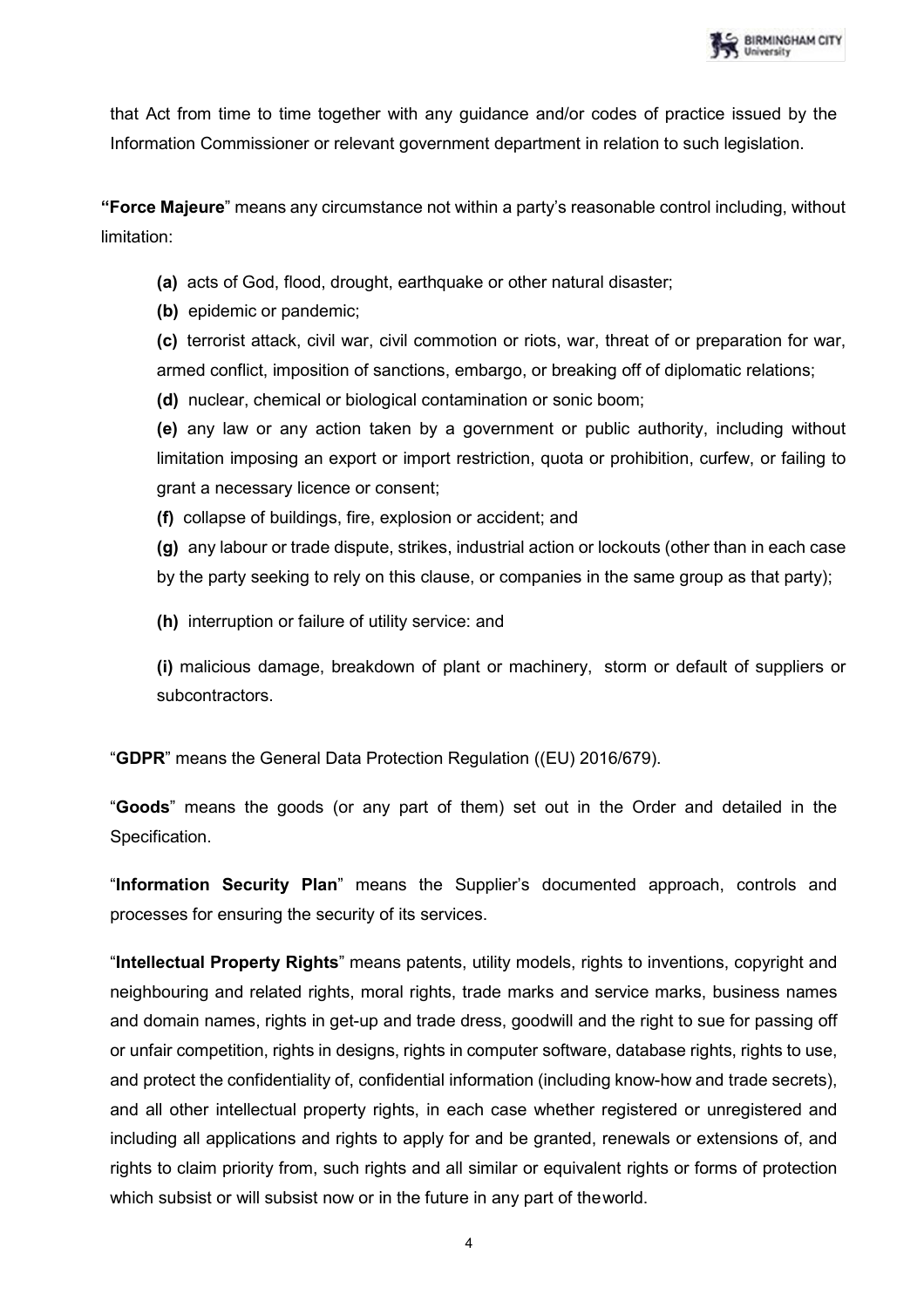"**Mandatory Policies**" means the University's policies listed in Schedule 3 (Mandatory Policies).

"**Order**" means the University's order for the supply of Goods and/or Services, as set out in the Order Form.

"**Permitted Recipients**" means the parties to this agreement, the employees of each party, any third parties engaged to perform obligations in connection with this agreement.

"**Prohibited Act**" the following constitute Prohibited Acts:

- (a) to directly or indirectly offer, promise or give any person working for or engaged by the University a financial or other advantage to:
	- (i) induce that person to perform improperly a relevant function or activity; or
	- (ii) reward that person for improper performance of a relevant function oractivity;
- (b) to directly or indirectly request, agree to receive or accept any financial or other advantage as an inducement or a reward for improper performance of a relevant function or activity in connection with this Contract;
- (c) committing any offence:
	- (i) under the Bribery Act 2010;
	- (ii) under legislation creating offences concerning fraudulent acts;

(iii) at common law concerning fraudulent acts relating to this Contract or any other contract with the University; or

(d) defrauding, attempting to defraud or conspiring to defraud theUniversity.

"**Services**" means the services, including any Deliverables, to be provided by the Supplier under the Contract as set out in the Order Form and detailed in the Specification.

"**Shared Personal Data**" means the personal data to be shared between the parties under this agreement as set out in the Data Protection Particulars in the Order Form or as otherwise agreed between the parties in writing.

"**Specification**" means the description or specification for Goods and/or Services agreed in writing by the University and the Supplier as set out in Schedule 1 (Specification).

"**Standards**" means as set out in the Order Form or the Specification.

"**Supplier**" means the person or entity from whom the University purchases the Goods and/or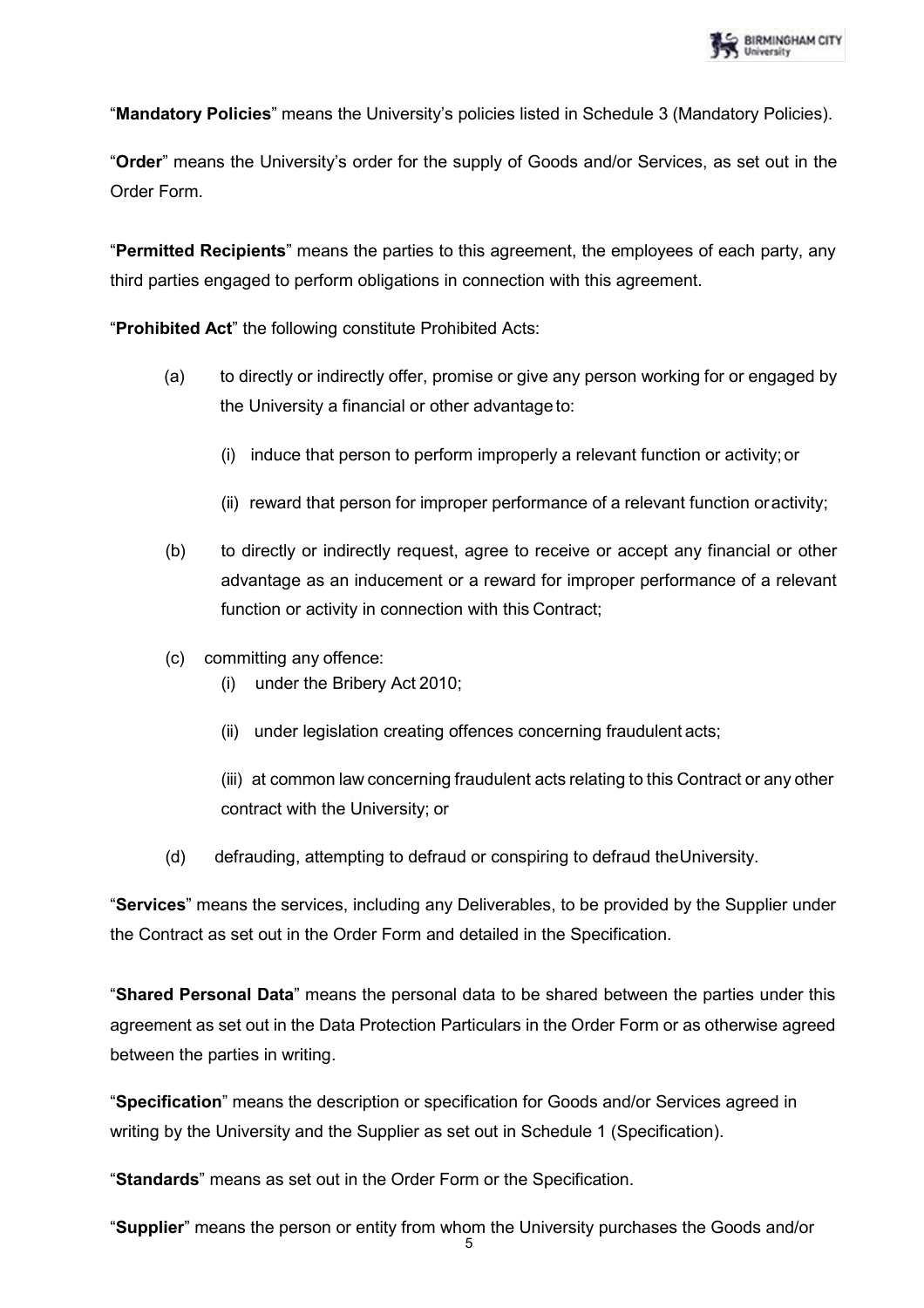

Services.

"**Supplier Personnel**" means those members of the Supplier's staff, including agents, consultants and advisers engaged by the Supplier to perform its obligations under thisContract.

"**Supplier Tender Response**" means the tender response submitted by the Supplier in respect of this Contract set out in Schedule 4 (Supplier Tender Response).

"**Term**" means as specified in the Order Form.

"**University**" means Birmingham City University of University House, 15 Bartholomew Row, Birmingham, B5 5JU.

"**University Materials**" has the meaning set out in Clause 7.3.10.

"**University Property**" means premises owned, controlled or occupied by the University in the UK which are made available for use by the Supplier or its sub-contractors for provision of the Goods and/or Services (or any of them) on the terms set out in this Contract or any separate agreement or licence.

"**Working Day**" means a day other than a Saturday, Sunday or public holiday in England, when banks in London are open for business.

## 1.2 Interpretation:

- 1.2.1 A person includes a natural person, corporate or unincorporated body (whether or not having separate legal personality).
- 1.2.2 A reference to a party includes its personal representatives, successors and permitted assigns.
- 1.2.3 A reference to a statute or statutory provision is a reference to it as amended or re-enacted. A reference to a statute or statutory provision includes all subordinate legislation made under that statute or statutoryprovision.
- 1.2.4 Any words following the terms including, include, in particular, for example or any similar expression shall be construed as illustrative and shall not limit the sense of the words, description, definition, phrase or term preceding thoseterms.
- 1.2.5 A reference to writing or written includes email.

#### <span id="page-6-0"></span>**2 Due Diligence**

2.1 The Supplier acknowledges that: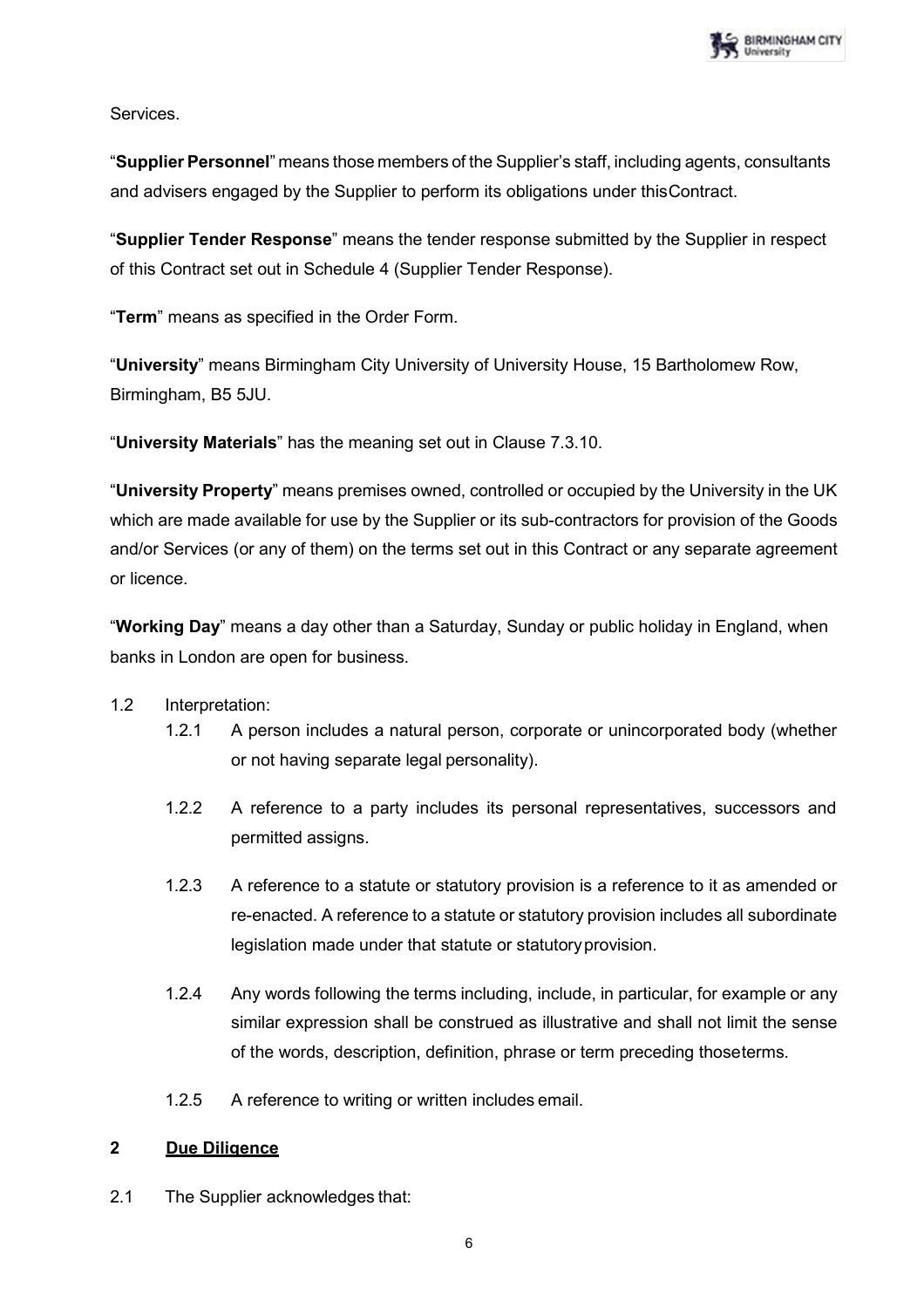- 2.1.1 the University has delivered or made available to the Supplier all of the information and documents that the Supplier considers necessary or relevant for the performance or its obligations under this Contract ("the **Due Diligence Information**");
- 2.1.2 it has made its own enquiries to satisfy itself as to the accuracy of the Due Diligence Information;
- 2.1.3 it has raised all relevant due diligence questions with the University before the Commencement Date, has undertaken all necessary due diligence and has entered into this Contract in reliance on its own due diligencealone;
- 2.1.4 it shall not be excused from the performance of any of its obligations under this Contract on the grounds of, nor shall the Supplier be entitled to recover any additional costs or charges, arising as a result of any:
	- (i) failure by the Supplier to satisfy itself as to the accuracy and adequacy of the Due Diligence Information; and
	- (ii) failure by the Supplier to undertake its own duediligence.

# <span id="page-7-0"></span>**3 Basis of Contract**

- 3.1 The Order constitutes an offer by the University to purchase Goods and/or Services from the Supplier in accordance with these Conditions.
- 3.2 The Commencement Date is as specified in the Order Form. In the absence of it being specified in the Order Form or in the absence of signature of the Order Form by both of the Parties the Commencement Date will be the earlier of Clauses 3.2.1 and 3.2.2below. The Order shall be deemed to be accepted by the Supplier on the earlierof:
	- 3.2.1 the Supplier issuing written acceptance of the Order; or
	- 3.2.2 any act by the Supplier consistent with fulfilling theOrder,

at which point and on which date the Contract shall come into existence ("Commencement Date").

3.3 These Conditions apply to the Contract to the exclusion of any other terms that the Supplier seeks to impose or incorporate, or which are implied by trade, custom, practice or course of dealing.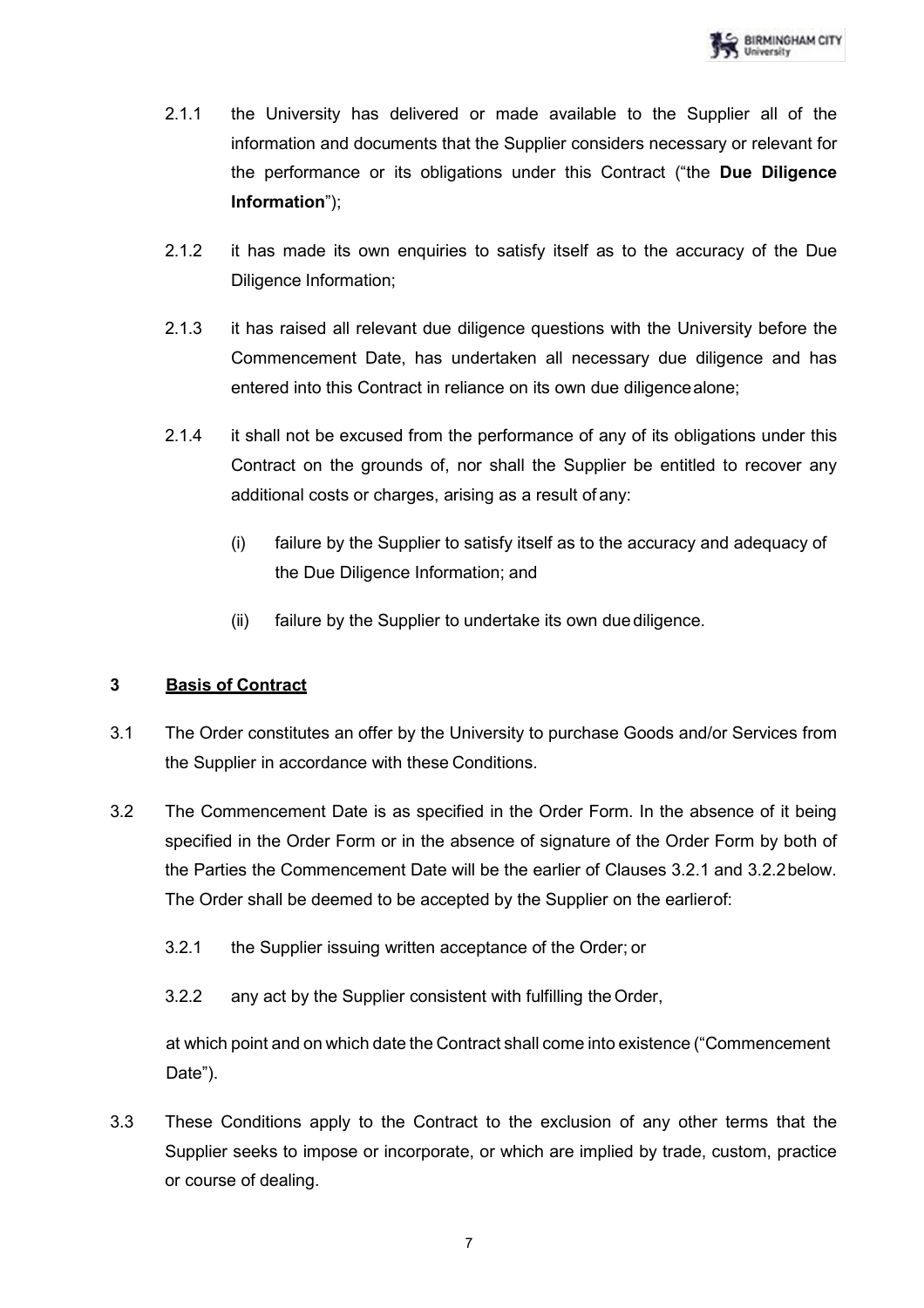

3.4 All of these Conditions shall apply to the supply of both Goods and Services except where the application to one or the other is specified.

# <span id="page-8-0"></span>**4 Supply of Goods**

- 4.1 The Supplier shall ensure that the Goods shall:
	- 4.1.1 correspond with their description and any applicableSpecification;
	- 4.1.2 be of satisfactory quality (within the meaning of the Sale of Goods Act 1979) and fit for any purpose held out by the Supplier or made known to the Supplier by the University, expressly or by implication, and in this respect the University relies on the Supplier's skill and judgement;
	- 4.1.3 where they are manufactured products, be free from defects in design, materials and workmanship and remain so for a minimum of twelve (12) months after delivery; and
	- 4.1.4 comply with all applicable statutory and regulatory requirements relating to the manufacture, labelling, packaging, storage, handling and delivery of theGoods.
- 4.2 The Supplier shall ensure that at all times it has and maintains all the licences, permissions, authorisations, consents and permits that it needs to carry out its obligations under the Contract in respect of the Goods.
- 4.3 The University may inspect and test the Goods at any time before delivery. The Supplier shall remain fully responsible for the Goods despite any such inspection or testing and any such inspection or testing shall not reduce or otherwise affect the Supplier's obligations under the Contract.
- 4.4 If following such inspection or testing the University considers that the Goods do not comply or are unlikely to comply with the Supplier's undertakings at Clause 4.1, the University shall inform the Supplier and the Supplier shall immediately take such remedial action as is necessary to ensure compliance.
- 4.5 The University may conduct further inspections and tests after the Supplier has carried out its remedial actions.

## <span id="page-8-1"></span>**5 Delivery of Goods**

- 5.1 The Supplier shall ensure that:
	- 5.1.1 the Goods are properly packed and secured in such manner as to enable them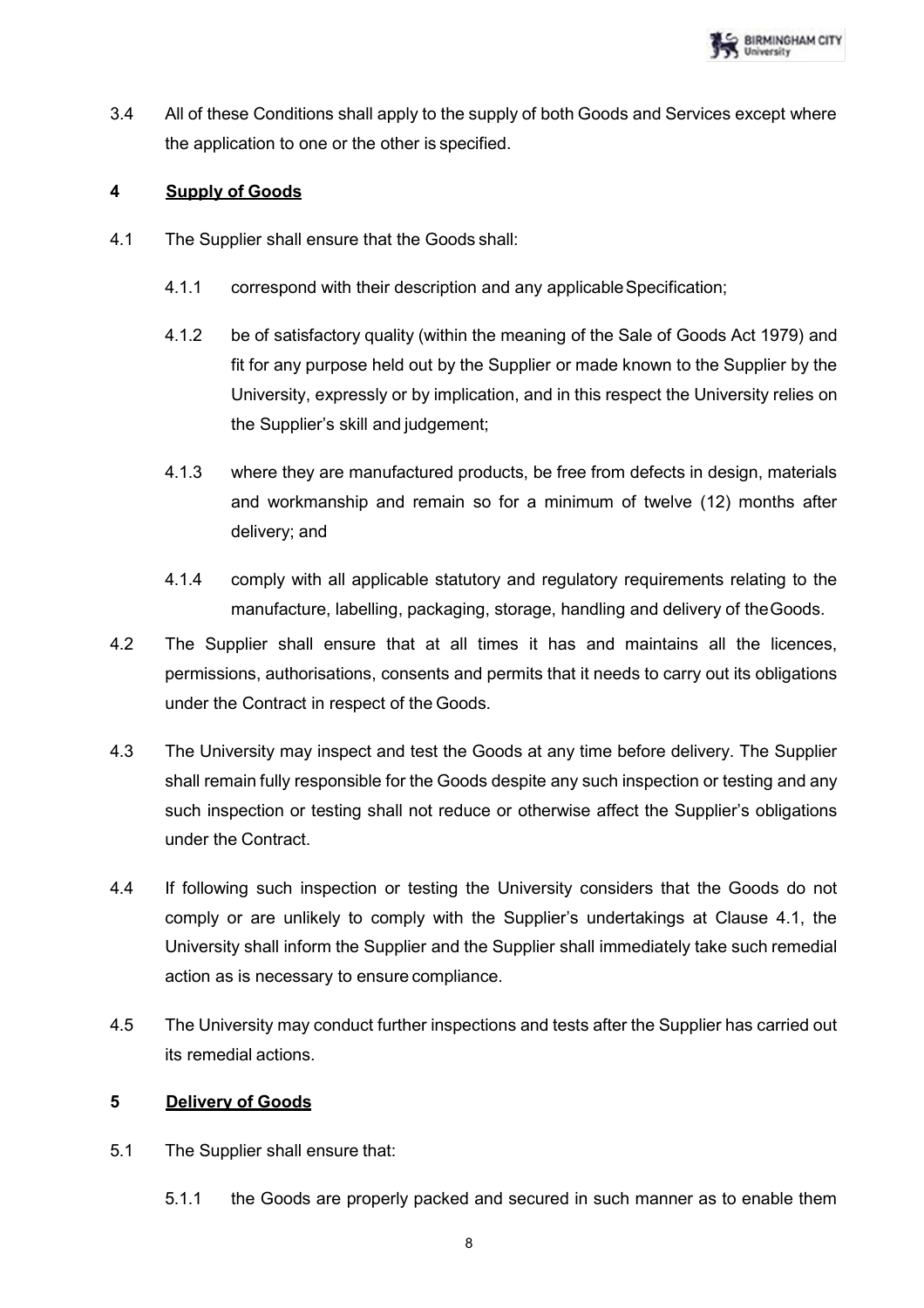to reach the destination specified on the Order Form in goodcondition;

- 5.1.2 each delivery of the Goods is accompanied by a delivery note which shows the date of the Order, the Order number (if any), the type and quantity of the Goods (including the code number of the Goods (where applicable)), special storage instructions (if any) and, if the Goods are being delivered by instalments, the outstanding balance of Goods remaining to be delivered; and
- 5.1.3 it states clearly on the delivery note any requirement for the University to return any packaging material for the Goods to the Supplier. Any such packaging material shall only be returned to the Supplier at the cost of theSupplier.
- 5.2 The Supplier shall deliver the Goods:
	- 5.2.1 on the date specified in the Order or, if no such date is specified, then within ten (10) Working Days of the date of the Order;
	- 5.2.2 to the University's premises or such other location as is set out in the Order or as instructed by the University before delivery (**Delivery Location**);and
	- 5.2.3 during the University's normal hours of business on a Working Day, or as instructed by the University.
- 5.3 Delivery of the Goods shall be completed on the completion of unloading of the Goods at the Delivery Location.
- 5.4 If the Supplier:
	- 5.4.1 delivers less than ninety five percent (95)% of the quantity of Goods ordered, the University may reject the Goods; or
	- 5.4.2 delivers more than one hundred and five percent (105)% of the quantity of Goods ordered, the University may at its sole discretion reject the Goods or the excess Goods,
- 5.5 Any Goods rejected pursuant to clause 5.4 shall be subject to collection by or on behalf of the Supplier (at the Supplier's risk and expense) within five (5) Working Days of being notified of the rejection by the University. If the Supplier fails to collect the rejected Goods, within five (5) Working Days of being notified of the rejection, the Supplier will be deemed not to require the return of the rejected Goods and the University may keep the rejected Goods without incurring any charge in respect of them.
- 5.6 If the Supplier delivers more or less than the quantity of Goods ordered, and the University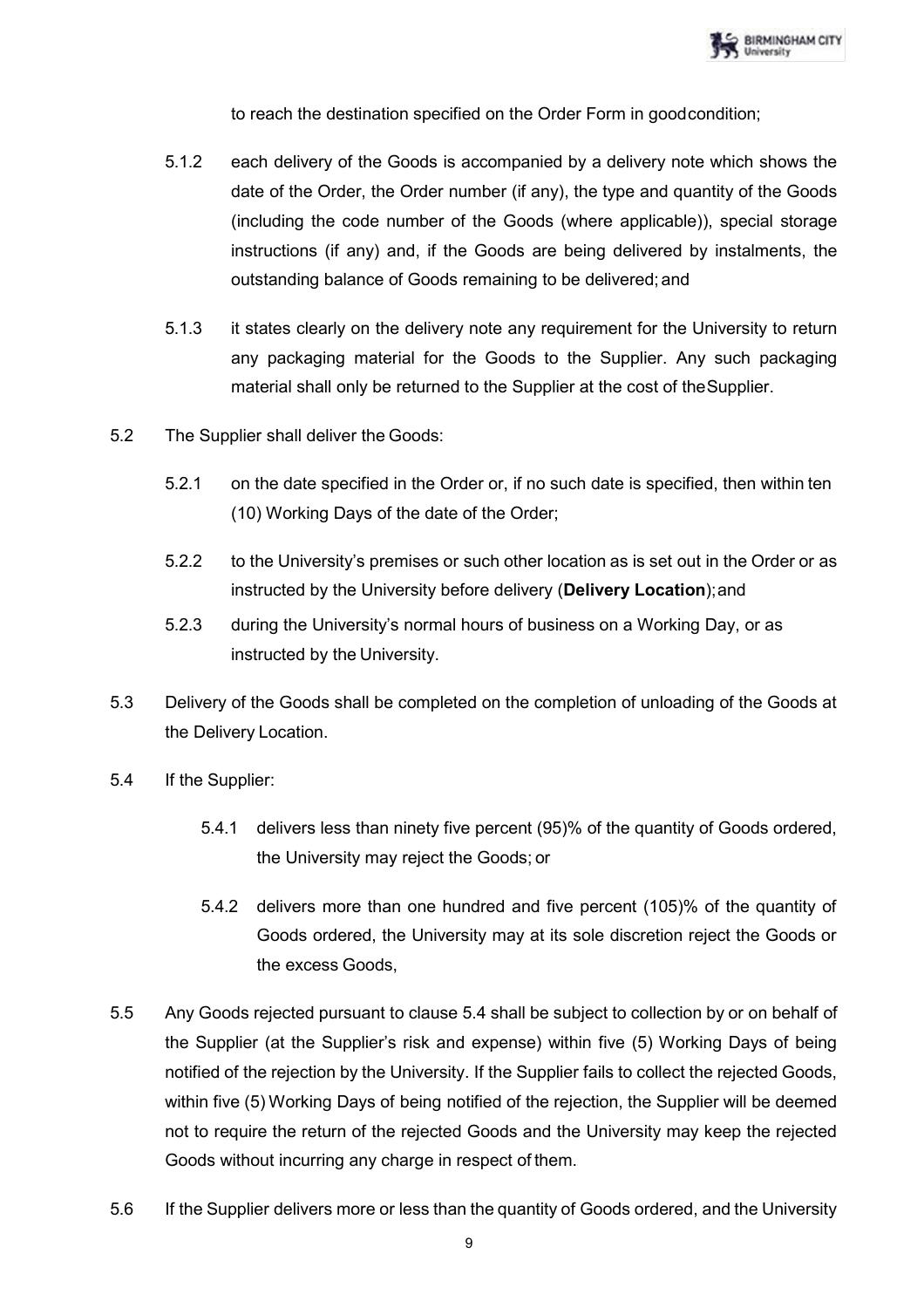accepts the delivery, pursuant to clause 5.4, the Supplier shall make a pro rata adjustment to the invoice for the Goods and any rejected goods shall be returnable at the Supplier's risk and expense.

- 5.7 The Supplier shall not deliver the Goods in instalments without the University's prior written consent. Where it is agreed that the Goods are delivered by instalments, they may be invoiced and paid for separately. However, failure by the Supplier to deliver any one instalment on time or at all or any defect in an instalment shall entitle the University to the remedies set out in Clause 11.1.
- 5.8 Title and risk in the Goods shall pass to the University on completion of delivery.

# <span id="page-10-0"></span>**6 Packaging, identification, end of use and codingrequirements**

- 6.1 The Supplier shall comply with all obligations imposed on it by law relevant to the Goods in relation to packaging, identification, and obligations following end of use by the University.
- 6.2 Unless otherwise specified in the Specification or otherwise agreed with the University in writing, the Goods shall be securely packed in trade packages of a type normally used by the Supplier for commercial deliveries of the same or similar goods either in retail or in bulk quantities within the United Kingdom.
- 6.3 Unless otherwise (a) specified in the Specification; (b) agreed with the University in writing; or (c) required to comply with any regulatory requirements, the following details shall be shown on the outside of every package:
	- 6.3.1 a description of the Goods which shall include, without limitation, the weight of the Goods where available and any order number allocated to the Goods by the University and/or the Supplier;
	- 6.3.2 the quantity in the package where available;
	- 6.3.3 any special directions for storage;
	- 6.3.4 the expiry date of the contents whereapplicable;
	- 6.3.5 the batch number; and
	- 6.3.6 the name and address of the manufacturer of the Goods and theSupplier.
- 6.4 All Goods that customarily bear any mark, tab, brand, label, serial numbers or other device indicating place of origin, inspection by any government or other body or standard of quality must be delivered with all the said marks, tabs, brands, labels, serial numbers or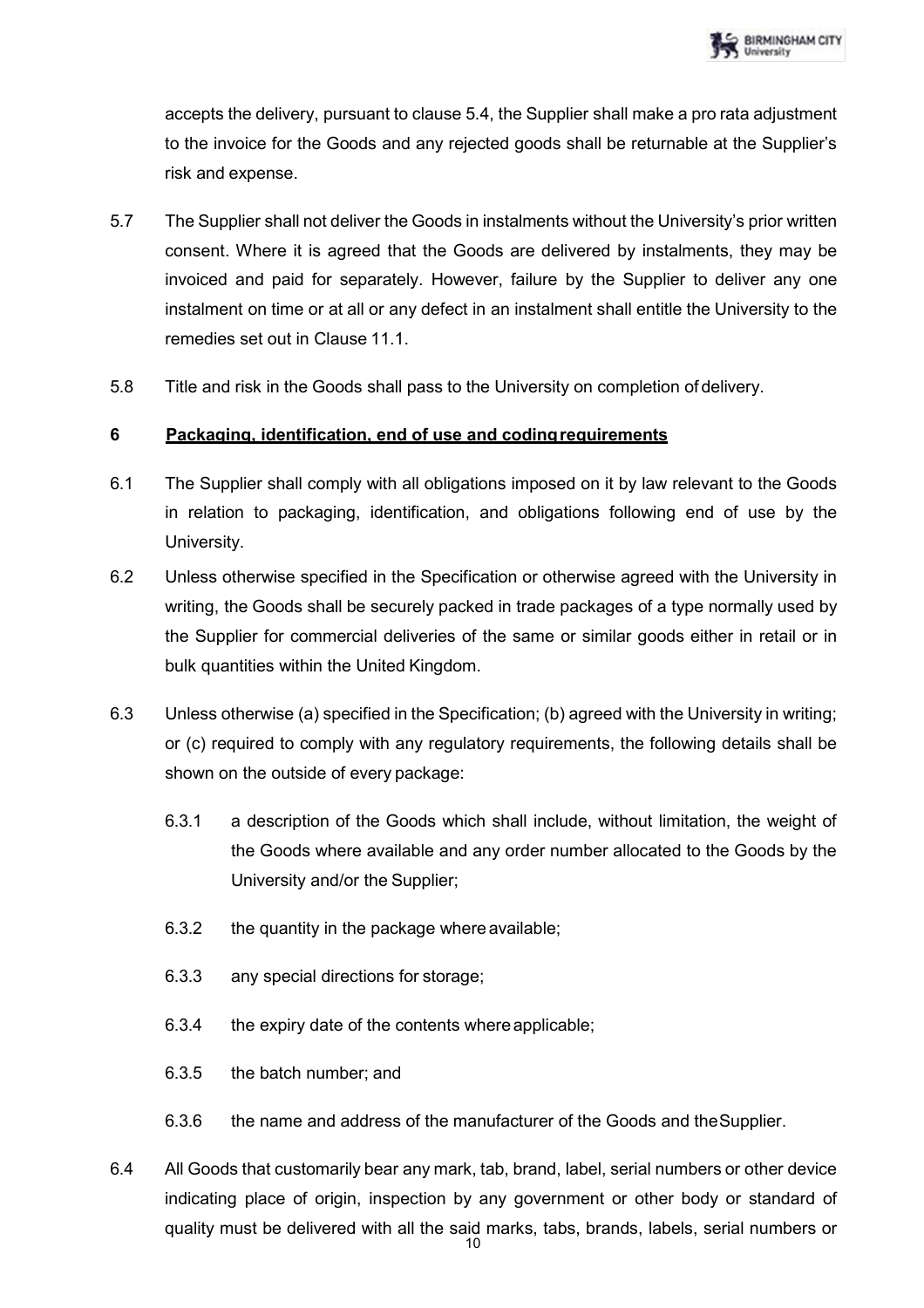other devices intact. Without prejudice to the generality of the foregoing, the Supplier shall label all Goods supplied to the University, and the packaging of such Goods, to highlight environmental and safety information as required by applicablelaw.

- 6.5 Unless otherwise set out in the Specification or agreed with the University in writing, the Supplier shall collect without charge any returnable containers (including pallets) within twenty one (21) days of the date of the relevant delivery. Empty containers not so removed may be returned by the University at the Supplier's expense or otherwise disposed of at the University's discretion. The Supplier shall credit the University in full for any containers for which the University has been charged upon their collection orreturn.
- 6.6 Unless otherwise confirmed and/or agreed by the University in writing and subject to Clause 6.7, the Supplier shall ensure comprehensive product information relating toeach category of the Goods shall be provided by the Supplier within the followingtimescales:
	- 6.6.1 prior to or on the Commencement Date, in relation to all categories of Goods to be provided as part of the Contract as at the Commencement Date;or
	- 6.6.2 where further categories of Goods are to be supplied as agreed by the University in writing prior to or on the date of implementation of any suchvariation.
- 6.7 Where it is not practical for whatever reason for the Supplier to comply with its obligations under Clause 6.6 within the timescales stated and the University requires compliance with such coding requirements, the Supplier shall provide an implementation plan and timetable that sets out how the Supplier shall achieve such compliance by an alternative timescale. This implementation plan and timetable must be submitted by the Supplier for agreement by the University prior to the first delivery of the relevant Goods under the Contract (such agreement not to be unreasonably withheld or delayed). Once a timetable and plan have been agreed by the University, the Supplier shall comply with such timetable and plan as a condition of this Contract.
- 6.8 Once product information relating to Goods is provided by the Supplier, the Supplier shall, during the Term, keep such information updated with any changes to the product data relating to the Goods.

# <span id="page-11-0"></span>**7 Supply of Services**

- 7.1 The Supplier shall from the Commencement Date and for the duration of the Contract supply the Services to the University in accordance with the terms of theContract.
- 7.2 The Supplier shall meet any performance dates for the Services specified in the Order or that the University notifies to the Supplier and time is of the essence in relation to any of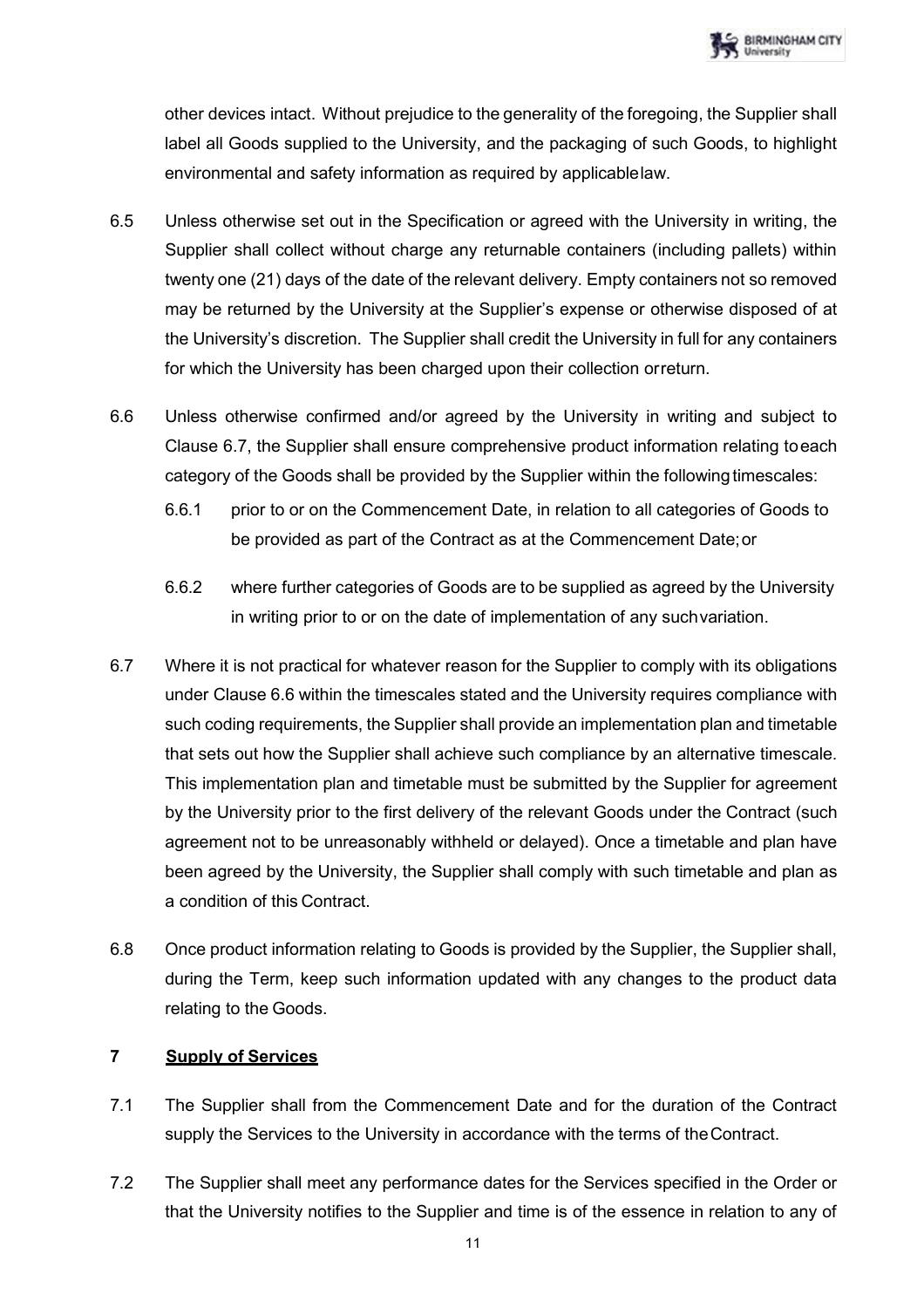

those performance dates.

- 7.3 In providing the Services, the Supplier shall:
	- 7.3.1 co-operate with the University in all matters relating to the Services, and comply with all instructions of the University;
	- 7.3.2 perform the Services with the best skill, care and diligence in accordance with best practice in the Supplier's industry, profession or trade;
	- 7.3.3 use personnel who are suitably skilled and experienced to perform tasks assigned to them, and in sufficient number to ensure that the Supplier's obligations are fulfilled in accordance with the Contract;
	- 7.3.4 ensure that the Services and Deliverables will conform with all descriptions and specifications set out in the Specification, and that the Deliverables shall be fit for any purpose that the University expressly or impliedly makes known to the Supplier;
	- 7.3.5 provide all equipment, tools and vehicles and such other items as are required to provide the Services;
	- 7.3.6 use the best quality goods, materials, standards and techniques, and ensure that the Deliverables, and all goods and materials supplied and used in the Services or transferred to the University, will be free from defects in workmanship, installation and design;
	- 7.3.7 obtain and at all times maintain all licences and consents which may berequired for the provision of the Services;
	- 7.3.8 comply with all applicable laws, regulations, regulatory policies, guidelines or industry codes which may apply to the provision of the Services, and with the Mandatory Policies;
	- 7.3.9 observe all health and safety rules and regulations and any other security requirements that apply at any of the University's Property;
	- 7.3.10 hold all materials, equipment and tools, drawings, specifications and data supplied by the University to the Supplier (University Materials) in safe custody at its own risk, maintain the University Materials in good condition until returned to the University, and not dispose or use the University Materials other than in accordance with the University's written instructions orauthorisation;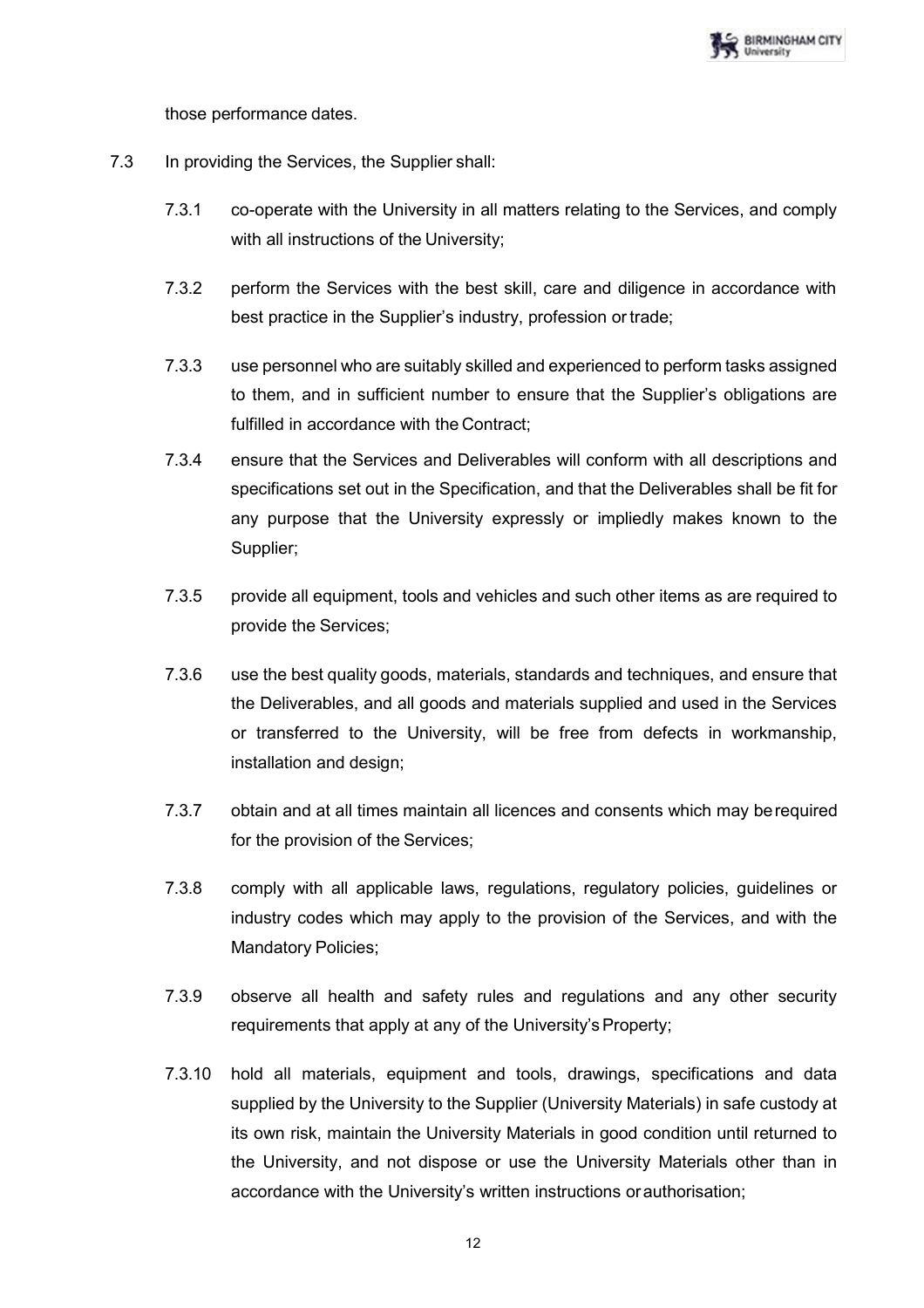- 7.3.11 not do or omit to do anything which may cause the University to lose any licence, authority, consent or permission upon which it relies for the purposes of conducting its business, and the Supplier acknowledges that the University may rely or act on the Services;
- 7.3.12 notify the University in writing immediately upon the occurrence of a Change of Control of the Supplier or upon discovering that the Supplier is subject to any investigation, order or direction by the Competition and Markets Authority; and
- 7.3.13 comply with any additional obligations as set out in theSpecification.

# <span id="page-13-0"></span>**8 Charges and Payment**

- 8.1 The price for the Goods:
	- 8.1.1 shall be the price set out in the Order, or if no price is quoted, the price set outin the Supplier's published price list in force at the Commencement Date;and
	- 8.1.2 shall be inclusive of the costs of packaging, insurance and carriage of the Goods. No extra charges shall be effective unless agreed in writing and signed by the University.
- 8.2 The charges for the Services shall be set out in the Order, or if no price is quoted, the price set out in the Supplier's published price list in force at the Commencement Date, and shall be the full and exclusive remuneration of the Supplier in respect of the performance of the **Services**
- 8.3 Unless otherwise agreed in writing by the University, the charges shall include every cost and expense of the Supplier directly or indirectly incurred in connection with the provision of the Goods and/or the performance of the Services.
- 8.4 Except as expressly provided in this agreement, no variations or increases shall be made to the price for the Goods and/or the charges for the Services during the Term.
- 8.5 In the absence of anything contrary specified in Schedule 2(Charges):
	- 8.5.1 In respect of the Goods, the Supplier shall invoice the University on or at any time after completion of delivery; and
	- 8.5.2 in respect of Services, the Supplier shall invoice the University on completion of the Services.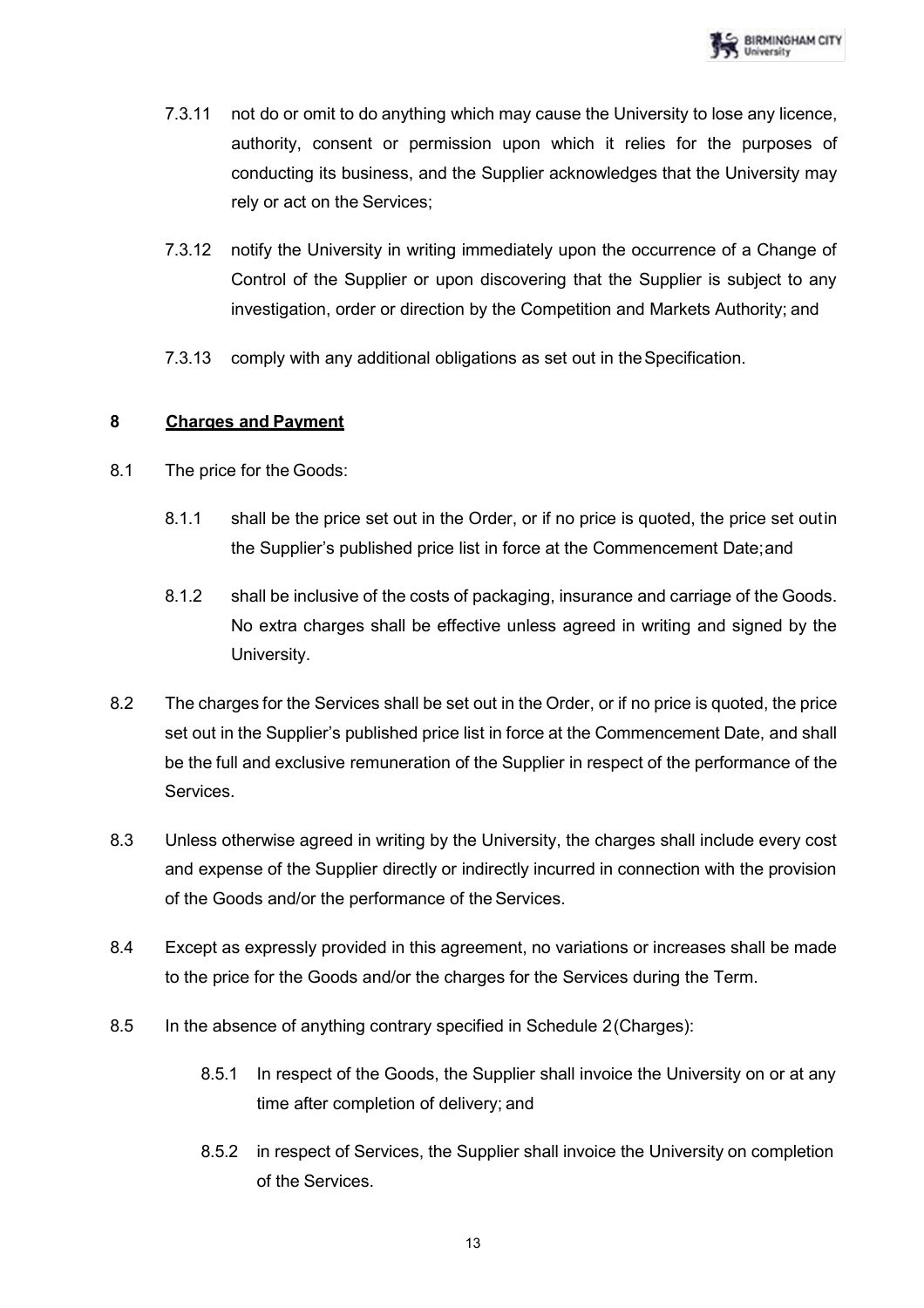Each invoice shall include such supporting information required by the University to verify the accuracy of the invoice, including but not limited to the relevant purchase order number.

- 8.6 In consideration of the supply of Goods and/or Services by the Supplier, the University shall pay the invoiced amounts within thirty (30) days of the date of a correctly rendered invoice to a bank account nominated in writing by the Supplier.
- 8.7 All amounts payable by the University under the Contract are inclusive of amounts in respect of value added tax chargeable from time to time (VAT). Where any taxable supply for VAT purposes is made under the Contract by the Supplier to the University, the University shall, on receipt of a valid VAT invoice from the Supplier, pay to the Supplier such amounts in respect of VAT as are chargeable on the supply of theGoods and/or Services at the same time as payment is due for the supply of the Goods and/or Services.
- 8.8 If the University fails to make a payment due to the Supplier under the Contract by the due date, then the University shall pay interest on the overdue sum from the due date until payment of the overdue sum, whether before or after judgment. Interest under this Clause 8.7 will accrue each day at two percent (2%) a year above the Bank of England's base rate from time to time, but at two percent (2%) a year for any period when that base rate is below zero percent (0%).
- 8.9 The Supplier shall maintain complete and accurate records of the time spent and materials used by the Supplier in providing the Services, and the Supplier shall allow the University to inspect such records at all reasonable times onrequest.
- 8.10 The University may at any time, without notice to the Supplier, set off any liability of the Supplier to the University against any liability of the University to the Supplier, whether either liability is present or future, liquidated or unliquidated, and whether or not either liability arises under the Contract. If the liabilities to be set off are expressed in different currencies, the University may convert either liability at a market rate of exchange for the purpose of set-off. Any exercise by the University of its rights under this clause shall not limit or affect any other rights or remedies available to it under the Contract orotherwise.

# <span id="page-14-0"></span>**9 Warranties and Representations**

- 9.1 The Supplier warrants and represents to the Universitythat:
	- 9.1.1 it has full capacity and authority and all necessary consents (including, where its procedures so require, the consent of its Parent Company) to enter into and to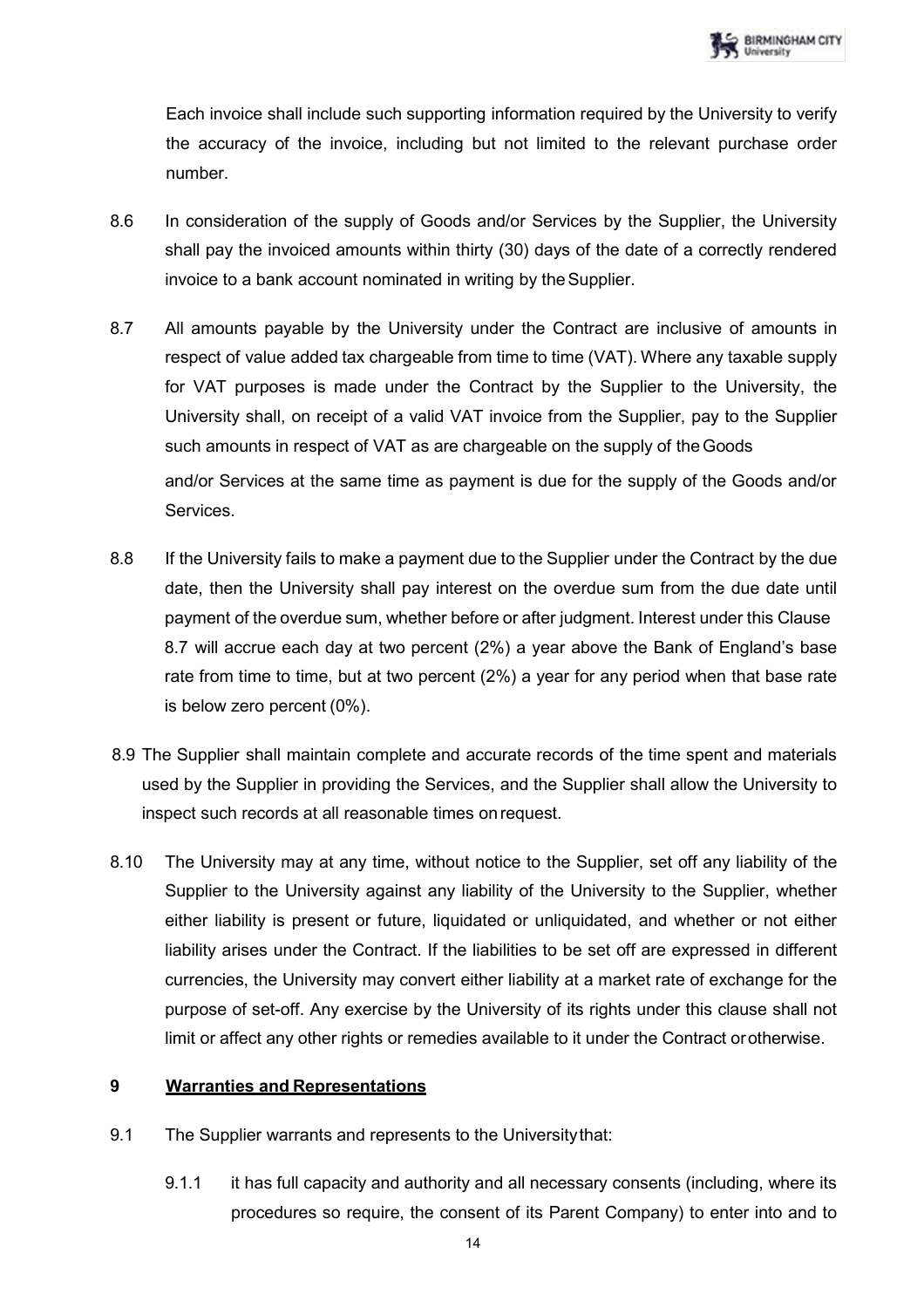

perform its obligations under this Contract;

- 9.1.2 this Contract is executed by a duly authorised representative of theSupplier;
- 9.1.3 in entering into this or any Contract it has not committed any ProhibitedAct;
- 9.1.4 as at the Commencement Date, all information provided (including if it is specified in the Order Form that this Contract is a call-off contract under a framework agreement the information provided by the Supplier in the Suppliers Tender Response) is or remains true, accurate and not misleading save as may have been specifically disclosed in writing to the University before the execution of this Contract and it will promptly advise the University of any fact, matter or circumstance of which it may become aware during the Term that would render any such information, statement or representation to be false or misleading;
- 9.1.5 no claim is being asserted and no litigation, arbitration or administrative proceeding is presently in progress or, to the best of its knowledge and belief, pending or threatened against it or any of its assets that will or might affect its ability to perform its obligations under this and any Contract which may be entered into with the University;
- 9.1.6 it is not subject to any contractual obligation, compliance with which is likely to have an effect on its ability to perform its obligations under this and any Contract; and
- 9.1.7 no proceedings or other steps have been taken and not discharged (nor, to the best of its knowledge, are threatened) for the winding up of the Supplier or forits dissolution or for the appointment of a receiver, administrative receiver, liquidator, manager, administrator or similar officer in relation to any of the Supplier's assets or revenue.

# <span id="page-15-0"></span>**10 Standards**

- 10.1 The Supplier shall comply with the Standards at all times during the performance by the Supplier of this and any Contract, including any Standards set out in Schedule 1 (Specification).
- 10.2 Throughout the Term, the Parties shall notify each other of any new or emergent standards which could affect the Supplier's provision, or the receipt by the University under this Contract, of the Goods and/or Services.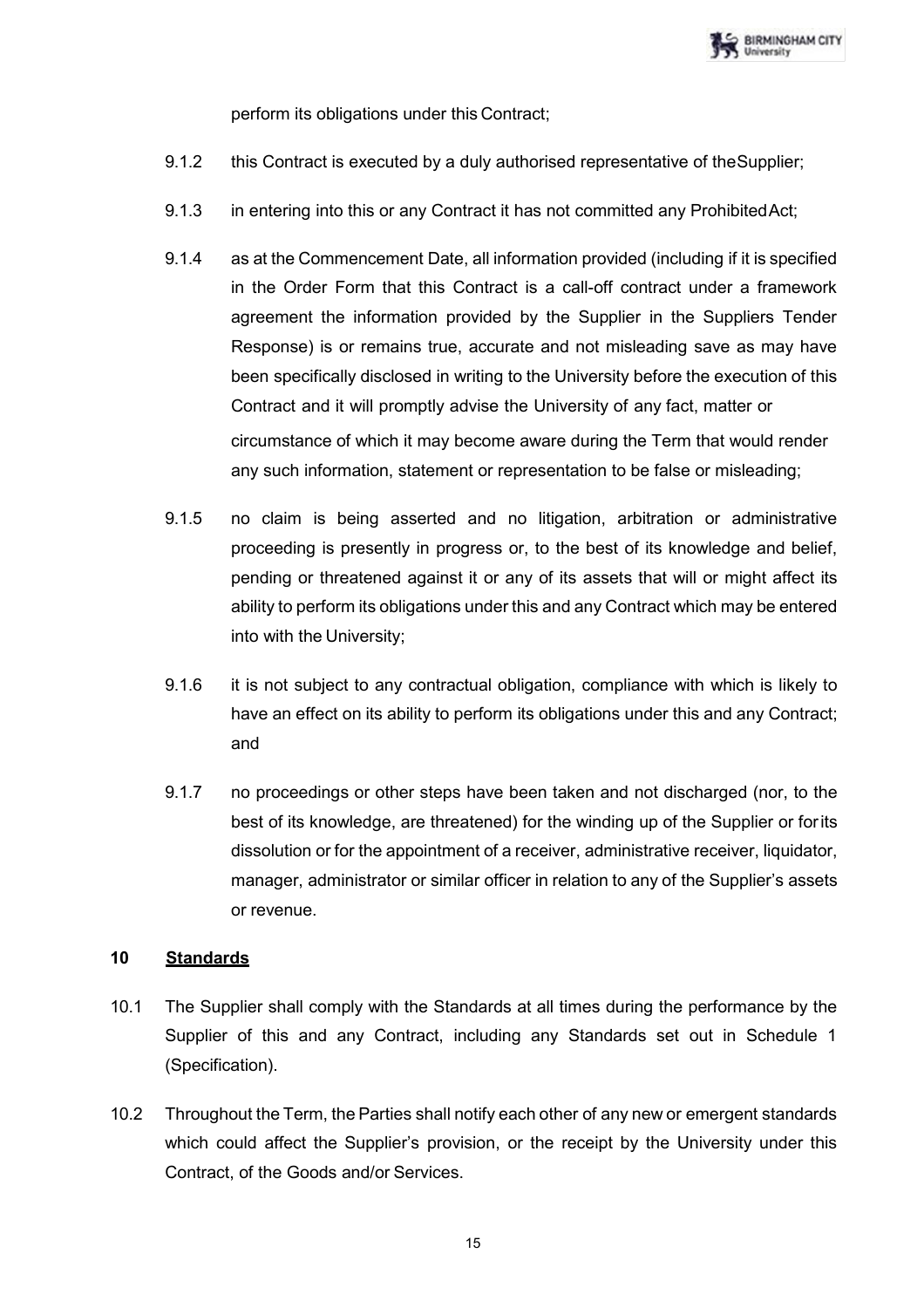## <span id="page-16-0"></span>**11 University Remedies**

- 11.1 If the Supplier has delivered Goods that do not comply with the undertakings set out in Clauses 4 (Supply of Goods), 5 (Delivery of Goods) and 6 (Packaging, identification, end of use and coding requirements), then, without limiting or affecting other rights or remedies available to it, the University shall have one or more of the following rights, whether or not it has accepted the Goods:
	- 11.1.1 to terminate the Contract with immediate effect by giving written notice to the Supplier;
	- 11.1.2 to reject the Goods (in whole or in part) whether or not title has passed and to return them to the Supplier at the Supplier's own risk andexpense;
	- 11.1.3 to require the Supplier to repair or replace the rejected Goods, or to provide a full refund of the price of the rejected Goods (if paid);
	- 11.1.4 to refuse to accept any subsequent delivery of the Goods which the Supplier attempts to make;
	- 11.1.5 to recover from the Supplier any expenditure incurred by the University in obtaining substitute goods from a third party; and
	- 11.1.6 to claim damages for any additional costs, loss or expenses incurred by the University arising from the Supplier's failure to supply Goods in accordance with Clause 4.1.
- 11.2 These Conditions shall extend to any substituted or remedial services and/or repaired or replacement goods supplied by the Supplier.
- 11.3 The University's rights under the Contract are in addition to its rights and remedies implied by statute and common law.

## <span id="page-16-1"></span>**12 University's Obligations**

- 12.1 The University shall:
	- 12.1.1 provide the Supplier with reasonable access at reasonable times to the University's Property for the purpose of delivering the Goods and/or providing the Services; and
	- 12.1.2 provide such necessary information for the provision of the Services as the Supplier may reasonably request.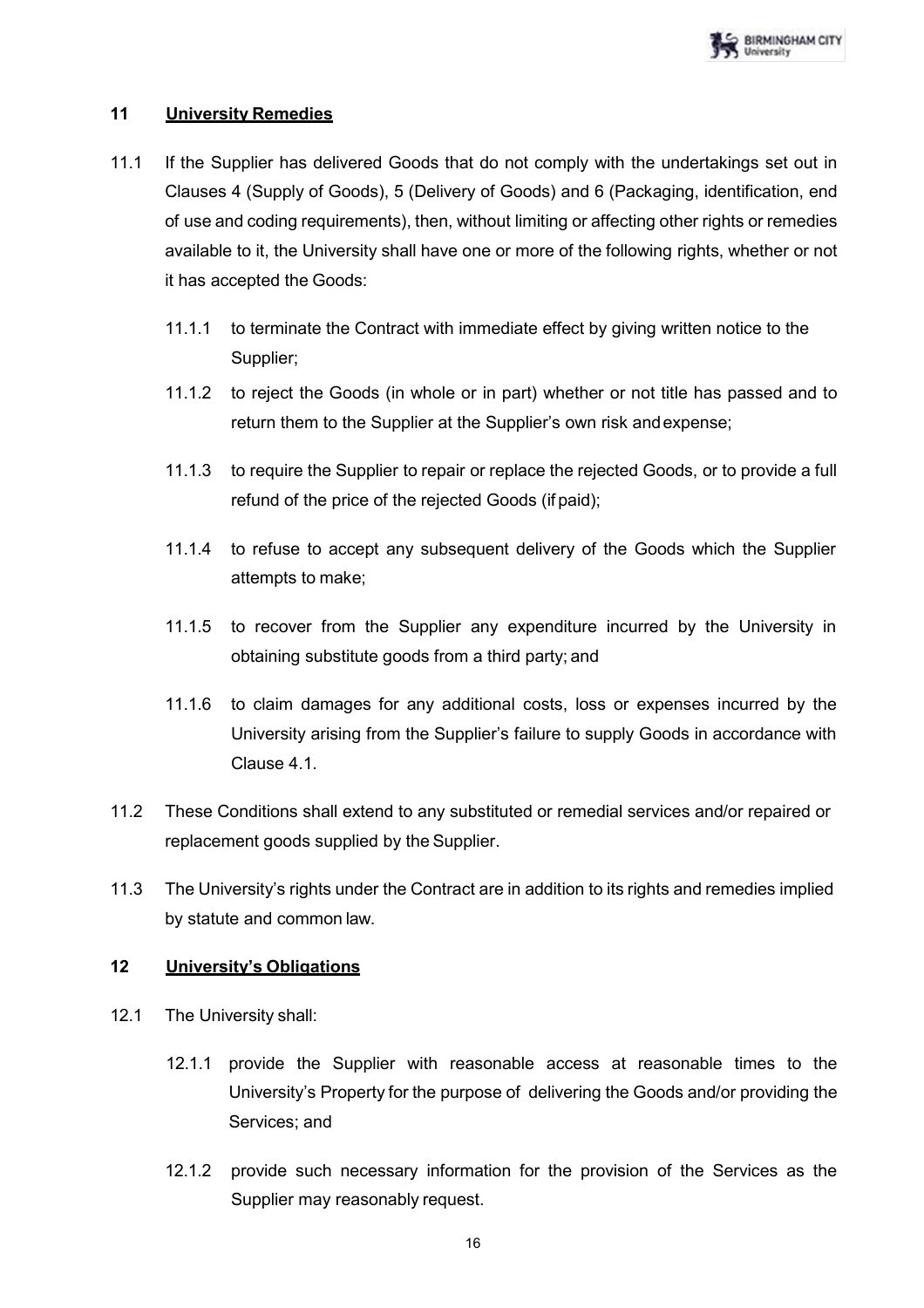12.2 A failure by the University to comply with the terms of the Contract can only relieve the Supplier from complying with its obligations under the Contract with effect from the date on which the Supplier notifies the University in writing and in reasonable details of the University's failure and its effect or anticipated effect on the Goods and/or theServices.

# <span id="page-17-0"></span>**13 Non-Discrimination**

- 13.1 The Supplier shall not, and shall procure that the Supplier Personnel do not, unlawfully discriminate either directly or indirectly when performing their obligations underthis Contract within the meaning and scope of the Equality Act 2010 and any subsequent law relating to discrimination on grounds of any of the following protected characteristics: age, disability, gender reassignment, marriage and civil partnership, pregnancy and maternity, race, religion or belief (including lack of belief), sex and sexual orientation, and any subsequent law relating to them.
- 13.2 The Supplier shall take all reasonable steps to secure the observance of Clause 13.1 (Non-Discrimination) by all Supplier Personnel and shall comply with any University policy on the matters set out in Clause 13.1 (Non-Discrimination), as reasonably directed by the University.

## <span id="page-17-1"></span>**14 Supplier Personnel**

- 14.1 The University may refuse admission to the University Property and/or direct the Supplier to end the involvement in the provision of the Goods and/or the Services of any of the Supplier Personnel whom the University believes represents a security risk or does not have the required levels of training and expertise or where the University has other grounds for doing so. The decision of the University shall be final and it shall not be obliged to provide any reasons.
- 14.2 To the extent legally permissible, the Supplier shall not employ as Supplier Personnel individuals whose previous background would reflect adversely upon the University (including those individuals convicted of serious criminal offences) and the Supplier shall ensure that in the recruitment of Supplier Personnel the Supplier shall ensure that its recruitment procedures include: (i) certification of eligibility to work in the UK; (ii) proof of address and photographic identification; (iii) declarations from individuals at the application stage of any unspent criminal convictions; and (iv) background reference checks. The Supplier shall, on request, provide the University with up to date CVs for Supplier Personnel.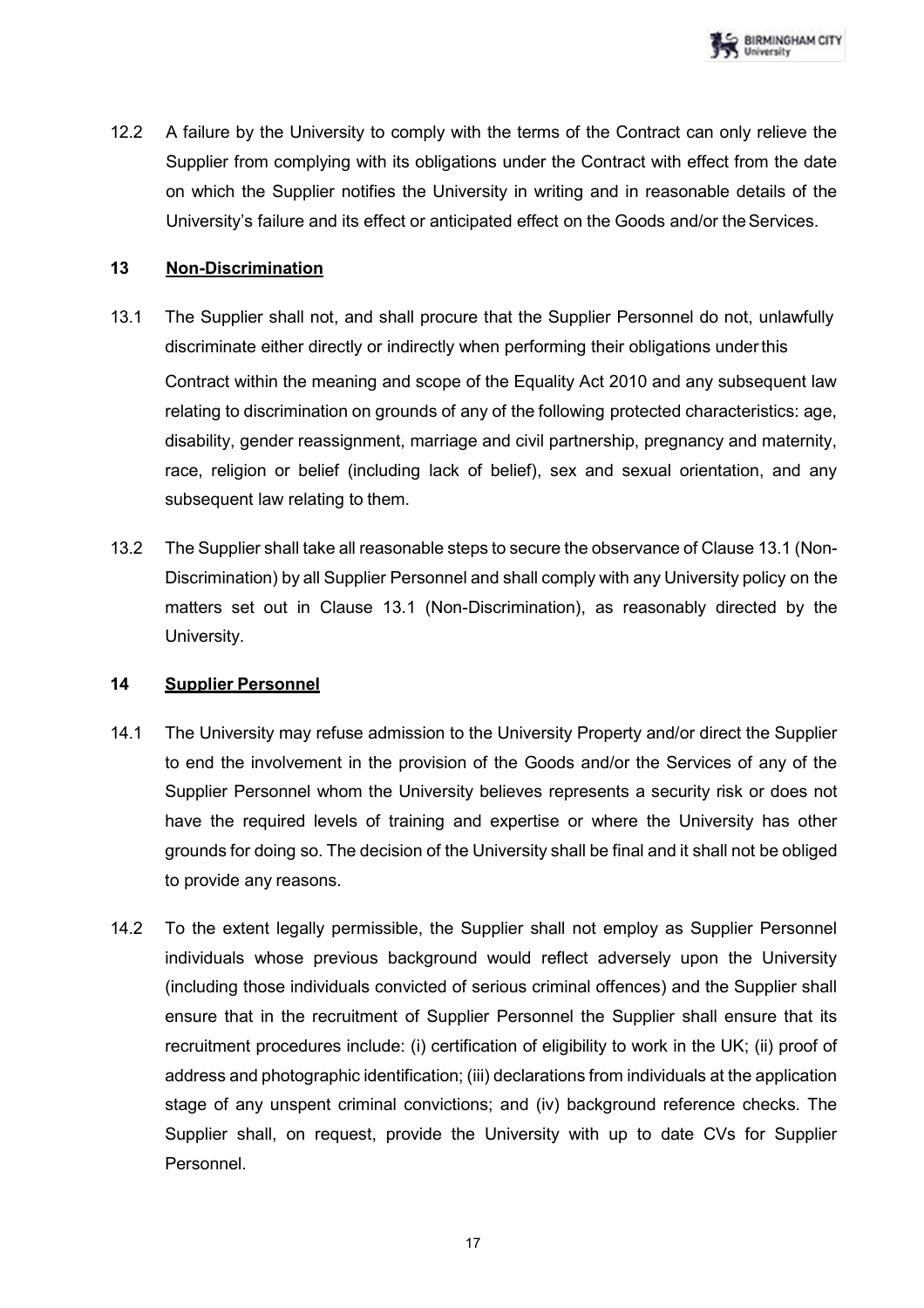## <span id="page-18-0"></span>**15 Supplier Personnel Security**

- 15.1 The Supplier shall ensure that all Supplier Personnel are vetted to a level commensurate with their responsibilities, with particular regard to access to vulnerable persons, Personal Data and the University's Confidential Information.
- 15.2 The Supplier shall provide training on a continuing basis for all Supplier Personnel employed or engaged in the provision of the Goods and/or the Services in compliance with its security policies and Information Security Plan.

# <span id="page-18-1"></span>**16 Necessary Consents**

16.1 The Supplier shall be responsible for obtaining all licences, authorisations, consents or permits required in relation to the performance of thisContract.

# <span id="page-18-2"></span>**17 Records**

17.1 The Supplier shall keep and maintain until seven (7) years after the date of termination or expiry (whichever is the earlier) of this Contract (or as long a period as may be agreed between the Parties), full and accurate records and accounts of the operation of this Contract including the Goods and/or Services provided under it, the Contracts entered into with the University and the amounts paid by theUniversity.

## <span id="page-18-3"></span>**18 Transparency**

- 18.1 The Parties acknowledge and agree that, except for any information which is exempt from disclosure in accordance with the provisions of the FOIA, the content of this Contract and any Transparency Reports under it is not Confidential Information and shall be made available in accordance with the procurement policy note 13/15 https:/[/www.gov.uk/government/uploads/system/uploads/attachment\\_data/file/458554/Pr](http://www.gov.uk/government/uploads/system/uploads/attachment_data/file/458554/Pr) ocurement Policy Note 13 15.pdf and the Transparency Principles referred totherein.
- 18.2 The University shall determine whether any of the content of this Contract is exemptfrom disclosure in accordance with the provisions of the FOIA. The University may consult with the Supplier to inform its decision regarding any redactions but shall have the final decision in its absolute discretion.
- 18.3 Notwithstanding any other provision of this Contract, the Supplier hereby gives its consent for the University to publish this Contract in its entirety (but with any information which is exempt from disclosure in accordance with the provisions of the FOIA redacted), including any changes to this Contract agreed from time totime.
- 18.4 The Supplier acknowledges and agrees that publication of this Contract will include the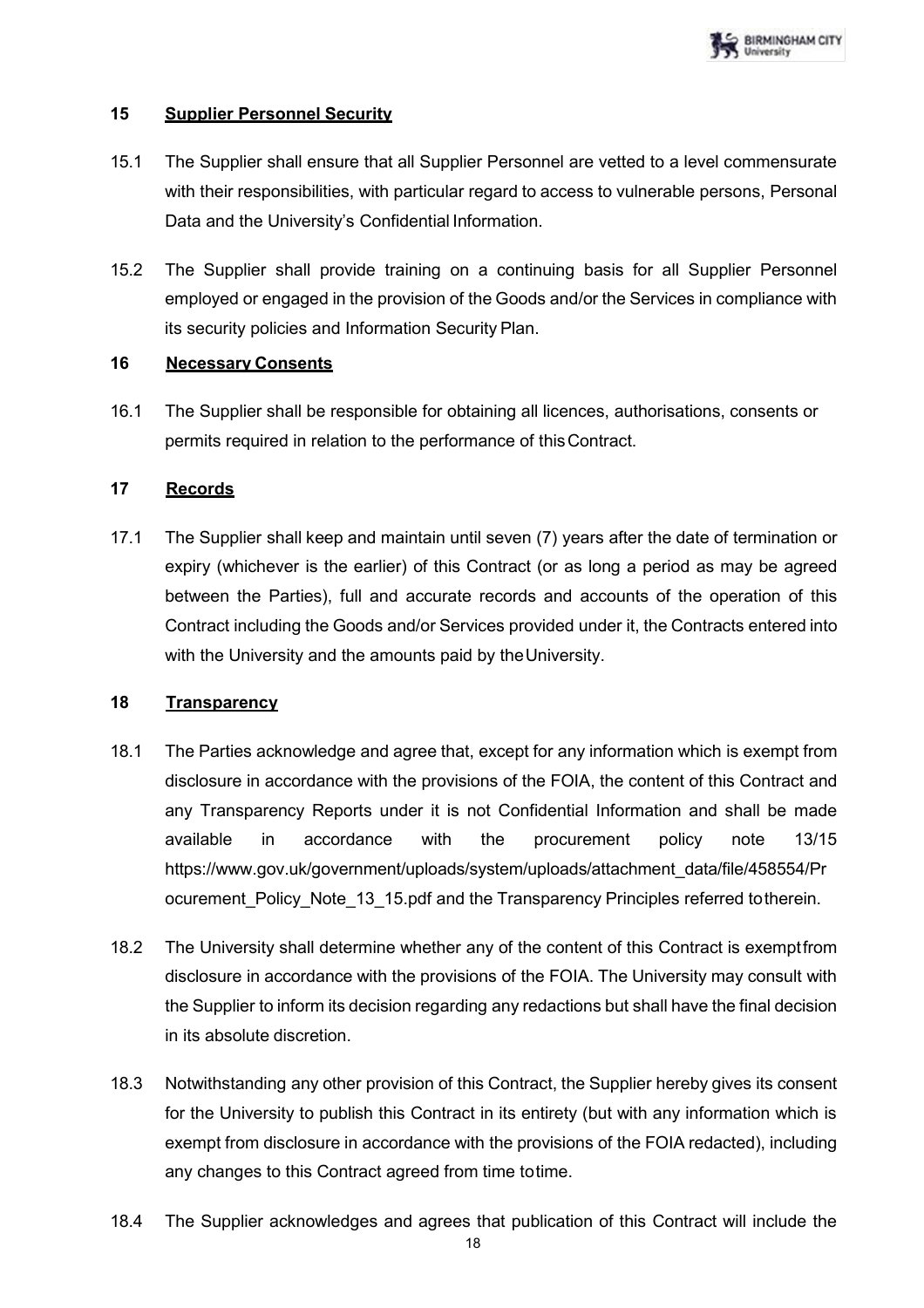publication of the name and contact details of the Supplier Representative (including its successors). Such details will not be redacted.

- 18.5 By executing this Contract, the Supplier confirms that it has obtained the Supplier Representative's consent and shall, prior to the appointment of any successor Supplier Representative obtain the successor's consent, permitting the publication of their name and contact details under this Clause 18 (Transparency) or otherwise, the Supplier shall take all necessary steps to ensure that publication will not cause the University or the Supplier to breach any Data Protection Legislation.
- 18.6 The Supplier shall assist and cooperate with the University to enable the Universityto publish this Contract.

## <span id="page-19-0"></span>**19 Compliance with Applicable Law**

- 19.1 The Supplier shall comply with all applicable law in connection with the performance of this Contract.
- 19.2 In the event that the Supplier or the Supplier Personnel fail to comply with this Clause 19 (Compliance with Applicable Law), the University reserves the right to terminate this Contract by giving notice in writing to the Supplier.

# <span id="page-19-1"></span>**20 Data Protection**

20.1 Both Parties will comply with all applicable requirements of the Data Protection Legislation. This Clause 20 (Data Protection) is in addition to, and does not relieve, remove or replace, a party's obligations under the Data Protection Legislation. Each party shall comply with all the obligations imposed on it as a data controller and/or data processor under the Data Protection Legislation, and any material breach of the Data Protection Legislation by one party shall, if not remedied within thirty (30) days of written notice from the other party, give grounds to the other party to terminate this contract with immediate effect.

# Data Controller and Data Processor

- 20.2 The Parties acknowledge that for the purposes of the Data Protection Legislation, the Party specified in the Order Form is the Data Controller and the Party specified in the Order Form is the Data Processor. The Order Form sets out the scope, nature and purpose of processing by the Data Processor, the duration of the processing and the types of Personal Data and categories of Data Subject.
- 20.3 Without prejudice to the generality of Clause 20.1, the Data Processor shall, in relation to any Personal Data processed in connection with the performance by the Supplier of its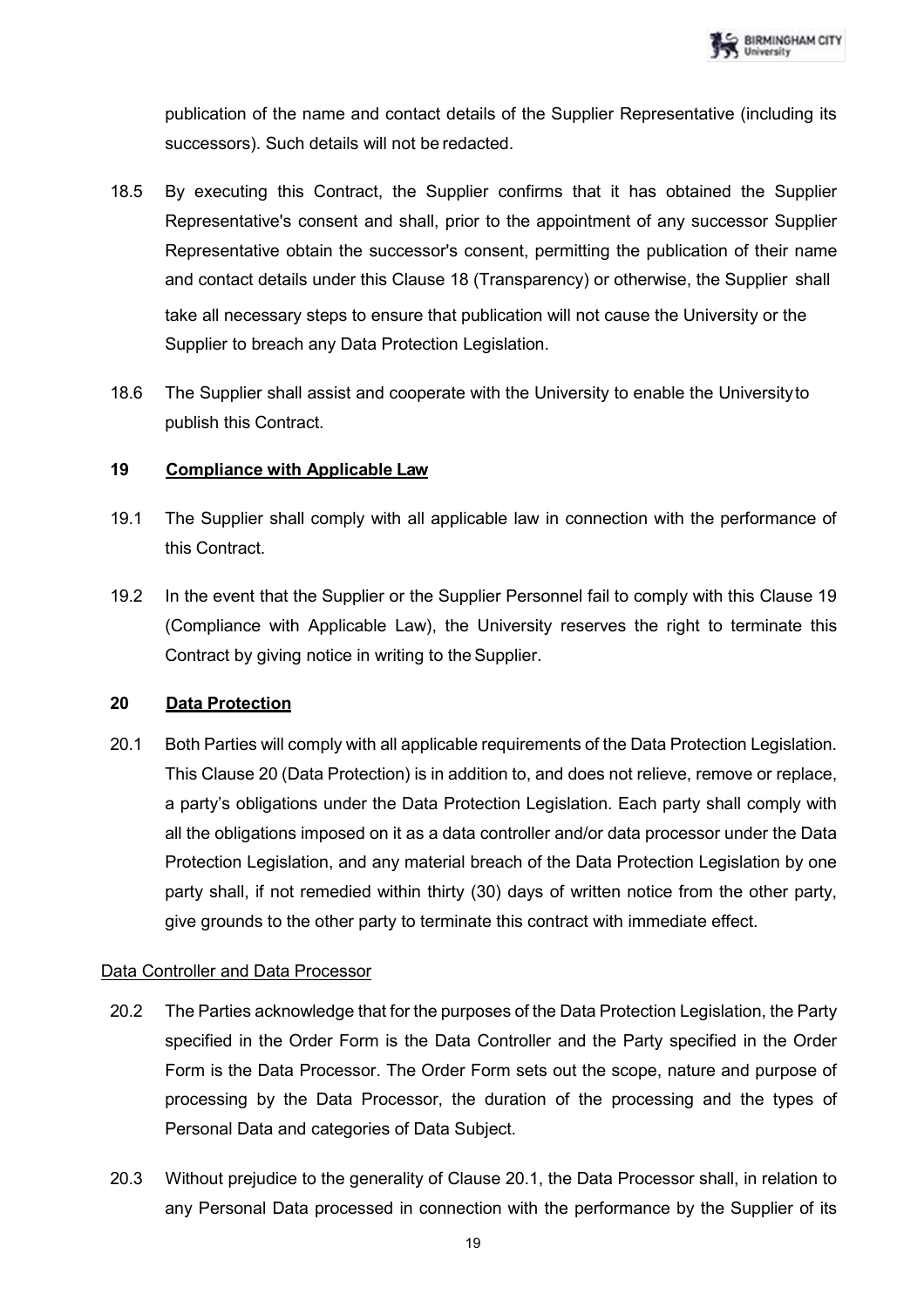

obligations under this Contract:

- 20.3.1 process that Personal Data only on the written instructions of the Data Controller, unless the Data Processor is required by the laws of any member of the European Union or by the laws of the European Union (Applicable Laws) applicable to the Data Processor to otherwise process the Personal Data. Where the Data Processor is so required, it shall promptly notify the Data Controller before processing the Personal Data, unless prohibited by the Applicable Laws;
- 20.3.2 ensure that it has in place appropriate technical and organisational measures, reviewed and approved by the Data Controller, to protect against unauthorised or unlawful processing of Personal Data and against accidental loss or destruction of, or damage to, Personal Data, appropriate to the harm that might result from the unauthorised or unlawful processing or accidental loss, destruction or damage and the nature of the data to be protected, having regard to the state of technological development and the cost of implementing any measures (those measures may include, where appropriate, pseudonymising and encrypting Personal Data, ensuring confidentiality, integrity, availability and resilience of its systems and services, ensuring that availability of and access to Personal Data can be restored in a timely manner after an incident, and regularly assessing and evaluating the effectiveness of the technical and organisational measures adopted by it);
- 20.3.3 not transfer any Personal Data outside of the European Economic Area unless the prior written consent of the Data Controller has been obtained and the following conditions are fulfilled:
	- (i) the University or the Supplier has provided appropriate safeguards in relation to the transfer;
	- (ii) the Data Subject has enforceable rights and effective remedies;
	- (iii) the Supplier complies with its obligations under the Data Protection Legislation by providing an adequate level of protection to any Personal Data that is transferred; and
	- (iv) the Supplier complies with the reasonable instructions notified to it in advance by the University with respect to the processing of the Personal Data;
- 20.3.4 notify the Data Controller immediately if it receives: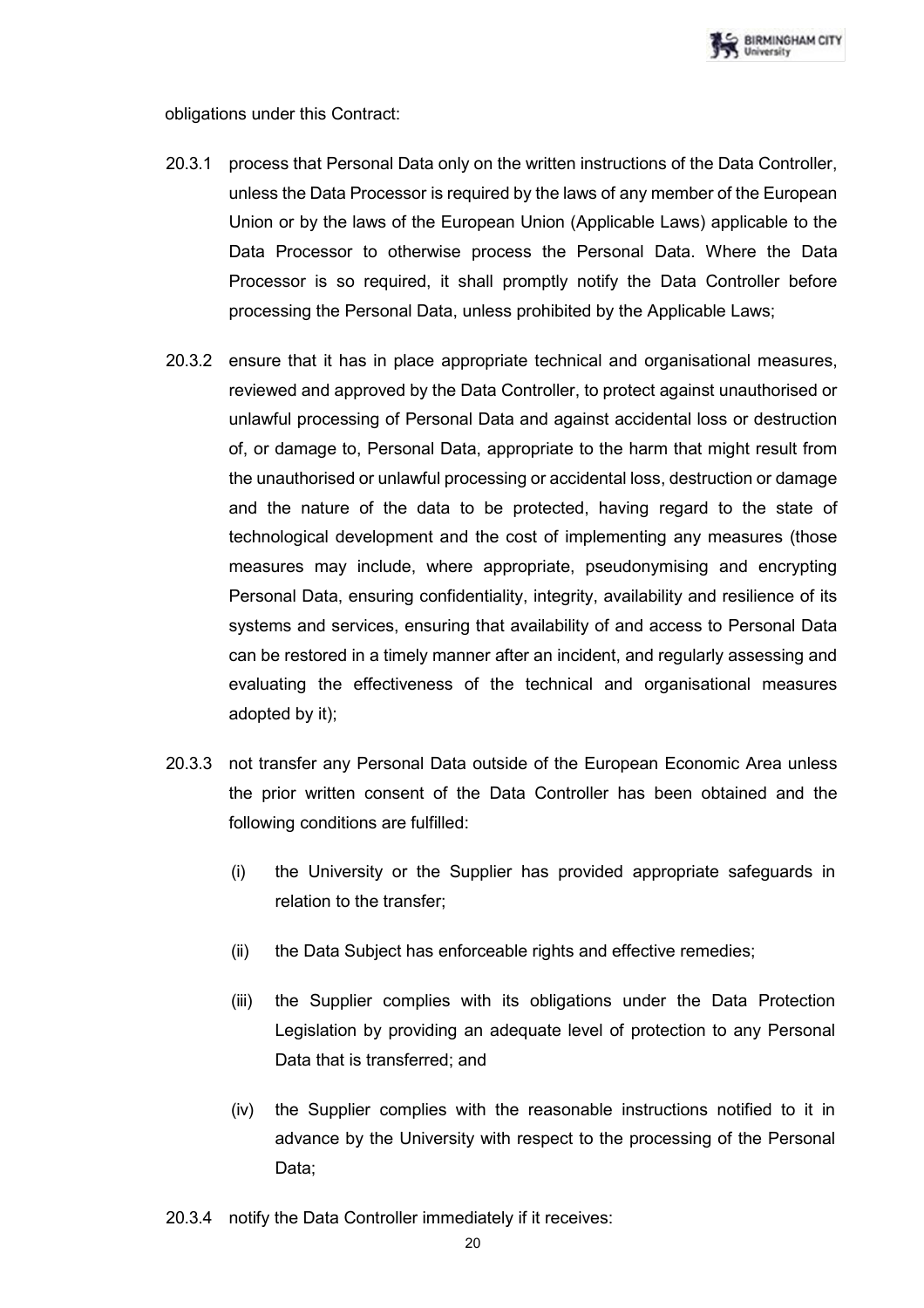- (i) a request from a Data Subject to have access to that person's Personal Data;
- (ii) a request to rectify, block or erase any Personal Data;
- (iii) any other request, complaint or communication relating to either Party's obligations under the Data Protection Legislation (including any communication from the Information Commissioner);
- 20.3.5 assist the Data Controller in responding to any request from a Data Subject and in ensuring compliance with the Data Controller's obligations under the Data Protection Legislation with respect to security, breach notifications, impact assessments and consultations with supervisory authorities or regulators;
- 20.3.6 notify the Data Controller immediately and in any event within 24 (twenty four) hours on becoming aware of a Personal Data breach including without limitation any event that results, or may result, in unauthorised access, loss, destruction, or alteration of Personal Data in breach of this Contract;
- 20.3.7 at the written direction of the Data Controller, delete or return Personal Data and copies thereof to the Data Controller on termination or expiry of this Contract unless required by the Applicable Laws to store the Personal Data;
- 20.3.8 maintain complete and accurate records and information to demonstrate its compliance with this Clause 20 and allow for audits by the Data Controller or the Data Controller's designated auditor pursuant to Clause 17;
- 20.4 Where the Supplier intends to engage a sub-contractor and intends for that sub-contractor to process any Personal Data relating to this Contract, it shall:
	- 20.4.1 notify the University in writing of the intended processing by the sub-contractor;
	- 20.4.2 obtain prior written consent to the processing;
	- 20.4.3 ensure that any sub-contract imposes obligations on the sub-contractor to give effect to the terms set out in this Clause 20.

#### Data Controller to Data Controller – Shared Personal Data

20.5 If specified as such in the Order Form the Parties acknowledge that for the purposes of the Data Protection Legislation, they are both Data Controllers. The Order Form sets out the scope, nature and purpose of data sharing between the parties as Data Controllers,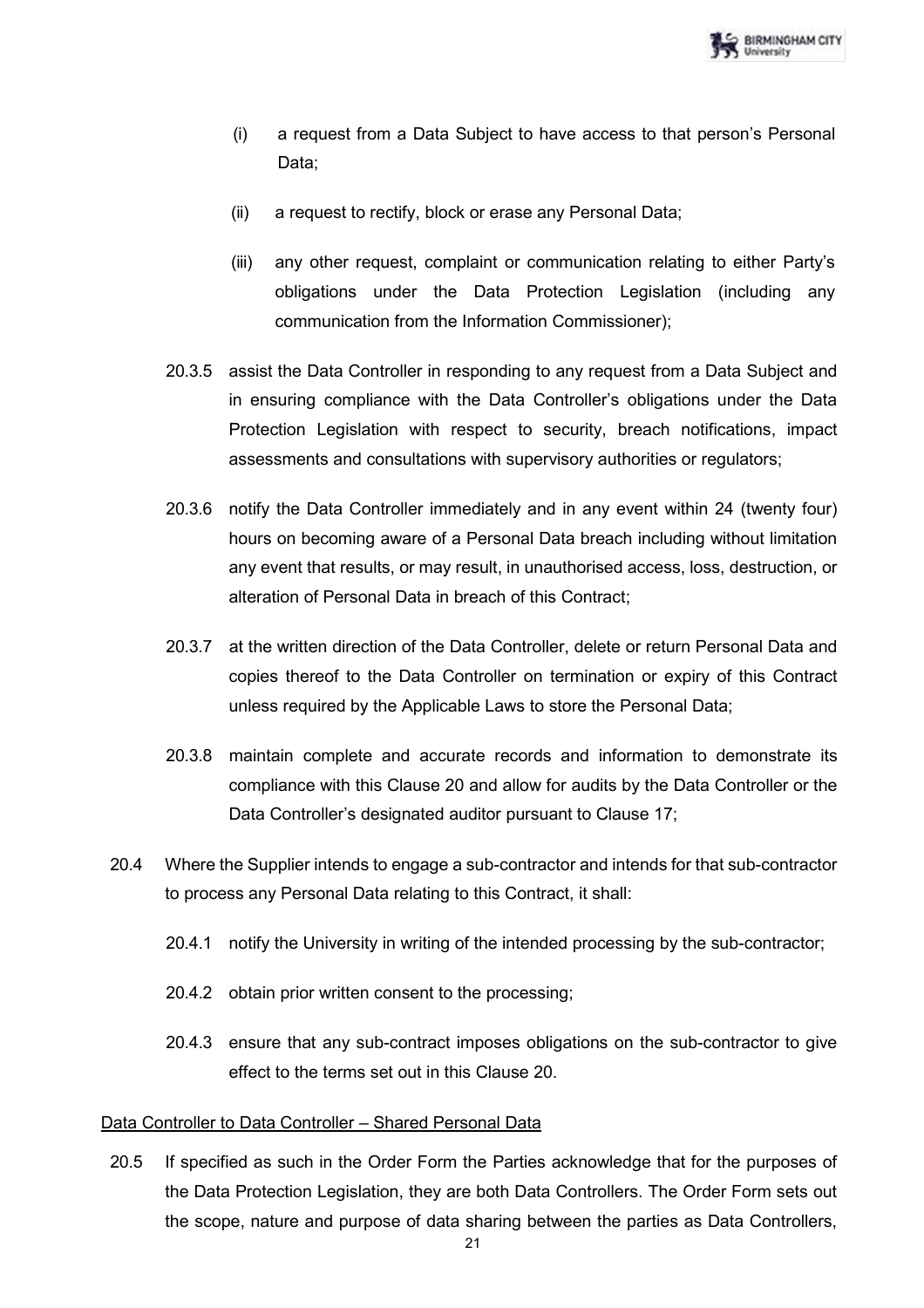

the duration of the sharing and the types of Personal Data and categories of Data Subject.

- 20.6 Clauses 20.7-20.11 below set out the framework for the sharing of personal data between the parties as Data Controllers. Each party acknowledges that one party (referred to in this clause as the "Data Discloser") will regularly disclose to the other party Shared Personal Data collected by the Data Discloser for the Agreed Purposes.
- 20.7 Each party shall:
	- 20.7.1 ensure that it has all necessary notices and consents in place to enable lawful transfer of the Shared Personal Data to the Permitted Recipients for the Agreed Purposes;
	- 20.7.2 give full information to any data subject whose personal data may be processed under this agreement of the nature such processing. This includes giving notice that, on the termination of this agreement, personal data relating to them may be retained by or, as the case may be, transferred to one or more of the Permitted Recipients, their successors and assignees;
	- 20.7.3 process the Shared Personal Data only for the Agreed Purposes;
	- 20.7.4 not disclose or allow access to the Shared Personal Data to anyone other than the Permitted Recipients;
	- 20.7.5 ensure that all Permitted Recipients are subject to written contractual obligations concerning the Shared Personal Data (including obligations of confidentiality) which are no less onerous than those imposed by this agreement;
	- 20.7.6 ensure that it has in place appropriate technical and organisational measures, reviewed and approved by the other party, to protect against unauthorised or unlawful processing of personal data and against accidental loss or destruction of, or damage to, personal data.
	- 20.7.7 not transfer any personal data received from the Data Discloser outside the EEA unless the transferor:
		- (i) complies with the provisions of Articles 26 of the GDPR (in the event the third party is a joint controller); and
		- (ii) ensures that (i) the transfer is to a country approved by the European Commission as providing adequate protection pursuant to Article 45 of the GDPR; or (ii) there are appropriate safeguards in place pursuant to Article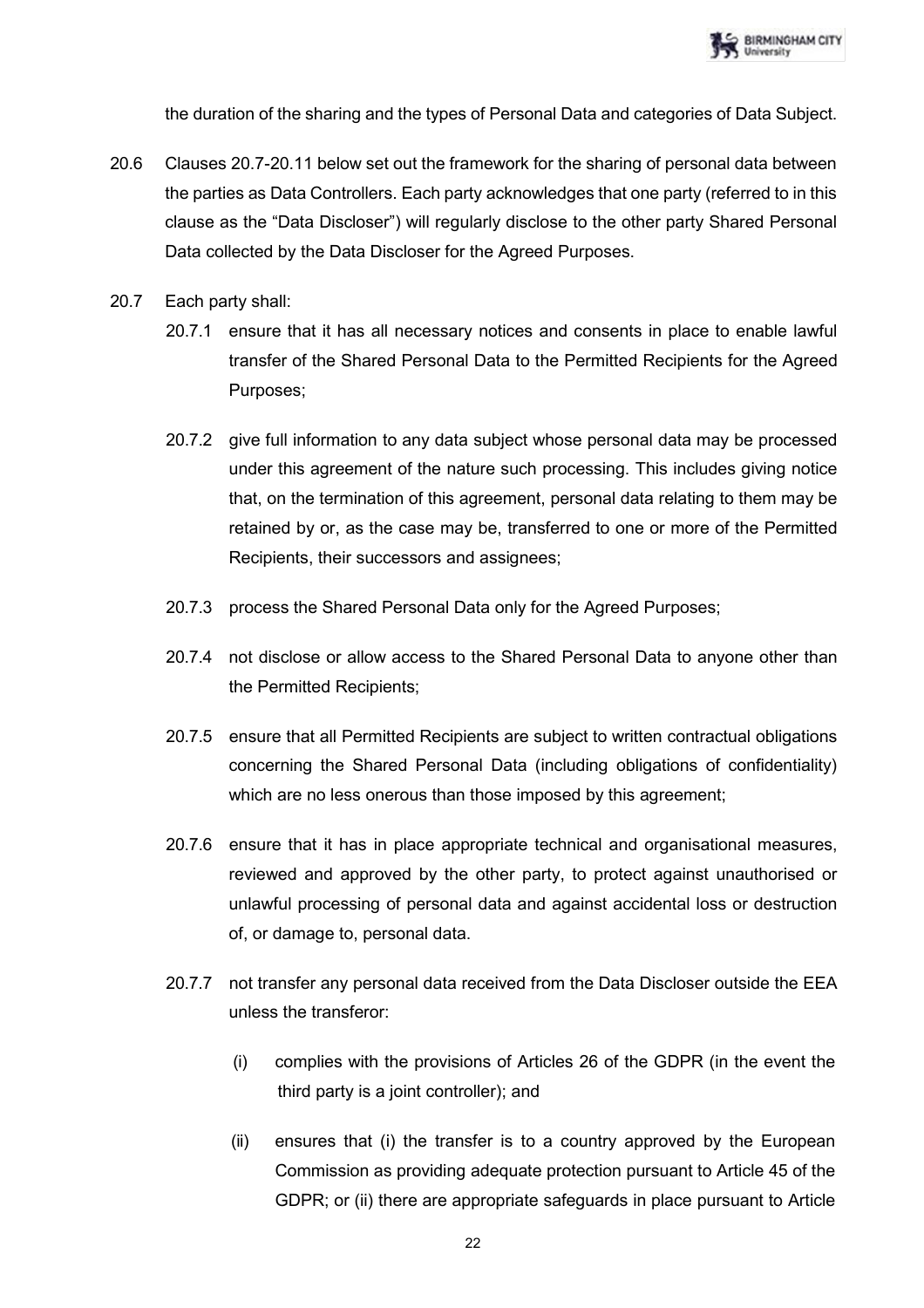46 GDPR; or (iii) Binding corporate rules are in place or (iv) one of the derogations for specific situations in Article 49 GDPR applies to the transfer.

- 20.8 Each party shall assist the other in complying with all applicable requirements of the Data Protection Legislation. In particular, each party shall:
	- 20.8.1 consult with the other party about any notices given to data subjects in relation to the Shared Personal Data;
	- 20.8.2 promptly inform the other party about the receipt of any data subject access request;
	- 20.8.3 provide the other party with reasonable assistance in complying with any data subject access request;
	- 20.8.4 not disclose or release any Shared Personal Data in response to a data subject access request without first consulting the other party wherever possible;
	- 20.8.5 assist the other party, at the cost of the other party, in responding to any request from a data subject and in ensuring compliance with its obligations under the Data Protection Legislation with respect to security, personal data breach notifications, data protection impact assessments and consultations with supervisory authorities or regulators;
	- 20.8.6 notify the other party without undue delay on becoming aware of any breach of the UK Data Protection Legislation;
	- 20.8.7 at the written direction of the Data Discloser, delete or return Shared Personal Data and copies thereof to the Data Discloser on termination of this agreement unless required by law to store the personal data;
	- 20.8.8 use compatible technology for the processing of Shared Personal Data to ensure that there is no lack of accuracy resulting from personal data transfers;
	- 20.8.9 maintain complete and accurate records and information to demonstrate its compliance with this Clause 20 and allow for audits by the other party or the other party's designated auditor; and
	- 20.8.10 provide the other party with contact details of at least one employee as point of contact and responsible manager for all issues arising out of the Data Protection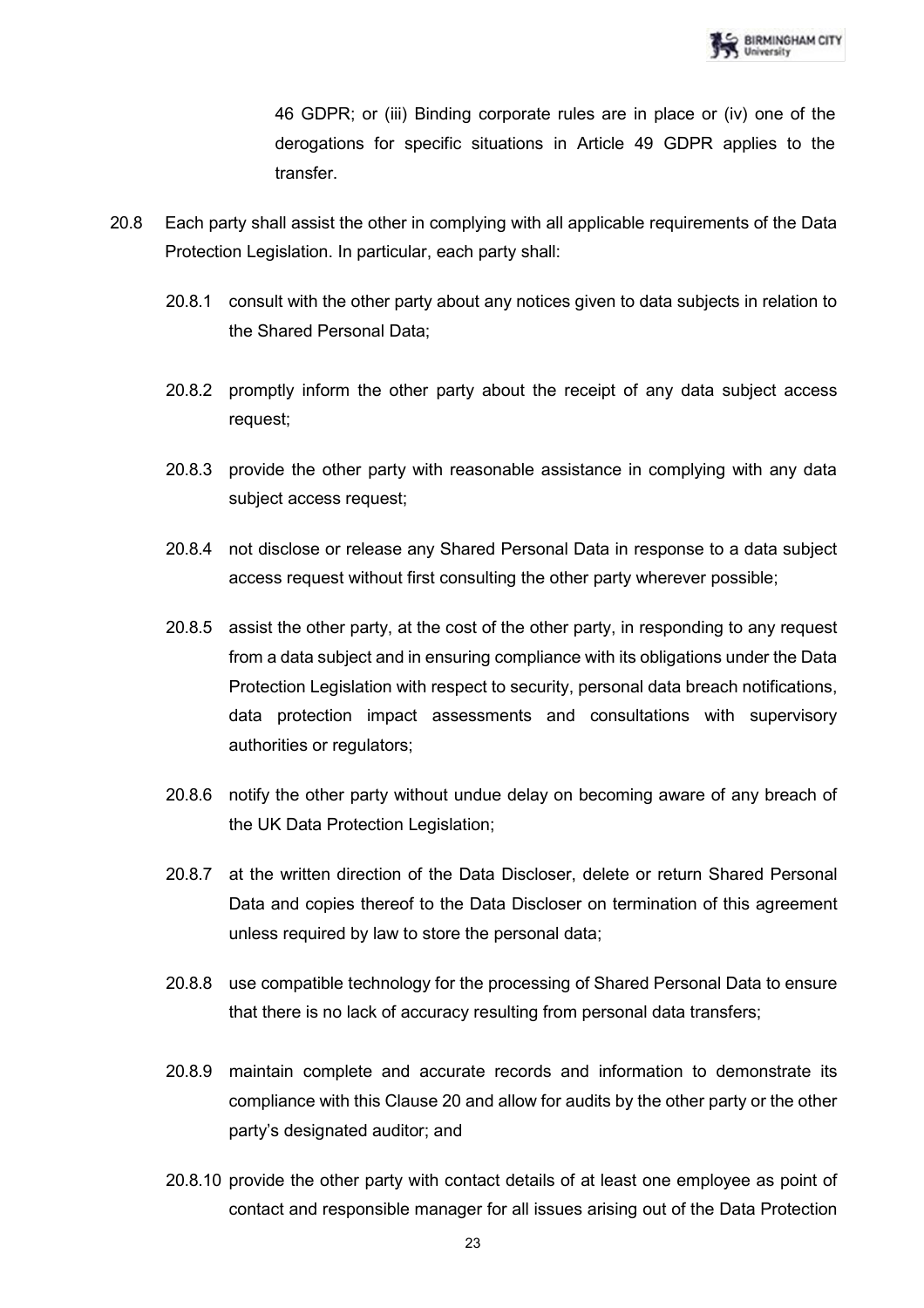Legislation, including the joint training of relevant staff, the procedures to be followed in the event of a data security breach, and the regular review of the parties' compliance with the Data Protection Legislation.

- 20.9 Either party may, at any time on not less than thirty (30) days' written notice to the other party, revise this Clause 20 by replacing it with any applicable controller to processor or controller to controller standard clauses or similar terms forming part of an applicable certification scheme (which shall apply when incorporated by attachment to this Contract).
- 20.10 The Supplier will indemnify the University against any loss or damage suffered by the University including any fines payable or settlements agreed, from or in connection with any breach by the Supplier of its obligations under this Clause 20.
- 20.11 The provisions of this clause shall apply during the continuance of this Contract and indefinitely after its expiry or termination.

# <span id="page-24-0"></span>**21 Freedom of Information**

- 21.1 The Supplier acknowledges that the University is subject to the requirements of the FOIA and the EIRs. The Supplier shall:
	- 21.1.1 provide all necessary assistance and cooperation as reasonably requested by the University to enable the University to comply with its obligations under the FOIA and EIRs;
	- 21.1.2 transfer to the University all Requests for Information relating to this Contract that it receives as soon as practicable and in any event within two (2) Working Days of receipt;
	- 21.1.3 provide the University with a copy of all Information belonging to the University requested in the Request For Information which is in its possession or control in the form that the University requires within five (5) Working Days (or such other period as the University may reasonably specify) of the University's request for such Information; and
	- 21.1.4 not respond directly to a Request For Information unless authorised in writing to do so by the University.
- 21.2 The Supplier acknowledges that the University may be required under the FOIA and EIRs to disclose Information (including Confidential Information) without consulting or obtaining consent from the Supplier. The University shall take reasonable steps to notify the Supplier of a Request For Information (in accordance with the Secretary of State's section 45 Code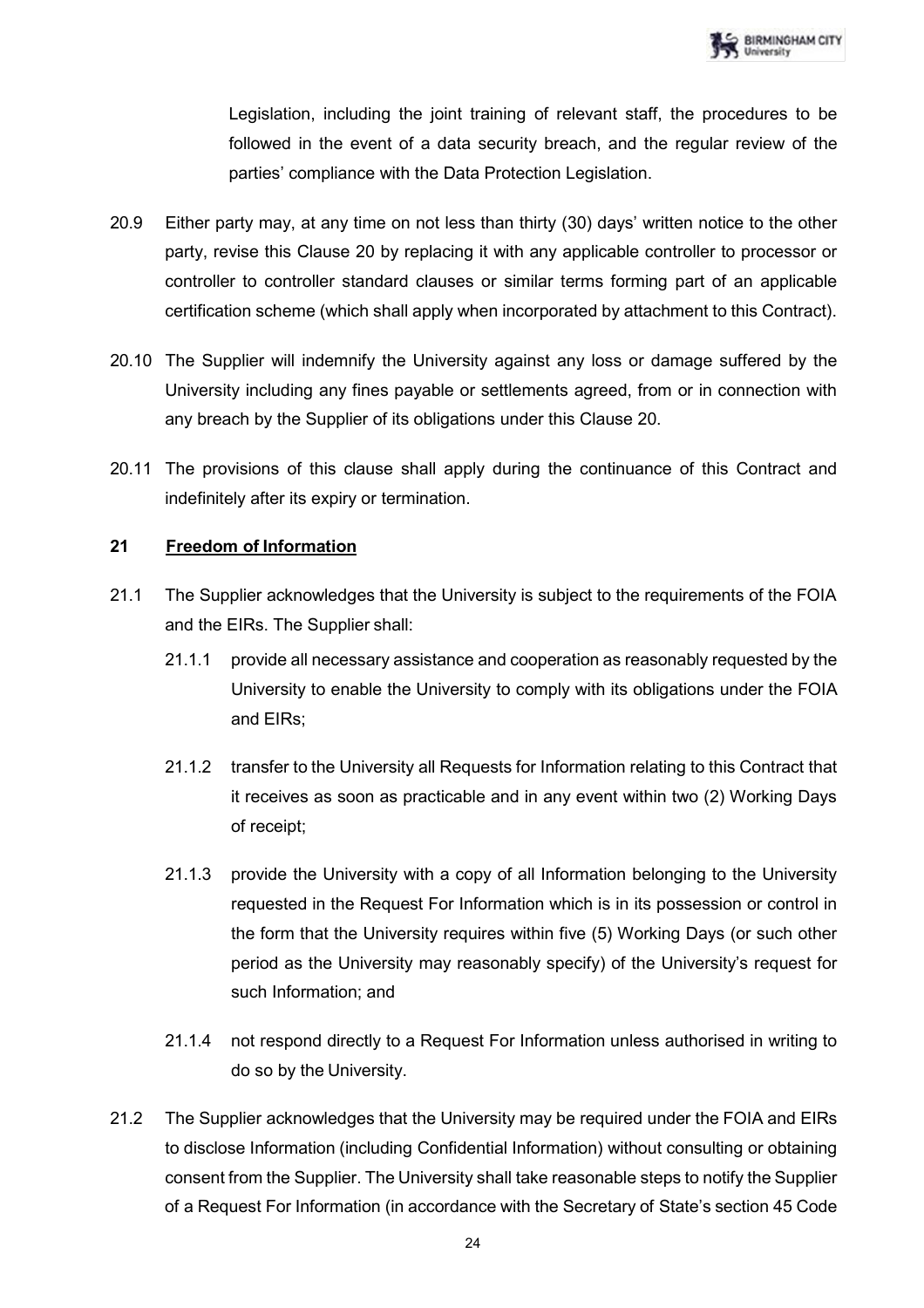of Practice on the Discharge of the Functions of Public Authorities under Part 1 of the FOIA) to the extent that it is permissible and reasonably practical for it to do so but (notwithstanding any other provision in this Contract) the University shall be responsible for determining in its absolute discretion whether any Confidential Information and/or any other information is exempt from disclosure in accordance with the FOIA and/or the EIRs.

## <span id="page-25-0"></span>**22 Publicity and Branding**

- 22.1 Unless otherwise directed by the University, the Supplier shall not make any press announcements or publicise this Contract in any way without the University's prior written consent.
- 22.2 The University shall be entitled to publicise this Contract in accordance with any legal obligation on the University.
- 22.3 The Supplier shall not do anything that may damage the reputation of the University or bring the University into disrepute.

# <span id="page-25-1"></span>**23 Intellectual Property**

- 23.1 Save as granted under this Contract, neither Party shall acquire any right, title or interest in or to the Intellectual Property Rights of the other Party.
- 23.2 Where the Supplier acquires, by operation of law, title to Intellectual Property Rights that is inconsistent with Clause 23.4 or with Clause 23.5 (as applicable), it shall (in respect of Services) assign in writing such Intellectual Property Rights as it has acquired to the University or (in respect of Goods) grant or arrange for the grant of the licence or licences in Clause 23.5 to the University, on the request of the University (whenevermade).
- 23.3 Neither Party shall have any right to use any of the other Party's names, logos or trademarks on any of its products or services without the other Party's prior written consent.

## **Deliverables**

23.4 In respect of Goods the University shall own all Deliverables produced and/or supplied by the Supplier (unless stated otherwise in the Order Form) and in respect of any Intellectual Property Rights therein the Supplier hereby grants to the University, or shall procure the grant to the University of, an irrevocable, worldwide, royalty free, perpetual licence to use the Intellectual Property Rights in the Deliverables for the purpose for which the Deliverables are supplied, including for commercial purposes.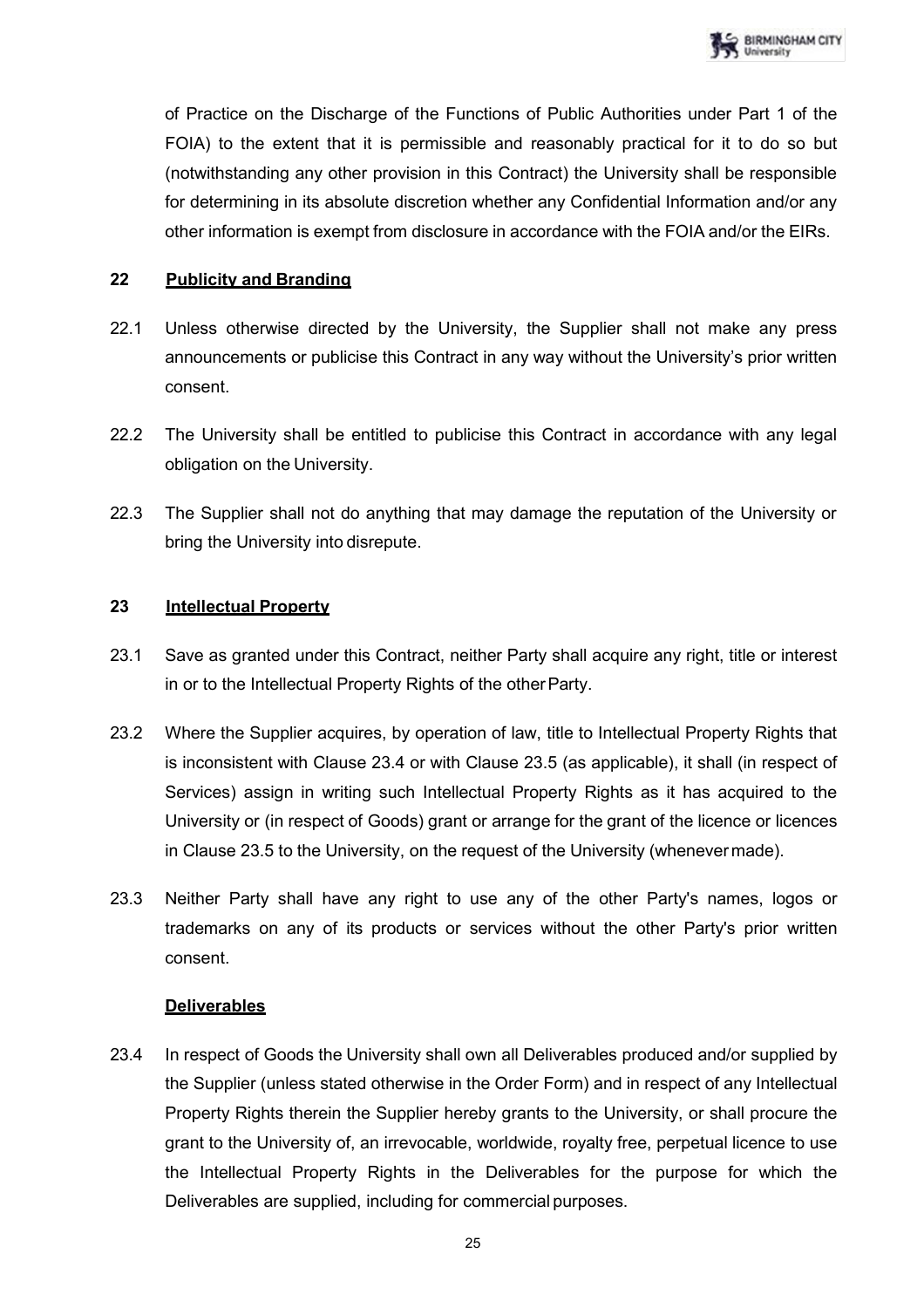- 23.5 In respect of Services, the Supplier hereby irrevocably, unconditionally and absolutely assigns to the University, with full title guarantee, and without restriction, all right, title and interest in and to all existing and future Intellectual Property Rights (including future copyright and design right) subsisting in or relating to all Deliverables whether created, developed or produced before, on or after the Commencement Date, in all countries and with the right to sue for damages and other relief for past infringement of any of those Intellectual Property Rights. For the avoidance of doubt, the assignment under this Clause 23.5 (Intellectual Property) shall take effect from the date on which the relevant Deliverable was or is created, developed or produced.
- 23.6 To the extent that Clause 23.5 (Intellectual Property) is not effective to assign legal title to the Intellectual Property Rights in or to the Deliverables, then the Supplier shall assign to the University such Intellectual Property Rights as and when requested by the University by executing any assignment documents reasonably requested by the University. Until such time as those Intellectual Property Rights are assigned to the University, the Supplier shall hold all such Intellectual Property Rights on trust for the University and the University shall have an exclusive worldwide, royalty-free licence under those Intellectual Property Rights and to use the Deliverables for any purpose.
- 23.7 The Supplier warrants that it has obtained or shall obtain from all sub-contractors an unconditional assignment without restriction of the legal and beneficial ownership of all existing and future Intellectual Property Rights subsisting in or relating to any Deliverables created or developed by such sub-contractors, in all countries, and that the assignment under Clause 23.5 (Intellectual Property) includes the assignment of all of those Intellectual Property Rights.
- 23.8 The Supplier shall procure that all Supplier Personnel, sub-contractors and its subcontractors' personnel used by the Supplier in connection with the provision of the Goods and/or Services shall unconditionally and irrevocably waive all of their moral rights described in Chapter 4 of Part 1 of the Copyright Designs and Patents Act 1988 (or any similar or equivalent legislation anywhere in the world) in respect of the Deliverables. Any such waivers shall be made in favour of the Supplier, the University and the University's licensees, sub-licensees, assignees and successors in title to the Deliverables. The Supplier shall promptly provide copies of any waivers to the University, onrequest.
- 23.9 Subject to Clause 23.10 (Intellectual Property) below the University grants the Supplier a non-exclusive, non-transferable, royalty-free licence to use the University's Intellectual Property Rights and the Deliverables solely to the extent necessary to enable the Supplier to provide the Goods and/or Services during the Term.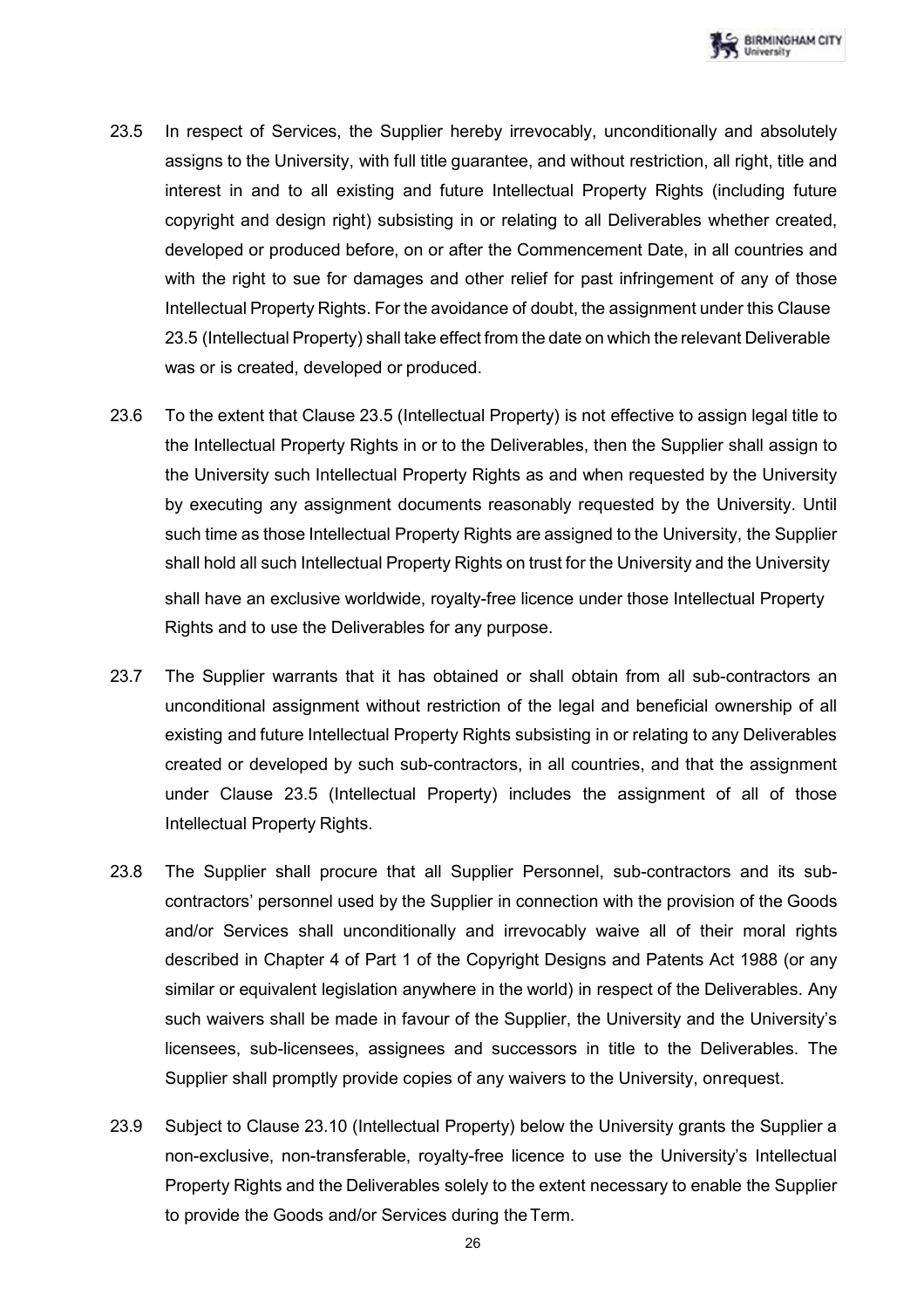

## **Ownership and Custody**

- 23.10 The Supplier shall not use any of the University's Intellectual Property Rights other than in accordance with the provisions of this Contract and/or the University's written instructions.
- 23.11 Title to all physical Deliverables prepared for the University by the Supplier shall pass to the University on creation of the relevant Deliverable. The Supplier warrants that, at the date of the transfer of title, it will have full and unrestricted rights totransfer all such items to the University. Risk in such Deliverables shall pass on their delivery to the University. Any Deliverables owned by the University but in the possession of the Supplier (or its Affiliates) shall be held by the Supplier on trust for the University. The Supplier shall be responsible for the safe keeping and maintenance of these Deliverables while in the Supplier's possession, and shall accept liability for all loss or damage tothem.
- 23.12 This Clause 23.12 (Intellectual Property) shall survive termination or expiry of the Contract.

# <span id="page-27-0"></span>**24 IPR Indemnity**

- **24.1** The Supplier shall ensure and procure that the availability, provision and use of the Goods and/or Services and the performance of the Suppliers responsibilities and obligations hereunder shall not infringe any Intellectual Property Rights of any thirdparty.
- **24.2** The Supplier shall during and after the Term, on written demand, indemnify the University against all liabilities, costs, expenses, damages and losses, however arising, (including but not limited to any direct, indirect or consequential losses, loss of profit, loss of reputation and all interest, penalties and legal costs (calculated on a full indemnity basis) and all other reasonable professional costs and expenses) suffered by or incurred by or awarded against, or agreed to be paid by, the University arising out of or in connection with:
	- 24.2.1 any claim brought against the University for actual or alleged infringement of a third party's intellectual property rights arising out of, or in connection with, the receipt, use or supply of the Goods and/or the Services (excluding the University Materials); and
	- 24.2.2 any claim made against the University by a third party arising out of, or in connection with, the supply of the Goods and/or the Services ("**an IPRClaim**").
- **24.3** If an IPR Claim is made, or the Supplier anticipates that an IPR Claim might be made, the Supplier may, at its own expense and sole option, either: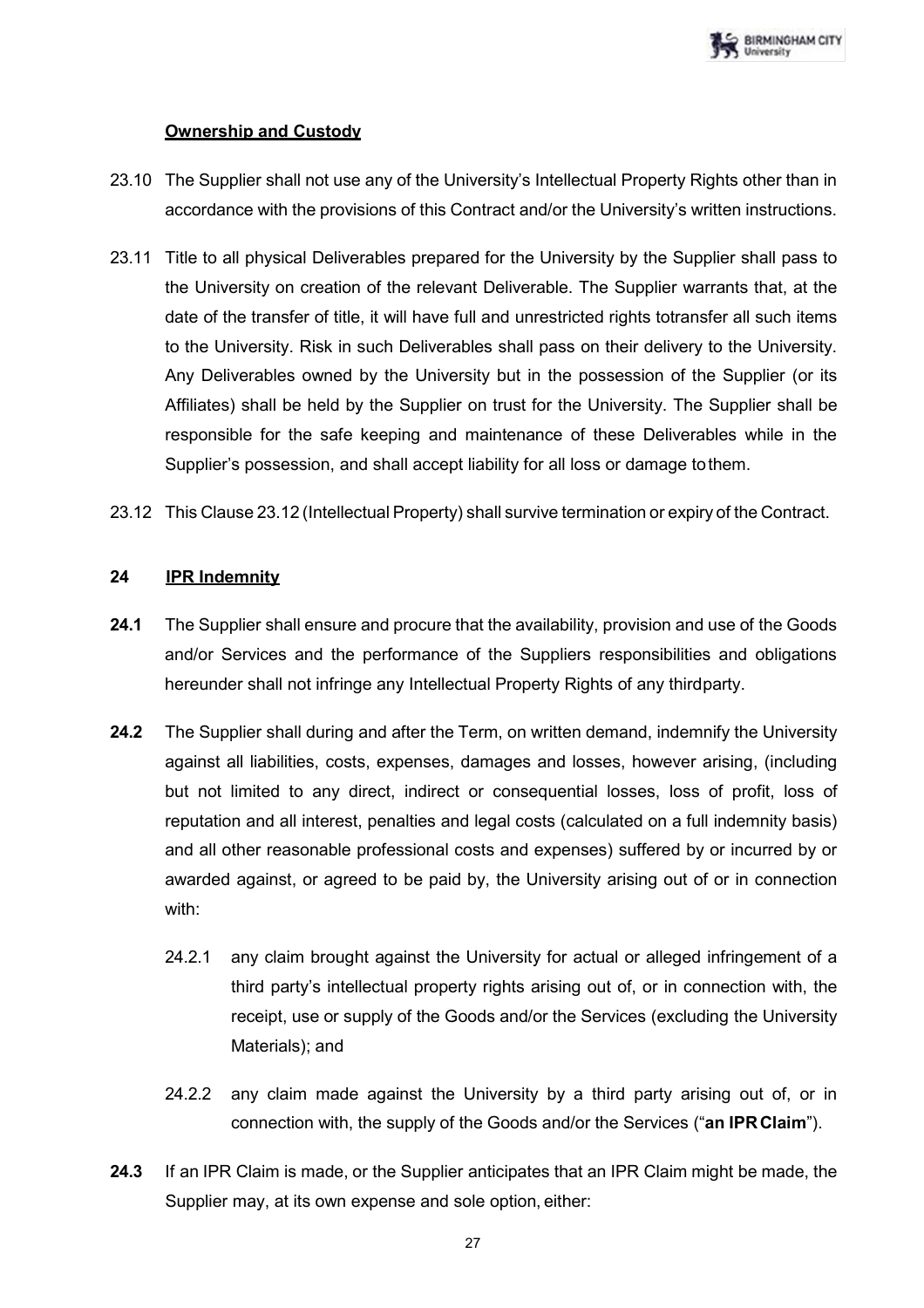

- 24.3.1 procure for the University the right to continue using the relevant Goods and/or Services or item which is subject to the IPR Claim; or
- 24.3.2 replace or modify the relevant Goods and/or Services or item with non-infringing substitutes provided that:
	- (i) the performance and functionality of the replaced or modified Goods and/or Services or item is at least equivalent to the performance and functionality of the original item;
	- (ii) the replaced or modified Goods and/or Services or item does not have an adverse effect on any other Goods and/or Services;
	- (iii) there is no additional cost to the University; and
	- (iv) the terms and conditions of this Contract shall apply to the replaced or modified Goods and/or Services.
- **24.4** If the Supplier elects to procure a licence in accordance with Clause 24.3.1 (IPR Indemnity), or to modify or replace an item pursuant to Clause 24.3.2 (IPR Indemnity), but this has not avoided or resolved the IPR Claim, then:
	- 24.4.1 the University may terminate this Contract by written notice with immediate effect; and
	- 24.4.2 without prejudice to the indemnity set out in Clause 24.2 (IPR Indemnity), the Supplier shall be liable for all reasonable and unavoidable costs of thesubstitute Goods and/or Services including the additional costs of procuring, implementing and maintaining the substitute Goods and/or Services.
- **24.5** This Clause 24 (IPR Indemnity) shall survive termination or expiry of theContract.

#### <span id="page-28-0"></span>**25 Limitation of Liability**

- **25.1** Nothing in the Contract limits any liability which cannot legally be limited, including but not limited to liability for:
	- 25.1.1 death or personal injury caused by negligence;
	- 25.1.2 fraud or fraudulent misrepresentation; and
	- 25.1.3 breach of the terms implied by the Sale and Supply of Goods and Services Act 1982 (title and quiet possession).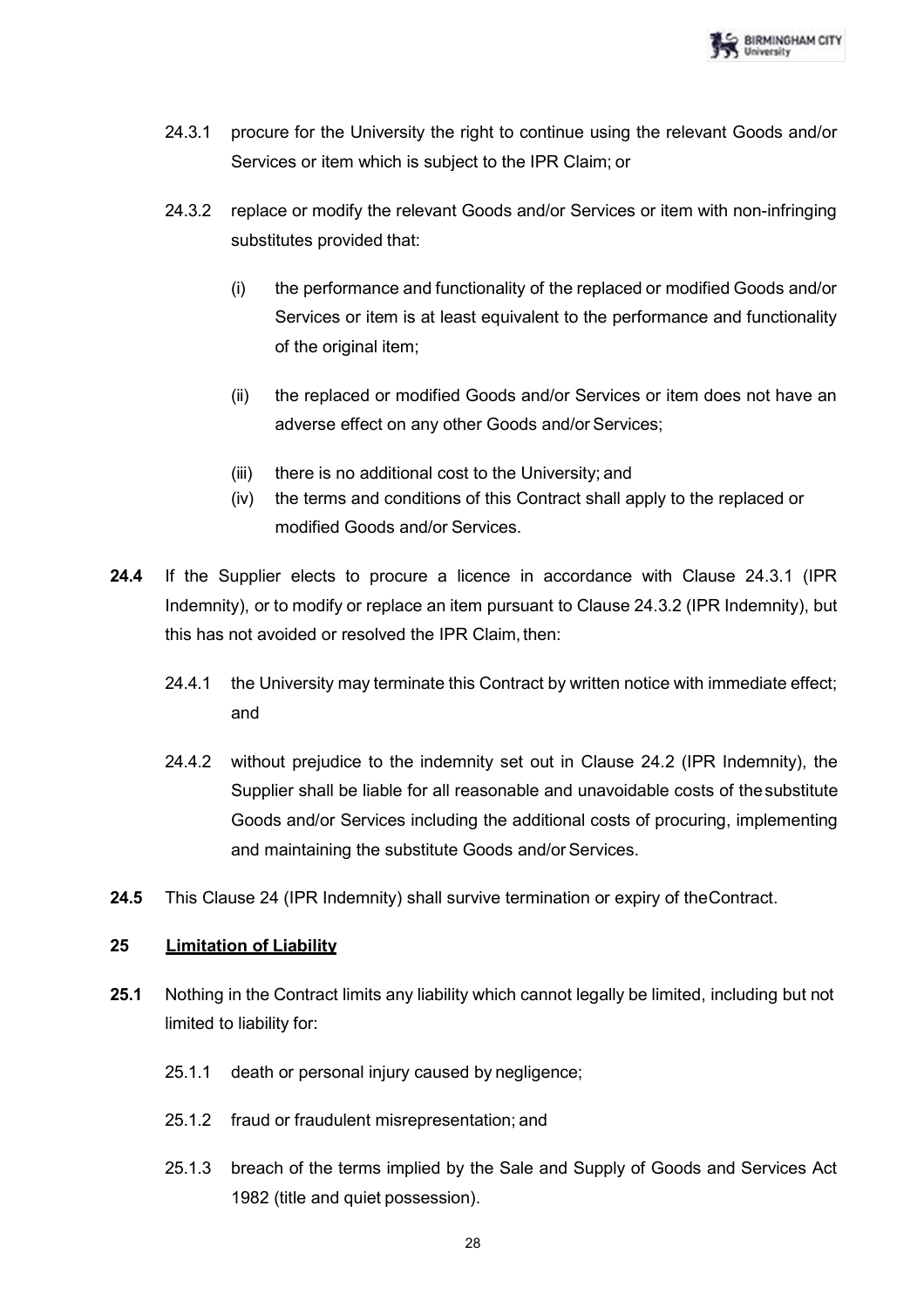

- **25.2** Subject to Clause 25.1 and Clause 25.3:
	- 25.2.1 the Supplier's total liability to the University shall not exceed the amount set out in the Order Form; and
	- 25.2.2 the University's total liability to the Supplier shall not exceed the value of the Charges payable by the University under this Contract in the twelve (12) months preceding the date of the event giving rising to the claim by the Supplier against the University.

Each Party's total liability includes liability in contract, tort (including negligence), breach of statutory duty, or otherwise, arising under or in connection with the Contract.

- **25.3** No amounts awarded or agreed to be paid by the Supplier in respect of the indemnities in Clause 20.6 (Data Protection), Clause 24.2 and Clause 30.1 (Taxation, National Insurance and Employment Liability) shall count towards the cap on the Supplier's liability under Clause 25.2.
- **25.4** This Clause 25.4 sets out specific heads of excluded loss and exceptions fromthem:
	- 25.4.1 Subject to Clause 25.1 and Clause 25.3, the types of loss listed in Clause25.4.3 are wholly excluded by the Parties, but the types of loss and specific losses listed in Clause 25.4.4(i) are not excluded.
	- 25.4.2 If any loss falls into one or more of the categories in Clause 25.4.3 and also falls into a category, or is specified, in Clause 25.4.4(i) then it is notexcluded.
	- 25.4.3 The following types of loss are wholly excluded:
		- (i) loss of profits;
		- (ii) loss of sales or business;
		- (iii) loss of agreements or contracts;
		- (iv) loss of use or corruption of software, data or information;
		- (v) loss of or damage to goodwill; and
		- (vi) indirect or consequential loss.
	- 25.4.4 The following types of loss and specific losses are not excluded:
		- (i) sums paid by the University to the Supplier pursuant to the Contract, in respect of Goods not provided in accordance with theContract;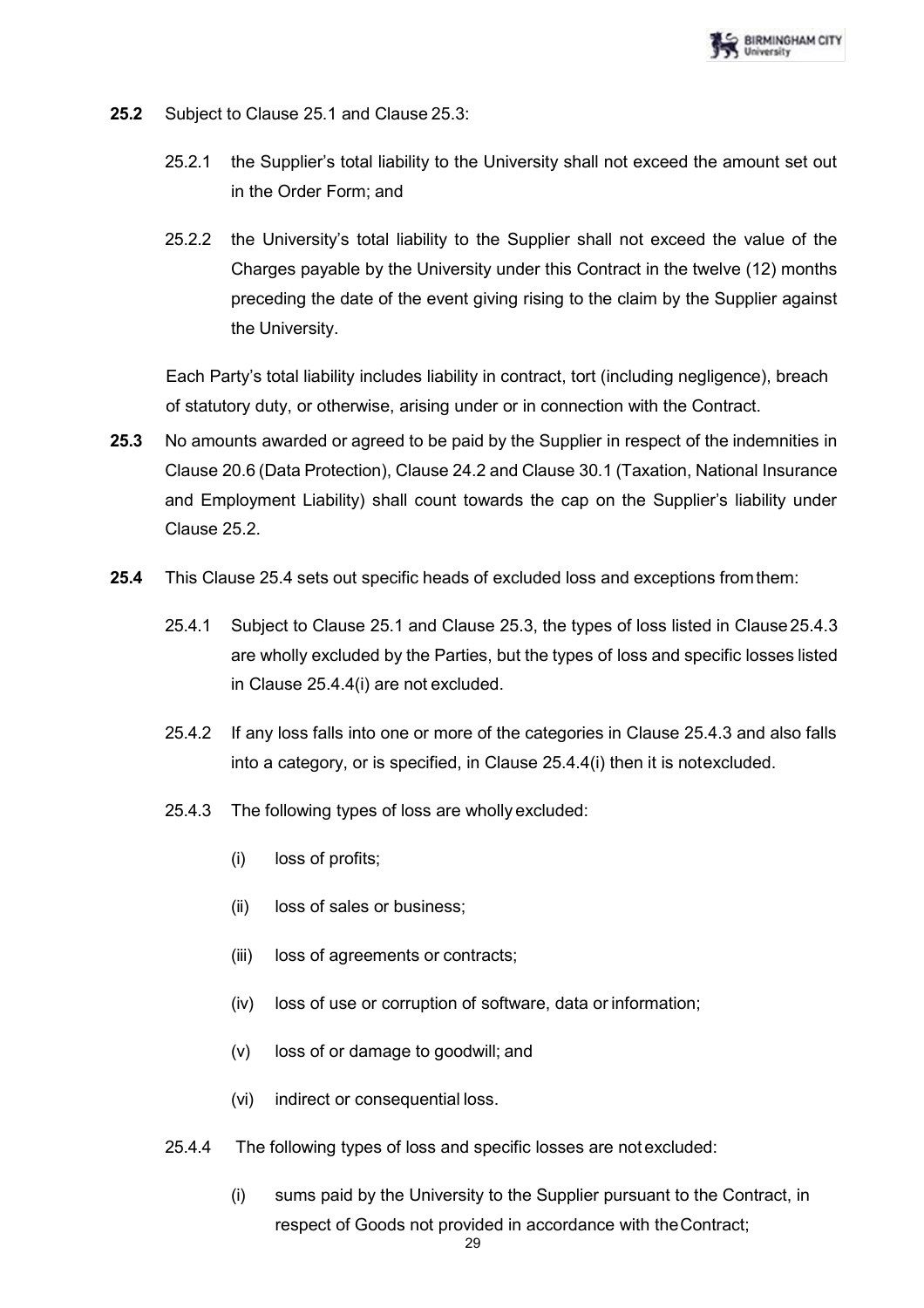

- (ii) University wasted expenditure;
- (iii) additional costs incurred by the University in procuring and implementing replacements for, or alternatives to, Goods not provided in accordance with the Contract. These include but are not limited to consultancy costs, additional costs of management time and other personnel costs, and costs of equipment and materials;
- (iv) losses incurred by the University arising out of or in connection with any third party claim against the University which has been caused by the act or omission of the Supplier. For these purposes, third party claims shall include but not be limited to demands, fines, penalties, actions, investigations or proceedings, including but not limited to those made or commenced by subcontractors, the Supplier's personnel, regulators and customers of the University; and
- (v) University Anticipated savings.
- **25.5** Neither Party may benefit from the limitations and exclusions set out in this clause in respect of any liability arising from its deliberate default.
- **25.6** The rights of the University under the Contract are in addition to, and not exclusive of, any rights or remedies provided by common law.

#### <span id="page-30-0"></span>**26 Confidentiality**

- **26.1** Each party undertakes that it shall not at any time during the Contract and subject to anything to the contrary in the Order Form, for a period of six (6) years after termination of the Contract, disclose to any person any confidential information concerning the business, affairs, customers, clients or suppliers of the other party, except as permitted by Clause 26.2.
- **26.2** Each party may disclose the other party's confidential information:
	- 26.2.1 to its employees, officers, representatives, subcontractors or advisers who need to know such information for the purposes of carrying out the party's obligations under the Contract. Each party shall ensure that its employees, officers, representatives, subcontractors or advisers to whom it discloses the other party's confidential information must comply with this Clause 26; and
	- 26.2.2 as may be required by law, a court of competent jurisdiction or any governmental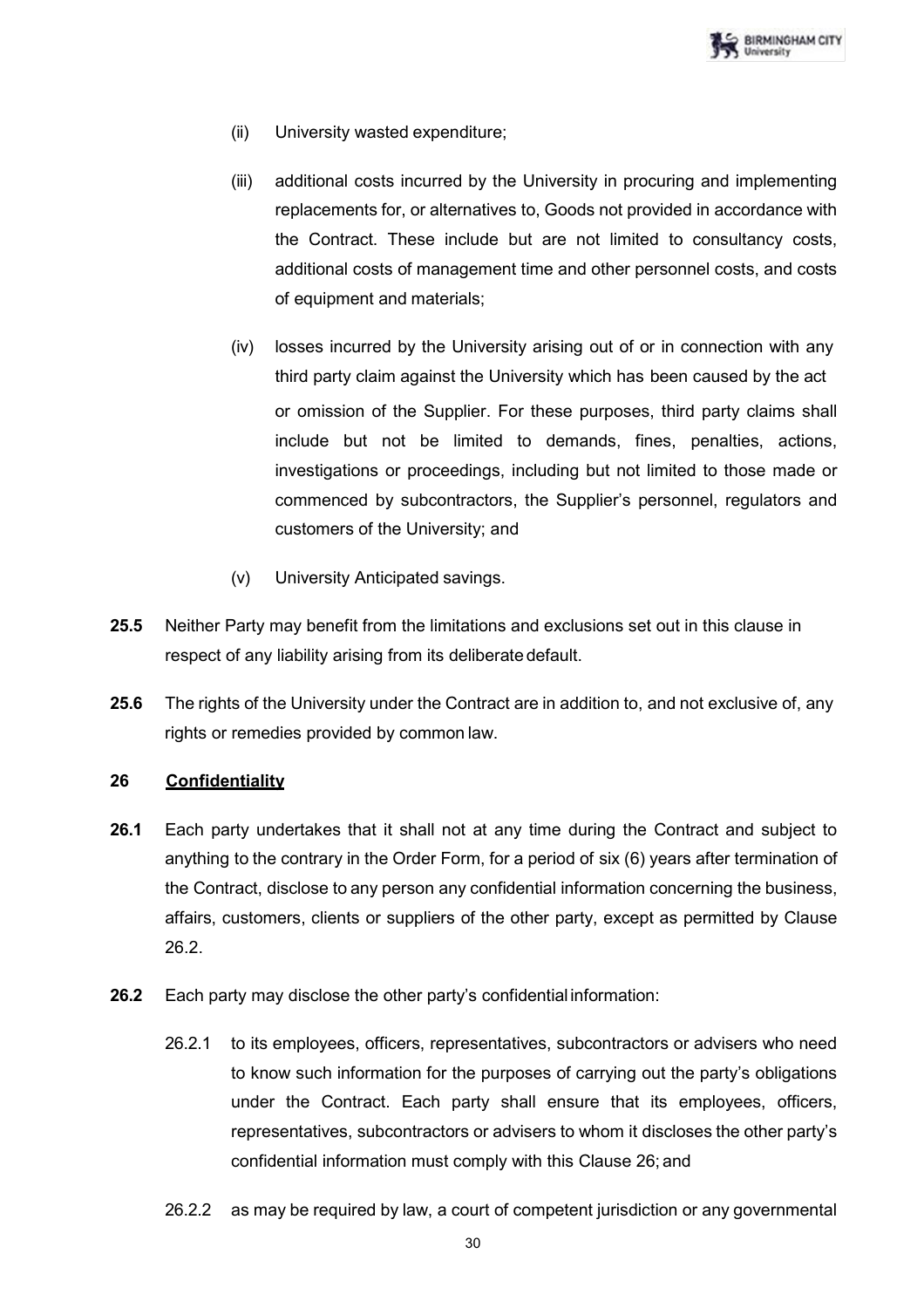

or regulatory authority.

**26.3** Neither party shall use the other party's confidential information for any purpose other than to perform its obligations under the Contract.

## **27 Termination**

- **27.1** Without affecting any other right or remedy available to it, the University may terminate the Contract:
	- 27.1.1 with immediate effect by giving written notice to the Supplierif:
		- (i) there is a Change of Control of the Supplier; or
		- (ii) the Supplier's financial position deteriorates to such an extent that in the University's opinion the Supplier's capability to adequately fulfil its obligations under the Contract has been placed in jeopardy; or
		- (iii) the Supplier commits a breach of Clause 7.3.8,
	- 27.1.2 for convenience by giving the Supplier three (3) months' writtennotice.
- **27.2** Without affecting any other right or remedy available to it, either party may terminate the Contract with immediate effect by giving written notice to the other partyif:
	- 27.2.1 the other party commits a material breach of any term of the Contract which breach is irremediable or (if such breach is remediable) fails to remedy that breach within a period of ten (10) Working Days after being notified to doso;
	- 27.2.2 if the other party has been in persistent breach of its obligations under this Contract and has failed to rectify such breaches within ten (10) Working Days after being notified to do so. Persistent breach means a breach of this Contract which has continued for more than fourteen (14) days or has recurred in three (3) or more months within the previous six (6) month period after the date on which it was notified about the breach;
	- 27.2.3 the other party takes any step or action in connection with its entering administration, provisional liquidation or any composition or arrangement with its creditors (other than in relation to a solvent restructuring), being wound up (whether voluntarily or by order of the court, unless for the purpose of a solvent restructuring), having a receiver appointed to any of its assets or ceasing to carry on business or, if the step or action is taken in another jurisdiction, in connection with any analogous procedure in the relevant jurisdiction; or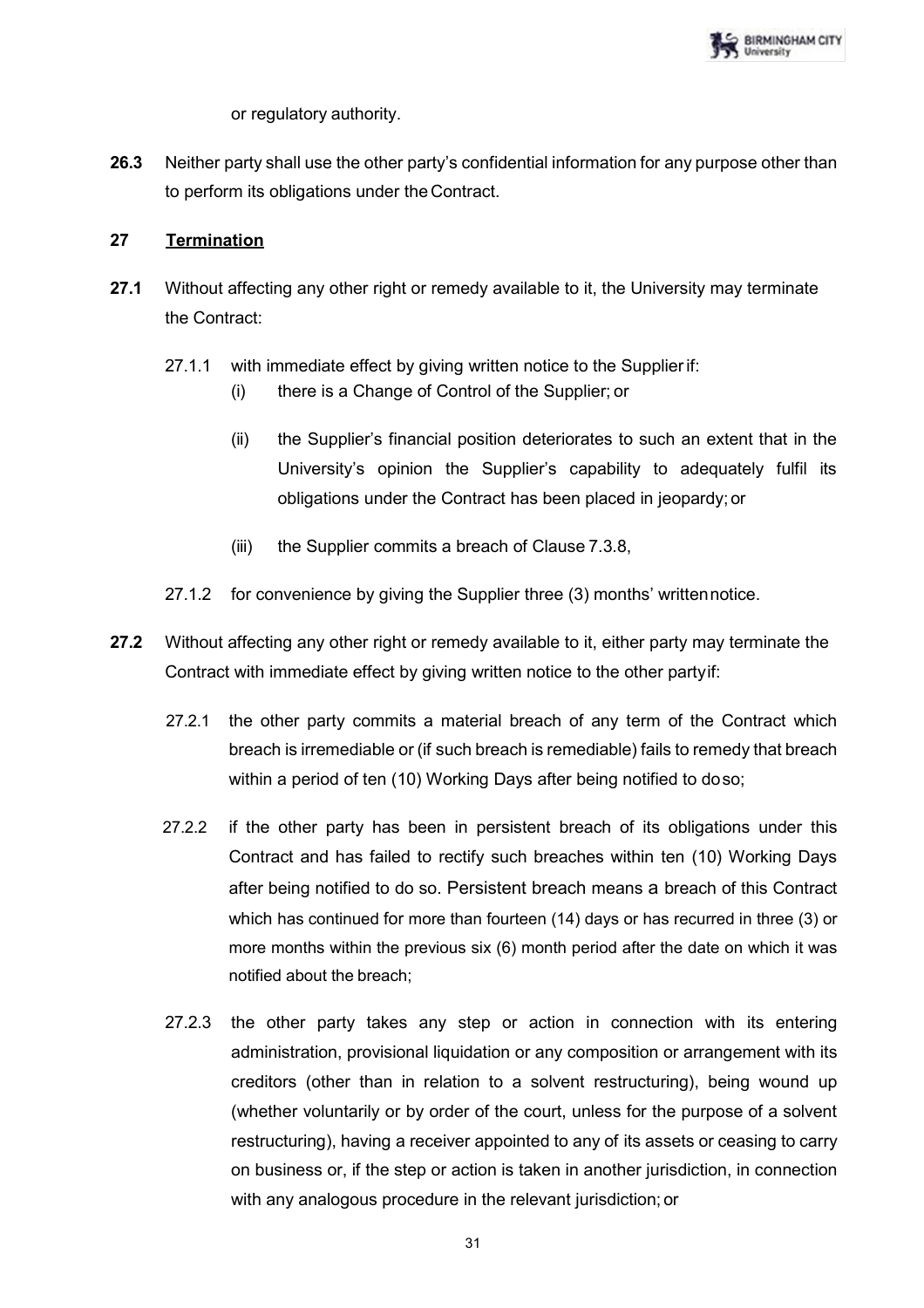27.2.4 the other party suspends, or threatens to suspend, or ceases or threatens to cease to carry on all or a substantial part of its business.

## **28 Consequences of Termination**

- **28.1** On termination of the Contract for any reason, or upon expiry, the Supplier shall immediately deliver to the University all Deliverables whether or not then complete, and return all University Materials. If the Supplier fails to do so, then the University may enter the Supplier's premises and take possession of them. Until they have been returned or delivered, the Supplier shall be solely responsible for their safe keeping and will not use them for any purpose not connected with the Contract.
- **28.2** Termination or expiry of the Contract shall not affect the rights, remedies, obligations or liabilities of the Parties that have accrued up to the date of termination or expiry, including the right to claim damages in respect of any breach of the Contract which existed at or before the date of termination or expiry.
- **28.3** The Supplier shall, if so requested by the University, provide all assistance reasonably required by the University to facilitate the smooth transition of the provision of the Goods and/or the Services under this Contract to the University or any replacement supplier appointed by it including the assistance set out in theSpecification.
- **28.4** Any provision of the Contract that expressly or by implication is intended to come into or continue in force on or after termination or expiry of the Contract shall remain in full force and effect.

## **29 Force Majeure**

- **29.1** Provided it has complied with Clause 29.3, if a party is prevented, hindered or delayed in or from performing any of its obligations under this agreement by a Force Majeure event (**Affected Party**), the Affected Party shall not be in breach of this Contract or otherwise liable for any such failure or delay in the performance of such obligations. The time for performance of such obligations shall be extended accordingly.
- **29.2** The corresponding obligations of the other party will be suspended, and its time for performance of such obligations extended, to the same extent as those of the Affected Party.
- **29.3** The Affected Party shall: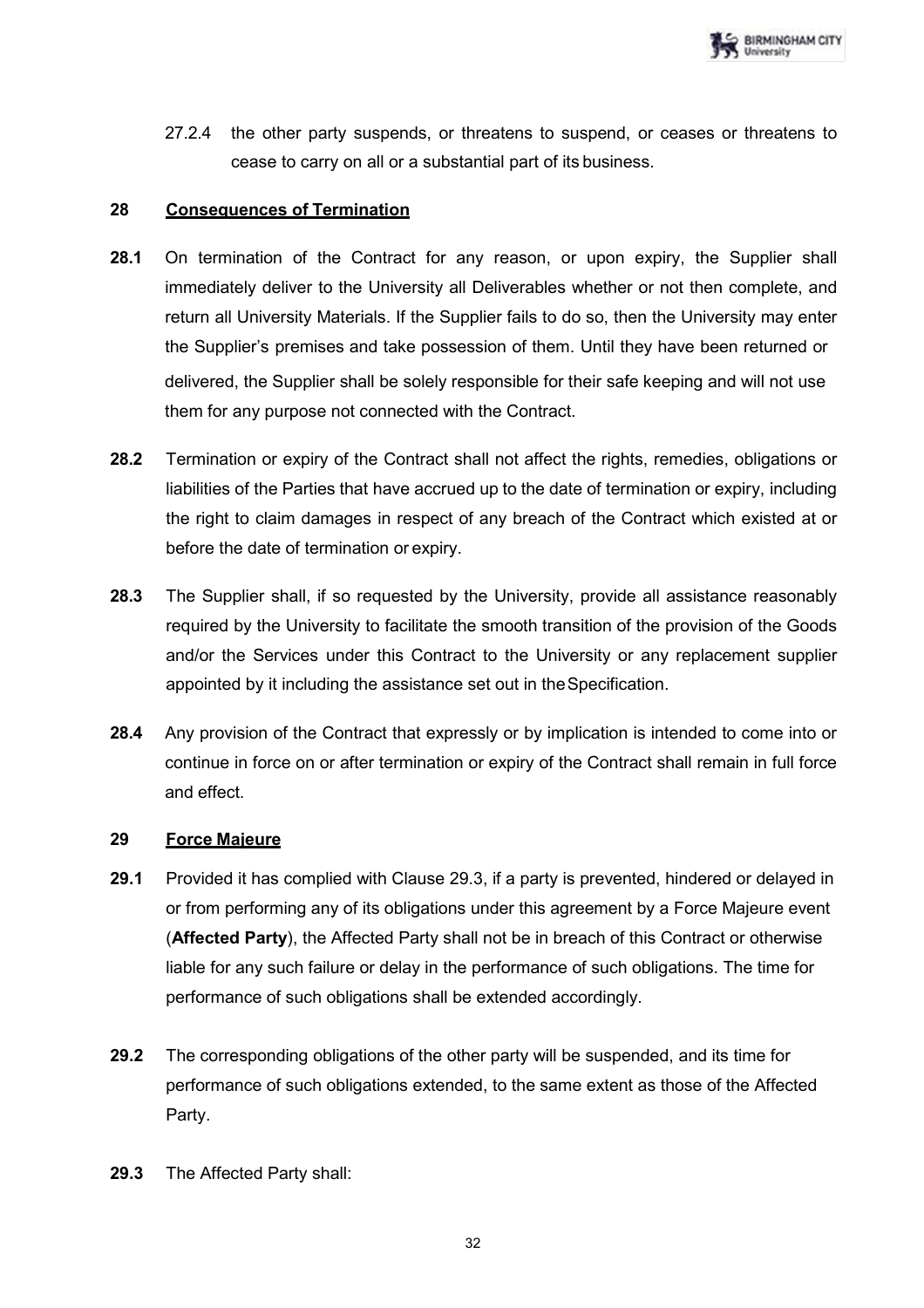

- 29.3.1 as soon as reasonably practicable after the start of the Force Majeure event, notify the other party of the Force Majeure event, the date on which it started, its likely or potential duration, and the effect of the Force Majeure event on its ability to perform any of its obligations under the agreement; and
- 29.3.2 use all reasonable endeavours to mitigate the effect of the Force Majeure event on the performance of its obligations.
- **29.4** If the Force Majeure event prevents, hinders or delays the Affected Party's performance of its obligations for a continuous period of more than 30 days, the party not affected by the Force Majeure event may terminate this Contract by giving 30 days' written notice to the Affected Party.

#### **29.5**

In cases where the Affected Party is the Supplier, the Supplier agrees to immediately refund to the University any payments it has made for Goods not delivered and/or Services not completed.

# **30 BREXIT**

- **30.1** If a Brexit Trigger Event occurs, the University may, within its discretion:
	- (a) require the Supplier to negotiate an amendment to this agreement to alleviate the Brexit Trigger Event by giving the Supplier written notice of the same.; and
	- (b) Within fourteen (14) days of the Supplier receiving such notice, the parties shall discuss in good faith whether any amendments to the agreement can be made as a result of the Brexit Trigger Event. Where the parties are unable to reach an agreement on any required amendments within 30 days, The University shall terminate this agreement by giving the Supplier one month's notice. On termination under this clause, clause 28 (Consequences of termination) shall apply.
- **30.2** Brexit Trigger Event under this Clause means any of the following events occurring at any time after the UK ceases to be subject to the transition or implementation arrangements provided for by Part 4 of the Withdrawal Agreement between the UK and the European Union negotiated under Article 50(2) of the Treaty of the European Union which sets out the arrangements for the UK's withdrawal from the European Union (as such arrangements are extended from time to time):
	- (a) an adverse impact on a party's ability to perform the Contract in accordance with its terms and the law;
	- (b) an increase in the costs incurred by a party in performing this Contract;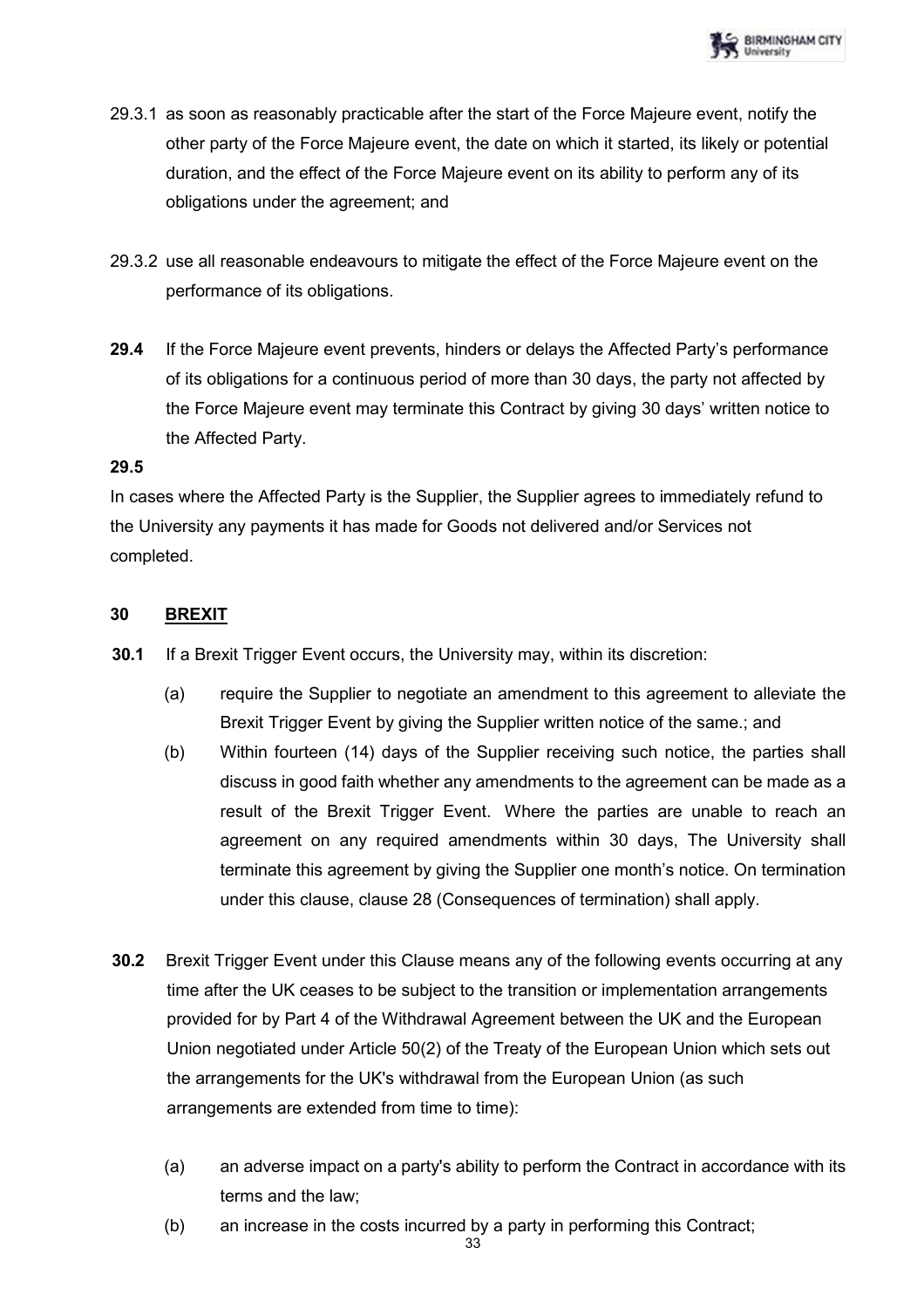

**30.3** Overlap with other rights and obligations. Save as expressly provided in this clause 30, a Brexit Trigger Event shall not terminate or alter (or give any party a right to terminate or alter) this Contract, or invalidate any of its terms or discharge or excuse performance under it. If there is an inconsistency between the provisions of this clause and any other provision of this Contract, the provisions of this clause shall prevail.

## **31 Taxation, National Insurance and Employment Liability**

**31.1** The Parties acknowledge and agree that this Contract constitutes a contract for the provision of goods and/or services and not a contract of employment. The Supplier shall at all times indemnify the University and keep the University indemnified in full from and against all claims, proceedings, actions, damages, costs, expenses, liabilities and demands whatsoever and howsoever arising by reason of any circumstances whereby the University is alleged or determined to have been assumed or imposed with the liability or responsibility for the Supplier Personnel (or any of them) as an employer of the Supplier Personnel and/or any liability or responsibility to HM Revenue or Customs as an employer of the Supplier Personnel whether during the Term or arising from termination or expiry of this Contract.

### **32 Licence to Occupy University Property**

- **32.1** Any land or University Property made available from time to time to the Supplier by the University in connection with this Contract shall be made available to the Supplier on a non-exclusive licence basis free of charge and shall be used by the Supplier solely for the purpose of performing its obligations under this Contract. The Supplier shall have the use of such University Property as licensee and shall vacate the same on completion, termination or abandonment of this Contract or if requested to do so by theUniversity.
- **32.2** The Supplier shall limit access to the University Property to such Supplier Personnel as is necessary to enable it to perform its obligations under this Contract and the Supplier shall co-operate (and ensure that its Supplier Personnel co-operate) with such other persons working concurrently on University Property as the University may reasonablyrequest.
- **32.3** Should the Supplier require modifications to the University Property, such modifications shall be subject to prior written approval of the University and shall be carried out by the University at the Supplier's expense. Ownership of such modifications shall rest with the University. Before the end of the Term, the Supplier shall, at the request of the University remove any modifications made to the University Property and reinstate or rebuild the University Property in a manner equivalent in size, quality, layout and facilities to the University Property prior to the modifications.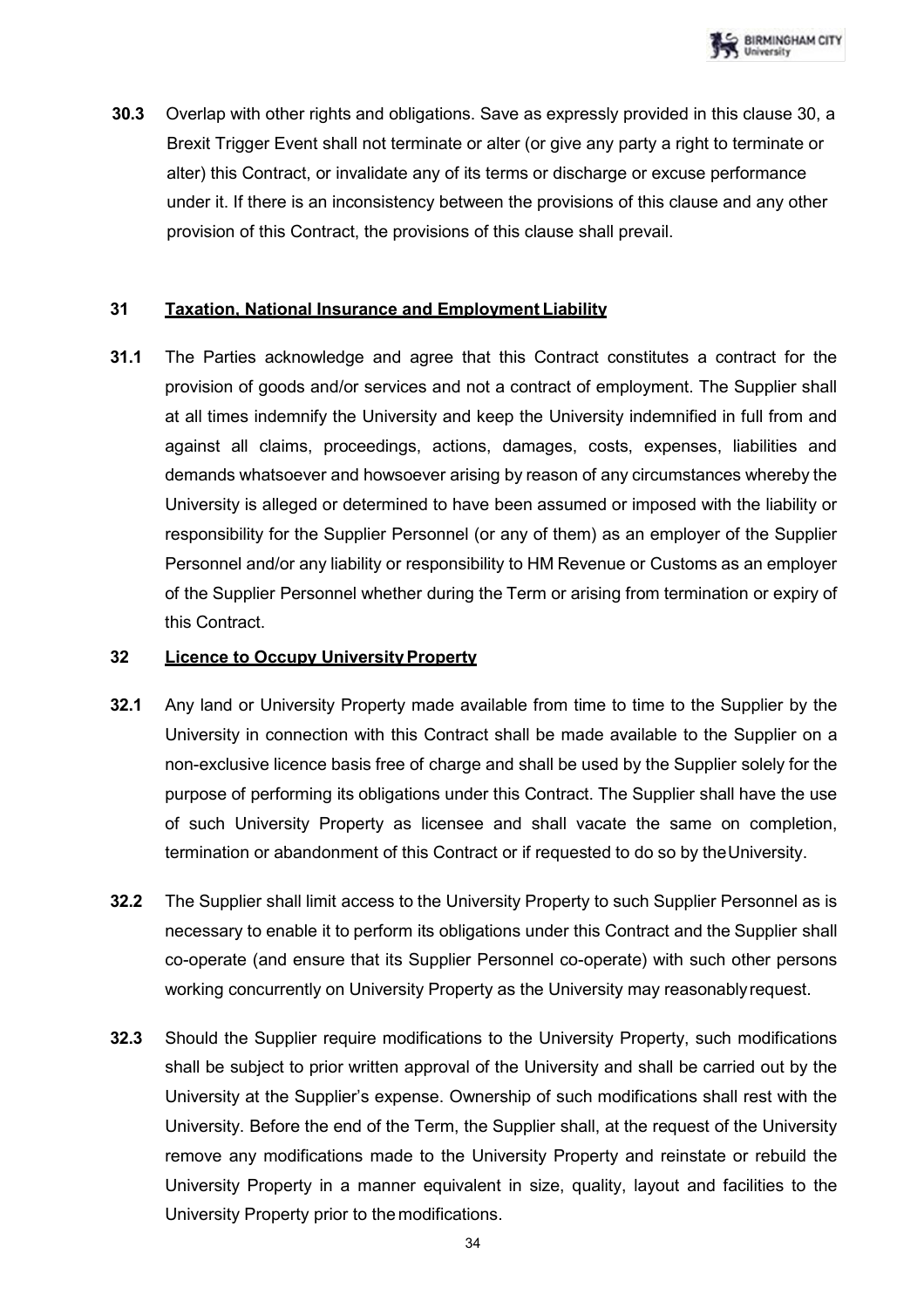- **32.4** Without prejudice to Clause 14 (Supplier's Personnel), the Supplier shall (and shall ensure that its Supplier Personnel shall) observe and comply with such rules and regulations as may be in force at any time for the use of the University Property notified to it by the University, and the Supplier shall pay for the cost of making good any damage caused by the Supplier or its Supplier Personnel other than fair wear and tear. For the avoidance of doubt, damage includes damage to the fabric of the buildings, plant, fixed equipment or fittings therein.
- **32.5** The Parties agree that there is no intention on the part of the University to create a tenancy of any nature whatsoever in favour of the Supplier or its Supplier Personnel and that no such tenancy has or shall come into being and, notwithstanding any rights granted under this Contract, the University retains the right at any time to use any premises owned or occupied by it in any manner it sees fit.

### **33 Property**

- **33.1** Where the University issues property to the Supplier, such property shall be and remain the property of the University and the Supplier irrevocably licences the University and its agents to enter upon any premises of the Supplier during normal business hours on reasonable notice to recover any such property. The Supplier shall not in any circumstances have a lien or any other interest on the property and at all times the Supplier shall possess the property as fiduciary agent and bailee of the University. The Supplier shall take all reasonable steps to ensure that the title of the University to the property and the exclusion of any such lien or other interest are brought to the notice of all subcontractors and other appropriate persons and shall, at the University's request, store the property separately and ensure that it is clearly identifiable as belonging to the University.
- **33.2** The property shall be deemed to be in good condition when received by or on behalf of the Supplier unless the Supplier notifies the University otherwise within five (5) Working Days of receipt.
- **33.3** The Supplier shall maintain the property in good order and condition (excluding fair wear and tear), and shall use the property solely in connection with this Contract and for no other purpose without prior approval of the University.
- **33.4** The Supplier shall ensure the security of all the property while in its possession, either on its premises or elsewhere during the supply of the Services, in accordance with the University's reasonable security requirements as required from time totime.
- **33.5** The Supplier shall be liable for all loss of, or damage to, the property (excluding fair wear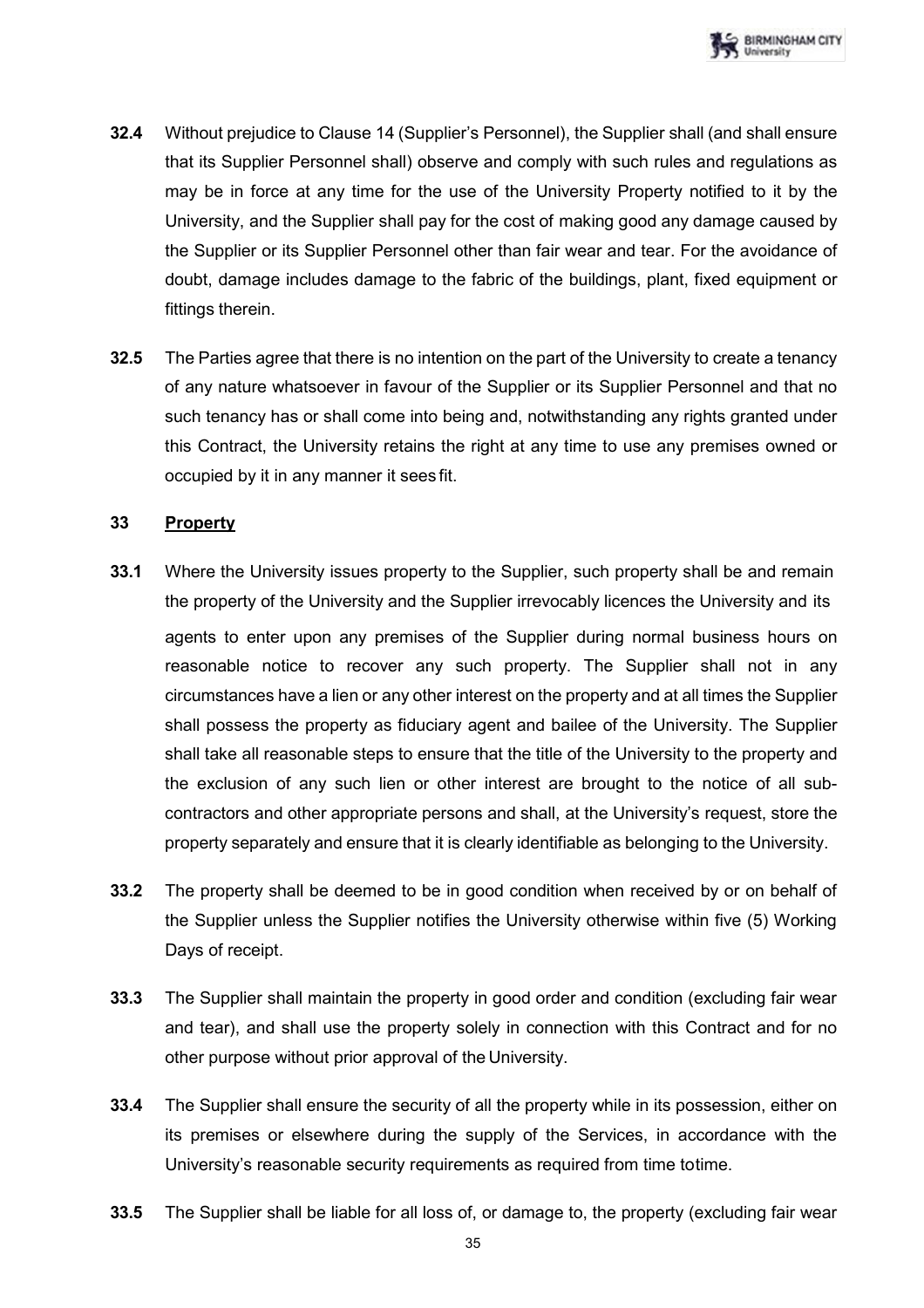and tear), unless such loss or damage was caused by the University acts or omissions. The Supplier shall inform the University within two (2) Working Days of becoming aware of any defects appearing in, or losses or damage occurring to, theproperty.

# **34 Environmental Requirements**

**34.1** The Supplier shall, when working on any University Property, perform its obligations under this Contract in accordance with the University's environmental policy, which is available on the University website.

# **35 Health and Safety**

- **35.1** The Supplier shall promptly notify the University of any health and safety hazards which may arise in connection with the performance of its obligations under thisContract.
- **35.2** While on any University Property, the Supplier shall comply with any health and safety measures applicable to such University Property in respect of Supplier Personnel and other persons working there.
- **35.3** The Supplier shall notify the University immediately in the event of any incident occurring in the performance of its obligations under this Contract where that incident causes any personal injury or damage to property which could give rise to personalinjury.
- **35.4** The Supplier shall comply with the requirements of the Health and Safety at Work Act 1974 and any other acts, orders, regulations and codes of practice relating to health and safety, which may apply to Supplier Personnel and other persons working in relation to this Contract.
- **35.5** The Supplier shall ensure that its health and safety policy statement (as required by the Health and Safety at Work Act 1974) is made available to the University on request.

# **36 Modern Slavery Act 2015**

- **36.1** The Supplier undertakes, warrants and represents that it shall comply with the Modern Slavery Act 2015 and that neither the Supplier nor any of its officers, employees, agents or sub-contractors has:
	- 36.1.1 committed an offence under the Modern Slavery Act 2015 (a "**MSA Offence**"); or
	- 36.1.2 been notified that it is subject to an investigation relating to an alleged MSA Offence or prosecution under the Modern Slavery Act 2015; or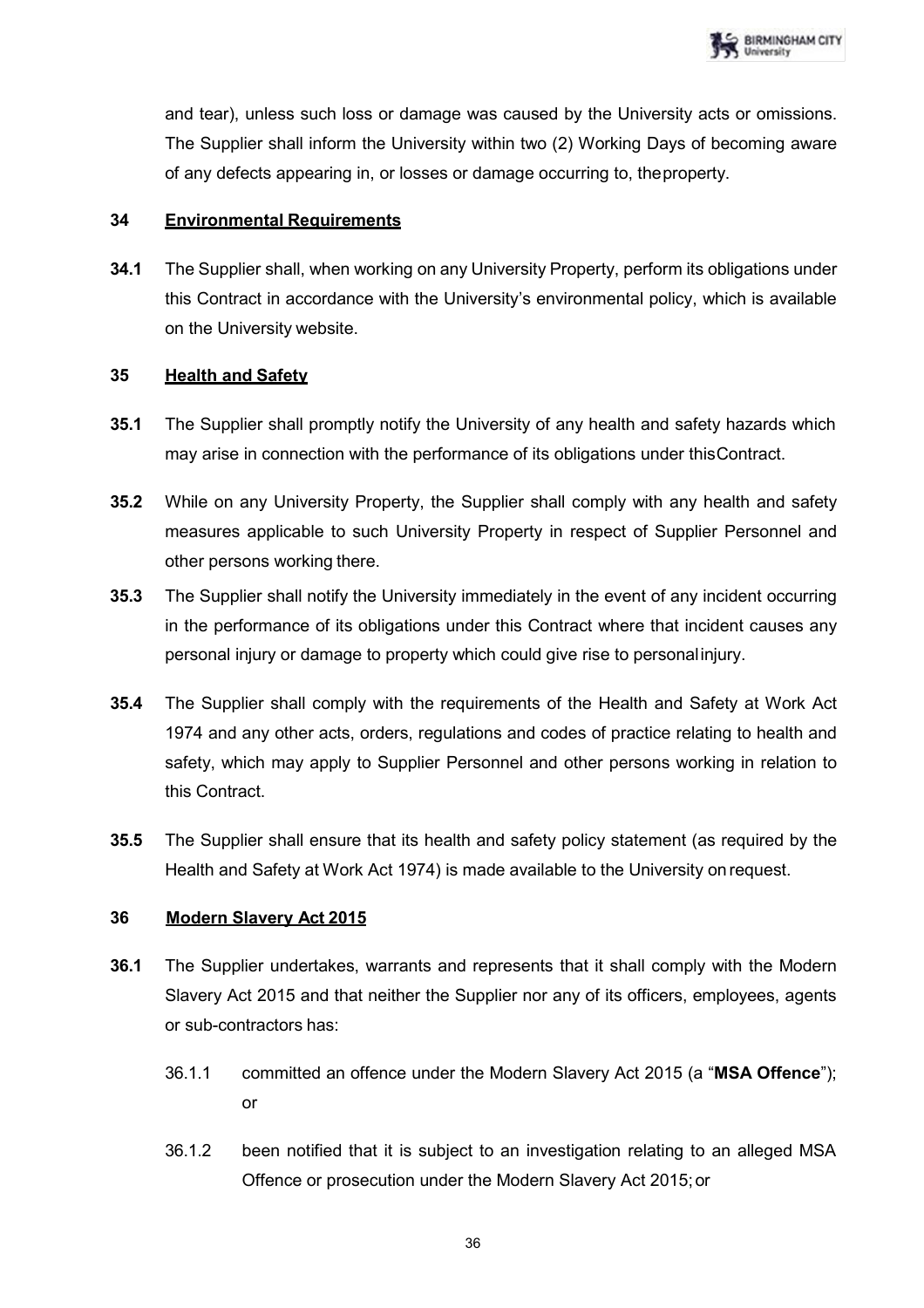- 36.1.3 is aware if any circumstances within its supply chain that could give rise to an investigation relating to an alleged MSA Offence or prosecution under the Modern Slavery Act 2015.
- **36.2** The Supplier shall notify the University immediately in writing if the Supplier become aware or have reason to believe that its, or any of its officers, employees, agents or subcontractors have breached or potentially breached any of its obligations under Clause 35.1 (Modern Slavery Act 2015). Such notice to set out full details of the circumstances concerning the breach or potential breach of its obligations.
- **36.3** Any breach of Clause 35.1 or 35.2 (Modern Slavery Act 2015) by the Supplier shall be deemed a material breach of this Contract and shall entitle the University to terminate this **Contract**
- **36.4** Where the Supplier delegates or sub-contracts any of its duties or obligations under this Contract it shall at all times remain liable to the University for the performance of all of its duties and obligations under this Contract. The contract that the Supplier has with a subcontractor must contain substantially the same provisions as those provisions in this Contract, including an obligation to comply with the Modern Slavery Act 2015; and prohibit the sub-contractor from sub-contracting the services it has agreed with the Supplier to provide.
- **36.5** The Supplier shall during the term of this Contract and for the period of six (6) years thereafter maintain such records relating to the Services provided under this Contract as may be necessary to enable the University to determine the Supplier's compliance with the Modern Slavery Act 2015.
- **36.6** The Supplier shall prepare and deliver to the University no later than 1st August each year, an annual slavery and human trafficking report setting out the steps the Supplier has taken to ensure slavery and human trafficking is not taking place in any of its supply chains or in any part of its business.

# **37 Diversity and Ethical Trading**

- **37.1** Subject to Clause 36.3 (Diversity and Ethical Trading), the Supplier shall, and shall procure that the Supplier Personnel, comply with any and all applicable anti-discrimination legislation, including:
	- 37.1.1 the Equality Act 2010;
	- 37.1.2 the University's Policy Statement on Equality and Diversity as may be amended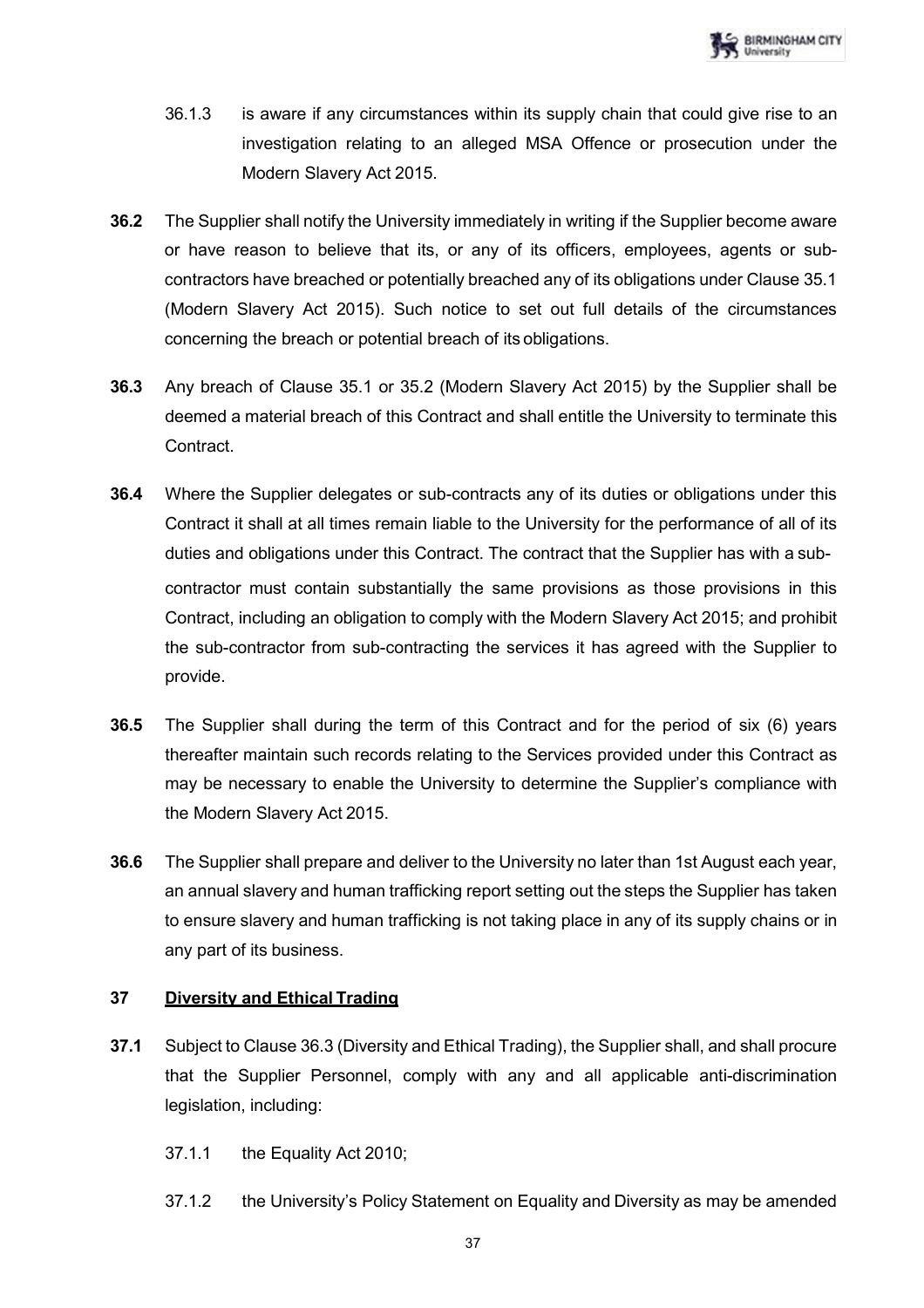from time to time (the current version can be found on the University's website);

- 37.1.3 all other applicable equality and diversity policies of the University as may be amended from time to time, copies of which will be provided by the University to the Supplier; and
- 37.1.4 take all necessary steps, and inform the University of the steps taken, toprevent unlawful discrimination designated as such by any court or tribunal, or the Equality and Human Rights Commission or (any successororganisation).
- **37.2** Subject to Clause 36.3 (Diversity and Ethical Trading),the Supplier will provide evidence to the University, on written request, of the Supplier's and the Supplier's Personnel's compliance with any and all applicable anti-discrimination legislation in provision of the Goods and/or the Services (including in the Supplier's employment practices), in order to satisfy the University that the Supplier takes all reasonable steps to promote equality and diversity in provision of the Goods and/or the Services to the University and in the Supplier's work environment.
- **37.3** For clarity, this Clause 36 (Diversity and Ethical Trading) only applies if and to the extent the Supplier employs (either directly or via a sub-contractor) individuals residing and working in the United Kingdom and then only with respect to such individuals and no others.
- **37.4** The Supplier shall monitor its, and its supply chain's compliance with such legislation and policies and if the Supplier becomes aware of any breach in its own operations or those of its suppliers, it shall:
	- 37.4.1 immediately notify the University in writing with reasonable details, and
	- 37.4.2 immediately identify and take such steps to rectify thebreach.

## **38 Costs and Expenses**

**38.1** Each Party shall bear its own costs and expenses (including legal fees) in relation to the preparation and execution of this Contract.

#### **39 Insurance**

**39.1** The Supplier shall at its own cost effect and maintain with a reputable insurance company a policy or policies of insurance providing the Required Insurances as specified in the Order Form (or if not specified in the Order Form, an adequate level of cover). The cover shall be in respect of all risks which may be incurred by the Supplier, arising out of the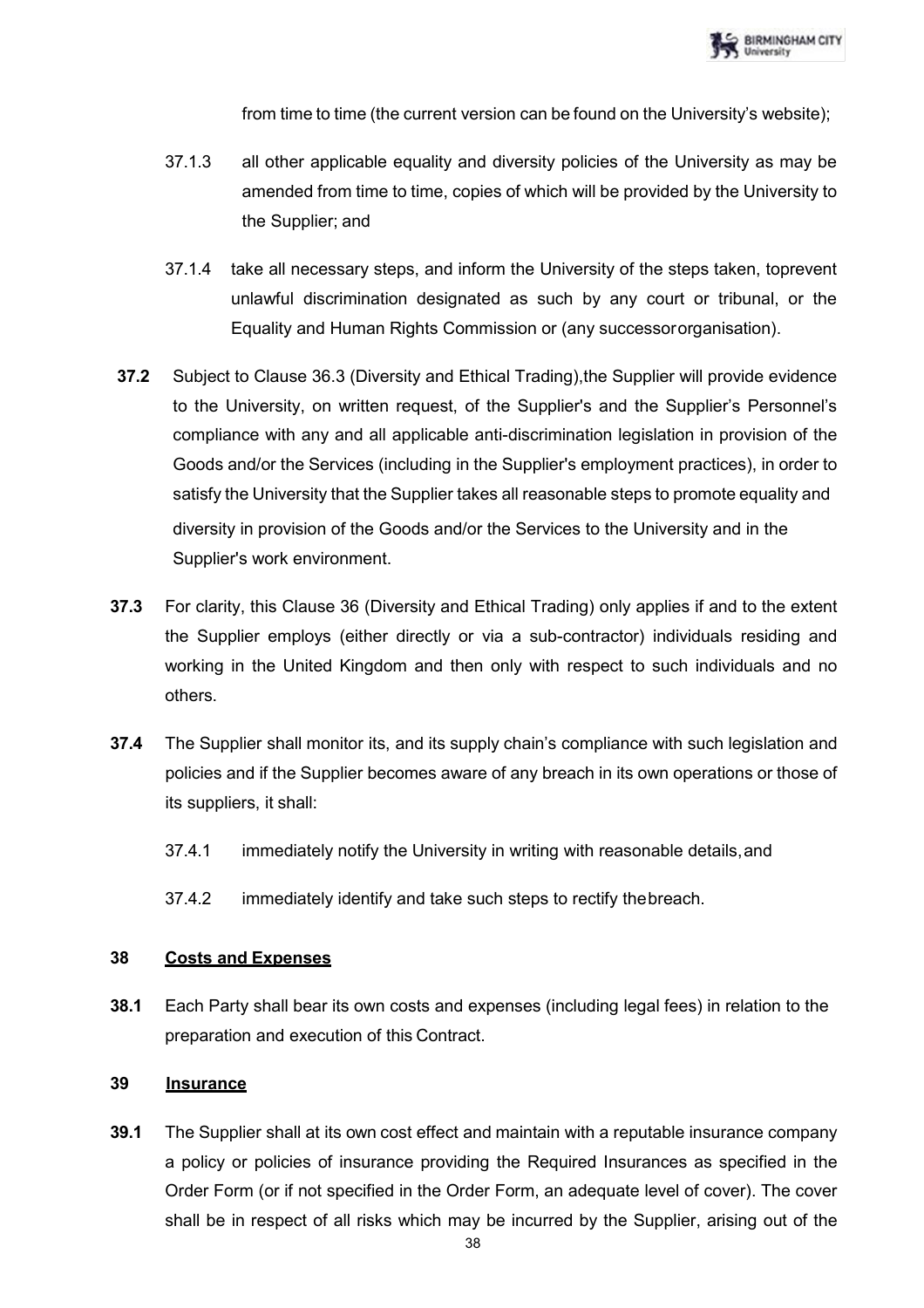Supplier's performance of this Contract, including death or personal injury, loss of or damage to property or any other loss. Such policies shall include cover in respect of any financial loss arising from any advice given or omitted to be given by theSupplier.

- **39.2** The Supplier shall give the University, on request, a broker's verification of insurance to demonstrate that the Required Insurances are inplace.
- **39.3** If, for whatever reason, the Supplier fails to give effect to and maintain the Required Insurances, the University may make alternative arrangements to protect its interests and may recover the costs of such arrangements from theSupplier.
- **39.4** The terms of any insurance or the amount of cover shall not relieve the Supplier of any liabilities under this Contract.
- **39.5** The Supplier shall hold and maintain the Required Insurances for a minimum of seven (7) years following the expiry or earlier termination of thisContract.

## **40 Waiver and Cumulative Remedies**

- **40.1** The rights and remedies under this Contract may be waived only by notice in accordance with Clause 46.2 (Notices) and in a manner that expressly states that a waiver is intended. A failure or delay by a Party in ascertaining or exercising a right or remedy provided under this Contract or by law shall not constitute a waiver of that right or remedy, nor shall it prevent or restrict the further exercise thereof.
- **40.2** Unless otherwise provided in this Contract, rights and remedies under this Contract are cumulative and do not exclude any rights or remedies provided by law, in equity or otherwise.

# **41 Conflicts of Interest**

**41.1** The Supplier shall take appropriate steps to ensure that neither the Supplier nor the Supplier Personnel are placed in a position where (in the reasonable opinion of the University) there is or may be an actual conflict, or a potential conflict, between the pecuniary or personal interests of the Supplier or the Supplier Personnel and the duties owed to the University under the provisions of this Contract or anycontract.

# **42 Further Assurances**

**42.1** Each Party undertakes at the request of the other, and at the cost of the requesting Party to do all acts and execute all documents which may be necessary to give effect to the meaning of this Contract.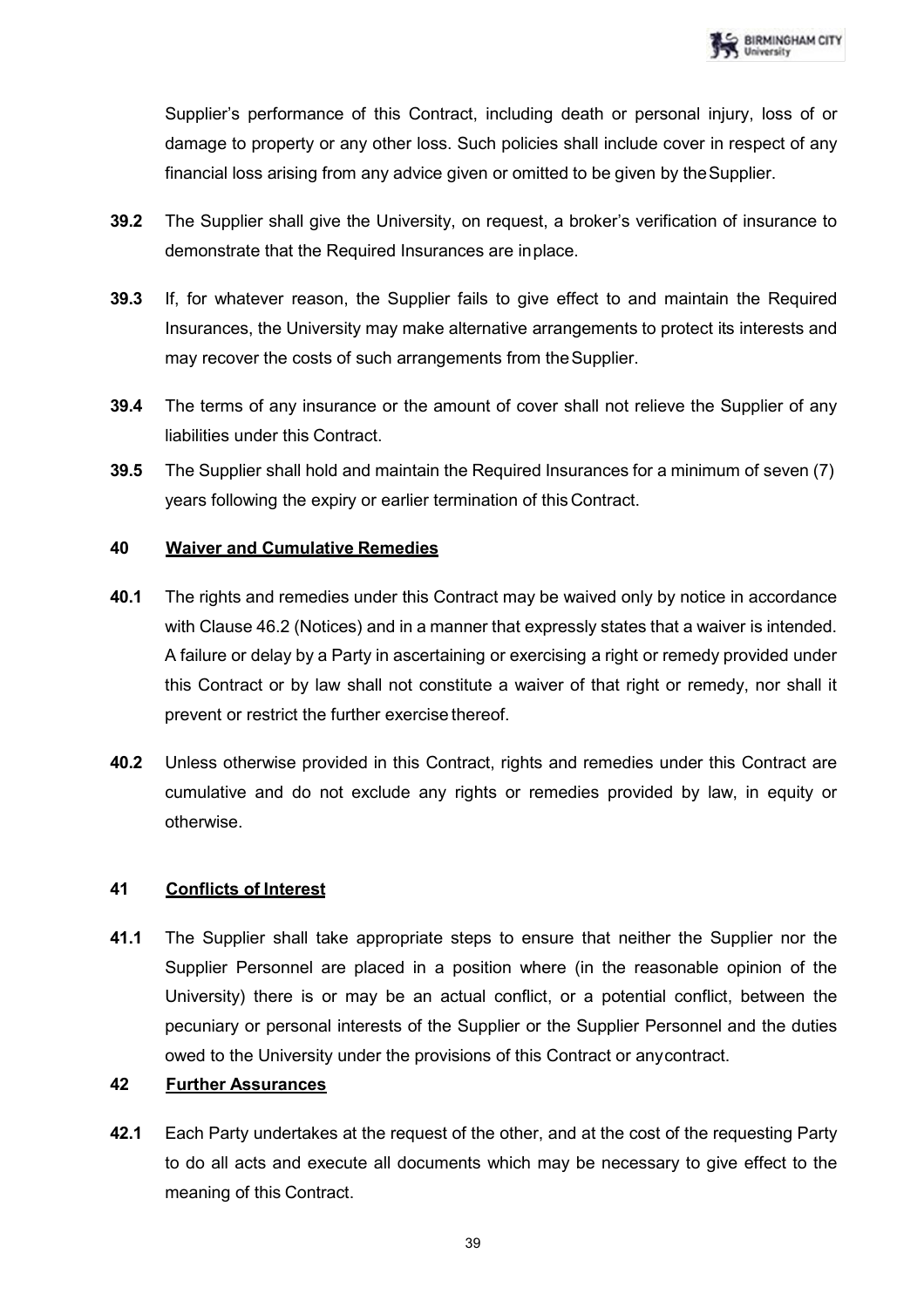

## **43 Prevention of Bribery and Corruption**

- **43.1** The Supplier:
	- 43.1.1 shall not, and shall procure that the Supplier Personnel and all sub-contractor personnel shall not, in connection with this Contract made under it commit a Prohibited Act; and
	- 43.1.2 warrants, represents and undertakes that it is not aware of any financial or other advantage being given to any person working for or engaged by the University, or that an agreement has been reached to that effect, in connection with the execution of this Contract, excluding any arrangement of which full details have been disclosed in writing to the University before execution of this Contract.
- **43.2** The Supplier shall:
	- 43.2.1 if requested, provide the University with any reasonable assistance, at the University's reasonable cost, to enable the University to perform any activity required by any relevant government or agency in any relevant jurisdiction for the purpose of compliance with the Bribery Act 2010; and
	- 43.2.2 within twenty (20) Working Days of the Commencement Date, and annually thereafter, certify to the University in writing (such certification to be signed by an officer of the Supplier) compliance with this Clause 42 (Prevention of Bribery and Corruption) by the Supplier and all persons associated with it or other persons who are supplying goods or services in connection with this Contract. The Supplier shall provide such supporting evidence of compliance as the University may reasonably request.
- **43.3** The Supplier shall have an anti-bribery policy (which shall be disclosed to the University) to prevent any Supplier Personnel and all sub-contractor personnel from committing a Prohibited Act and shall enforce it where appropriate.
- **43.4** If any breach of Clause 42.1 is suspected or known, the Supplier must notify the University immediately.
- **43.5** If the Supplier notifies the University that it suspects or knows that there may be a breach of Clause 42.5 (Prevention of Bribery and Corruption), the Supplier must respond promptly to the University's enquiries, co-operate with any investigation, and allow the University to audit books, records and any other relevant documents. This obligation shall continue for three (3) years following the expiry or termination of thisContract.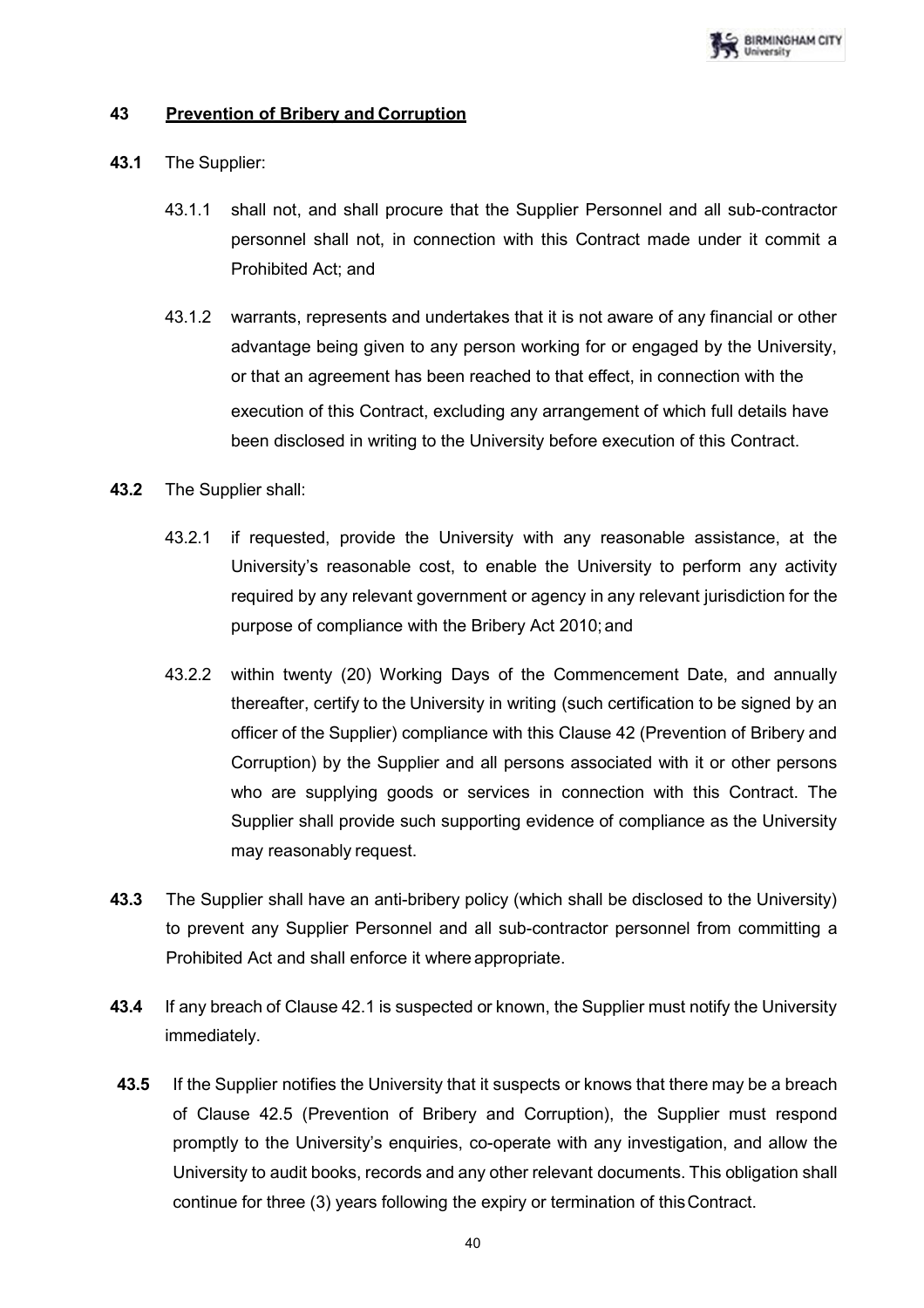

- **43.6** The University may terminate this Contract by written notice with immediate effect if the Supplier, the Supplier Personnel and any sub-contractor personnel (in allcases whether or not acting with the Supplier's knowledge) breaches Clause 42.1. In determining whether to exercise the right of termination under this Clause 42.6, the University shall give all due consideration, where appropriate, to action other than termination of this Contract unless the Prohibited Act is committed by the Supplier or a senior officer of the Supplier or by an employee, sub-contractor or supplier not acting independently of the Supplier. The expression "not acting independently of" (when used in relation to the Supplier or a sub-contractor) means and shall be construed as acting:
	- 43.6.1 with the authority or with the actual knowledge of any one or more of the directors of the Supplier or the sub-contractor (as the case may be);or
	- 43.6.2 in circumstances where any one or more of the directors of the Supplierought reasonably to have had such knowledge.
- **43.7** Any notice of termination under Clause 42.6 must specify:
	- 43.7.1 the nature of the Prohibited Act;
	- 43.7.2 the identity of the party whom the University believes has committed the Prohibited Act; and
	- 43.7.3 the date on which this Contract will terminate.
- **43.8** Notwithstanding anything to the contrary in this Contract, any dispute relatingto:
	- 43.8.1 the interpretation of this Clause 42; or

43.8.2 the amount or value of any gift, consideration or commission, shall be determined by the University and its decision shall be final and conclusive.

**43.9** Any termination under this Clause 42 will be without prejudice to any right or remedy which has already accrued or subsequently accrues to theUniversity.

#### **44 Prevent Duty**

**44.1** The University has a statutory duty under section 26(1) of the Counter-Terrorism and Security Act 2015, when exercising its functions, to have due regard to the need to prevent people from being drawn into terrorism. The Supplier shall assist the University with this duty when carrying out its obligations under this Contract.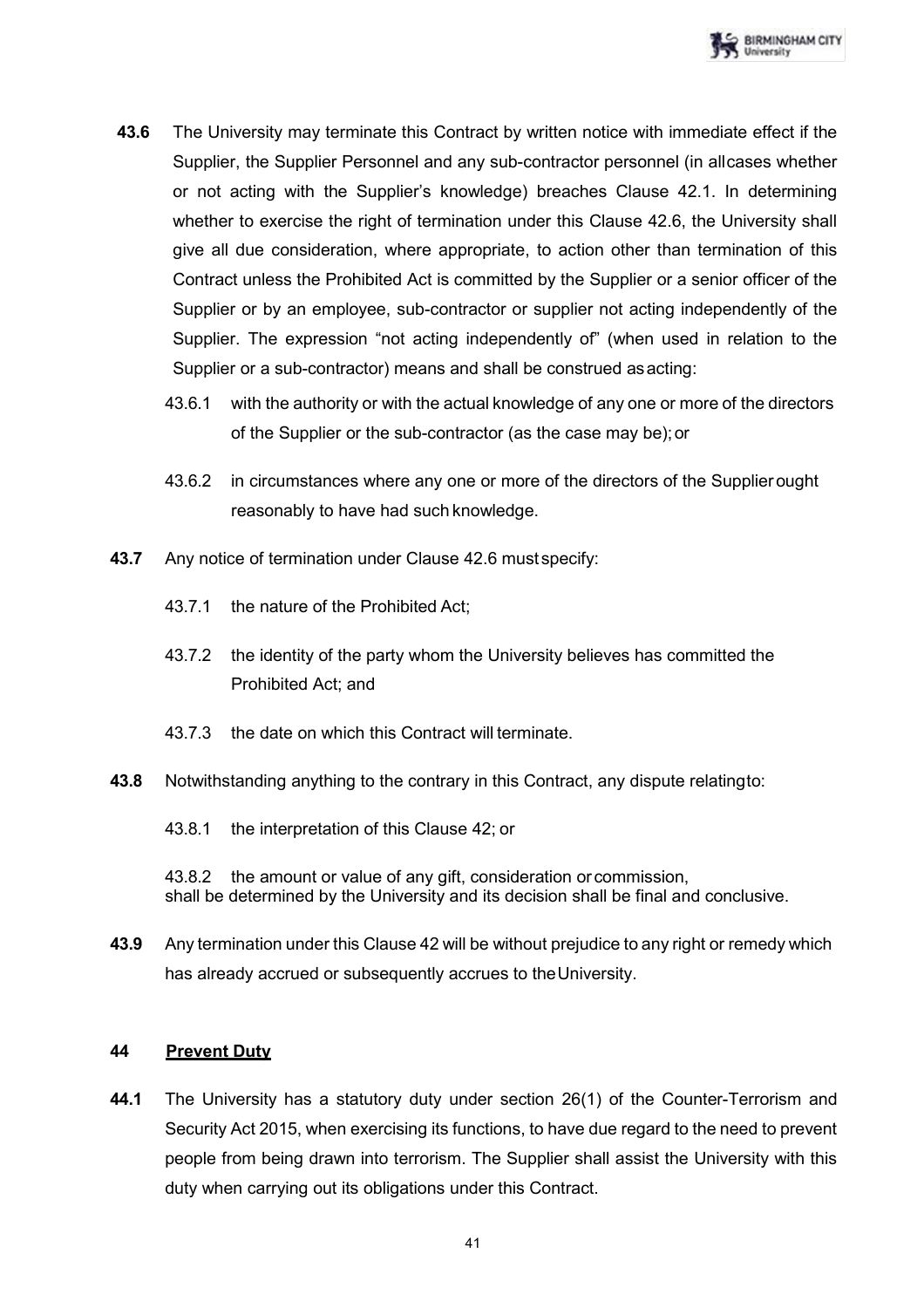## **45 Counterparts**

**45.1** This Contract may be executed in any number of counterparts each of which when executed and delivered shall be original, but all counterparts together shall constitute one and the same instrument.

# **46 General**

# **46.1 Assignment and other dealings**

- 46.1.1 The University may at any time assign, mortgage, charge, subcontract, delegate, declare a trust over or deal in any other manner with any or all of its rights and obligations under the Contract.
- 46.1.2 The Supplier shall not assign, transfer, mortgage, charge, subcontract, delegate, declare a trust over or deal in any other manner with any or all of its rights and obligations under the Contract without the prior written consent of theUniversity.

# **46.2 Notices**

- 46.2.1 Any notice or other communication given to a party under or in connection with the Contract shall be in writing and shall be delivered by hand or by pre-paid firstclass post or other next working day delivery service at its registered office (if a company) or its principal place of business (in any other case) or sent by email to the address specified in the Order Form.
- 46.2.2 A notice or other communication shall be deemed to have been received: if delivered by hand, on signature of a delivery receipt or at the time the notice is left at the proper address; if sent by pre-paid first-class post or other next working day delivery service, at 9.00 am on the second  $(2<sup>nd</sup>)$  Working Day after posting; if sent by email, at the time of transmission, or, if this time falls outside business hours in the place of receipt, when business hours resume. In this Clause 46.2.2, business hours means 9.00am to 5.00pm on a WorkingDay.
- 46.2.3 This clause does not apply to the service of any proceedings or other documents in any legal action or, where applicable, any other method of disputeresolution.

## **46.3 Severance**

If any provision or part-provision of the Contract is or becomes invalid, illegal or unenforceable, it shall be deemed modified to the minimum extent necessary to make it valid, legal and enforceable. If such modification is not possible, the relevant provision or